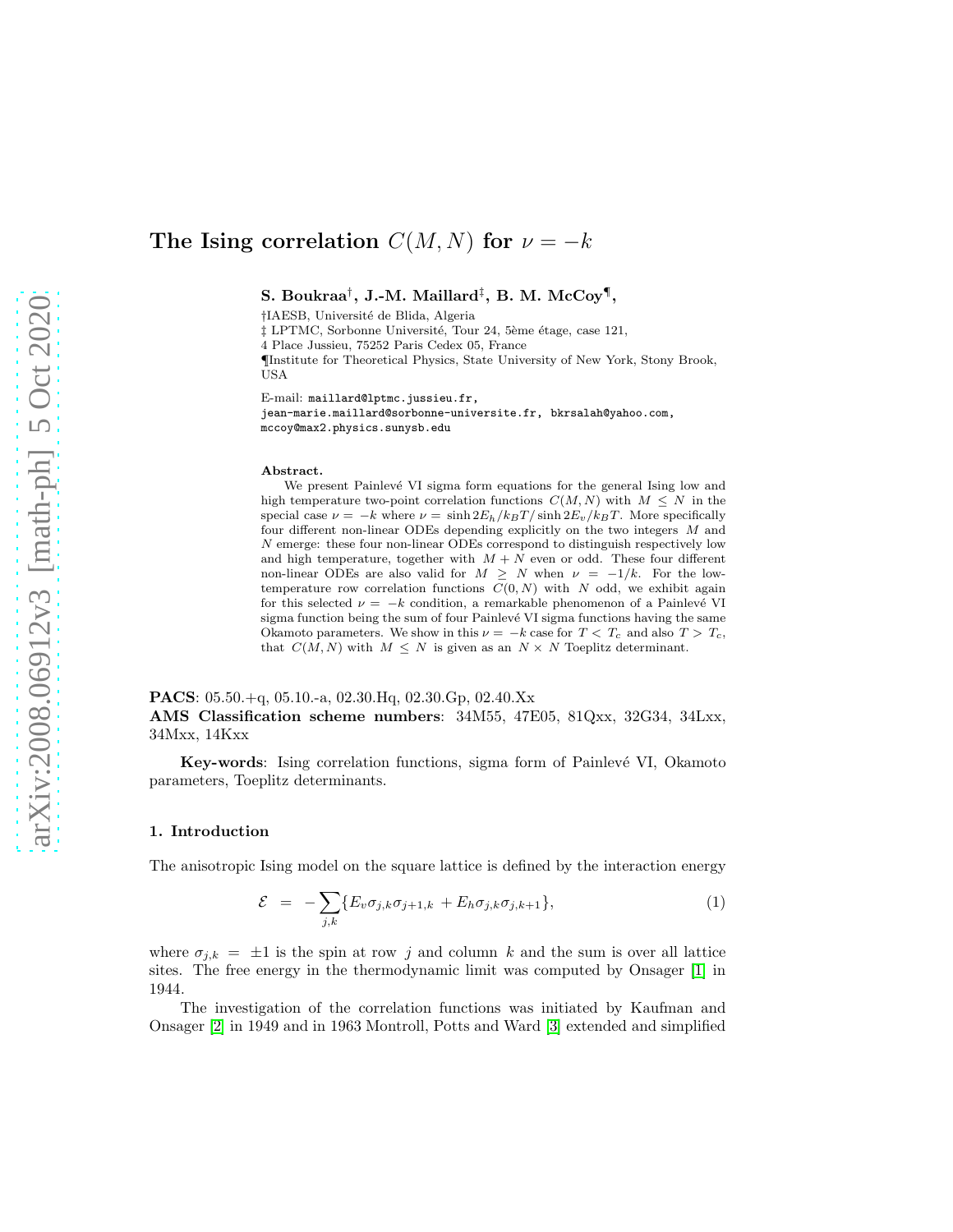these results to show that all correlations can be written as determinants in an infinite number of ways. The simplest of these cases is the row correlation

<span id="page-1-0"></span>
$$
C(0,N) = \langle \sigma_{0,0}\sigma_{0,N} \rangle = \begin{vmatrix} a_0 & a_{-1} & \cdots & a_{-N+1} \\ a_1 & a_0 & \cdots & a_{-N+2} \\ \vdots & \vdots & & \vdots \\ a_{N-1} & a_{N-2} & \cdots & a_0 \end{vmatrix}, \qquad (2)
$$

with

<span id="page-1-1"></span>
$$
a_n = \frac{1}{2\pi} \int_0^{2\pi} \left[ \frac{(1 - \alpha_1 e^{i\theta}) (1 - \alpha_2 e^{-i\theta})}{(1 - \alpha_1 e^{-i\theta}) (1 - \alpha_2 e^{i\theta})} \right]^{1/2} e^{in\theta} d\theta,
$$
 (3)

where

$$
\alpha_1 = e^{-2E_v/k_BT} \tanh E_h/k_BT, \qquad \alpha_2 = e^{-2E_v/k_BT} \coth E_h/k_BT,\tag{4}
$$

and the diagonal correlation  $C(N, N)$  also given by [\(2\)](#page-1-0) and [\(3\)](#page-1-1) with

$$
\alpha_1 = 0, \qquad \alpha_2 = k = (\sinh 2E_v / k_B T \sinh 2E_h / k_B T)^{-1}.
$$
 (5)

Both the free energy and the correlations have singularites at the critical temperature  $T_c$  defined by

$$
k = (\sinh 2E_v / k_B T_c \sinh 2E_h / k_B T_c)^{-1} = 1.
$$
 (6)

In 1976 Wu, McCoy, Tracy and Barouch [\[4\]](#page-29-3) discovered, in the scaling limit  $T \to T_c$  with  $N \cdot (T - T_c)$  fixed, that the diagonal correlation  $C(N, N)$  is given by a Painlevé III function. This was generalized in 1980 by Jimbo and Miwa [\[5\]](#page-29-4) who defined for  $T < T_c$ 

$$
\sigma = t \cdot (t-1) \cdot \frac{d}{dt} \ln C(N, N) - \frac{t}{4} \quad \text{with} \quad t = k^2,
$$
 (7)

and for  $T > T_c$ 

<span id="page-1-2"></span>
$$
\sigma = t \cdot (t - 1) \cdot \frac{d}{dt} \ln C(N, N) - \frac{1}{4} \quad \text{with} \quad t = k^{-2}, \tag{8}
$$

and in both cases derived:

$$
\left(t \cdot (t-1) \cdot \frac{d^2 \sigma}{dt^2}\right)^2
$$
\n
$$
= N^2 \cdot \left((t-1) \cdot \frac{d\sigma}{dt} - \sigma\right)^2 - 4 \cdot \frac{d\sigma}{dt} \cdot \left((t-1) \cdot \frac{d\sigma}{dt} - \sigma - \frac{1}{4}\right) \cdot \left(t\frac{d\sigma}{dt} - \sigma\right).
$$
\n(9)

For  $T < T_c$  the boundary condition for [\(9\)](#page-1-2) at  $t = 0$  is

<span id="page-1-3"></span>
$$
C(N, N; t) = (1-t)^{1/4} \cdot \left[1 + \lambda^2 \cdot \frac{(1/2)_N (3/2)_N}{4[(N+1)!]^2} \cdot t^{N+1} \cdot (1 + O(t))\right], \quad (10)
$$

with  $\lambda = 1$ ,  $(a)_n = a(a+1)\cdots(a+n-1)$  and  $(a)_0 = 1$ . For  $T > T_c$  the boundary condition at  $t = 0$  is

$$
C(N, N; t) = (1-t)^{1/4} \cdot t^{N/2} \cdot \left[ \frac{(1/2)_N}{N!} \cdot {}_2F_1\left( [\frac{1}{2}, N + \frac{1}{2}], [N+1], t \right) + \lambda^2 \cdot \frac{(1/2)_N ((3/2)_N)^2}{16 (N+1)!(N+2)!} \cdot t^{N+2} \cdot (1 + O(t)) \right],
$$
\n(11)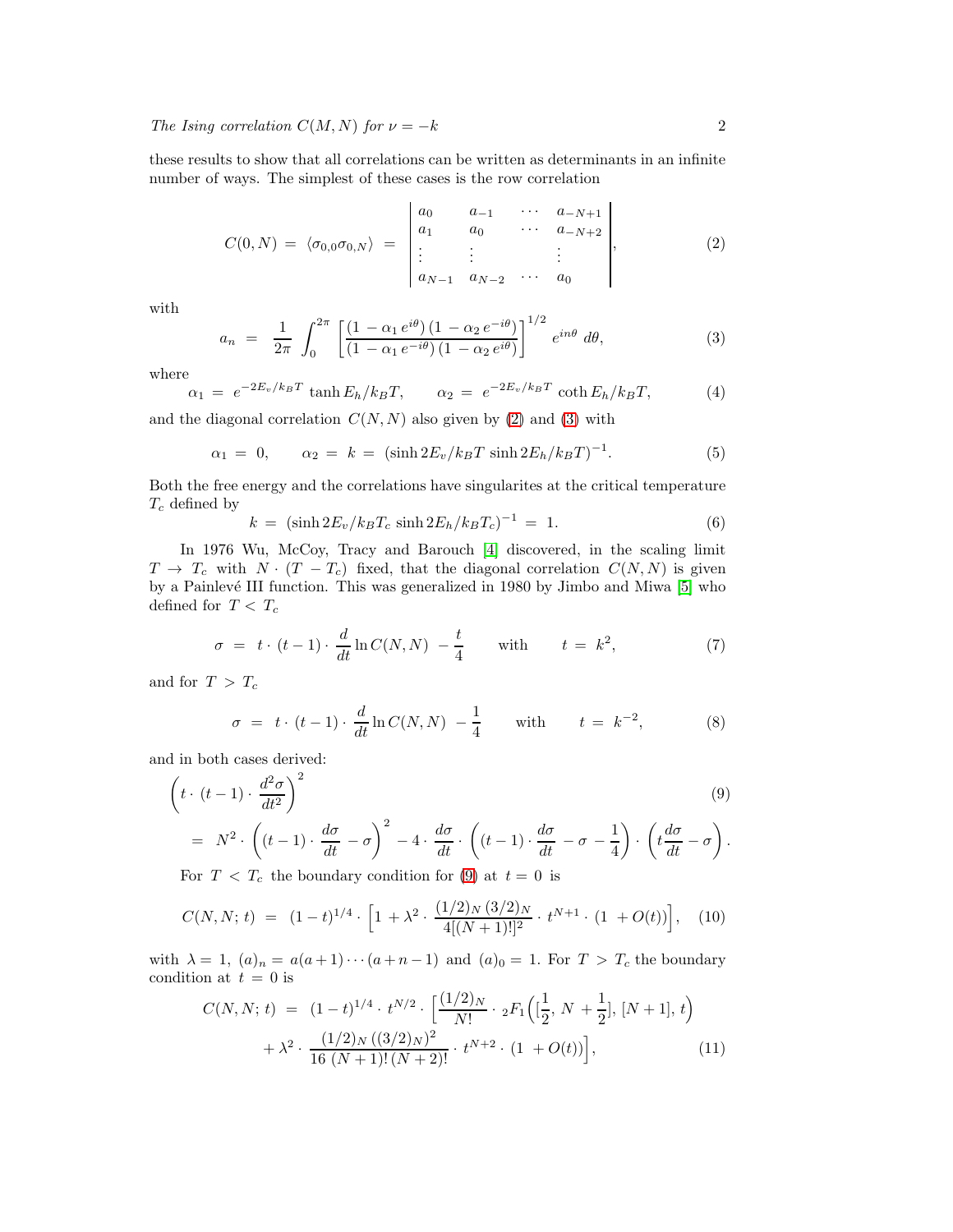with  $\lambda = 1$ .

We note for both cases of  $T < T_c$  and  $T > T_c$  that there are solutions of [\(9\)](#page-1-2) with boundary condition where  $\lambda \neq 1$ . Those solutions do not correspond to the determinants for  $C(N, N)$  but rather for the lambda extended Fredholm determinants obtained from the form factor expansions [\[6,](#page-29-5) [7\]](#page-29-6). We also remark that for  $T > T_c$  the term in [\(10\)](#page-1-3) with  $\lambda = 0$  is by itself an exact solution of [\(9\)](#page-1-2) even though it is not a correlation function of the Ising model.

It is an outstanding open question to generalize [\(9\)](#page-1-2) to the general two-point correlation functions  $C(M, N) = \langle \sigma_{0.0} \sigma_{M,N} \rangle$ .

In this paper we consider the correlation  $C(M, N)$  with anisotropy

$$
\nu = \frac{\sinh 2E_h/k_B T}{\sinh 2E_v/k_B T},\tag{12}
$$

for the special case

<span id="page-2-0"></span>
$$
\nu = -k,\tag{13}
$$

which corresponds to

$$
\sinh 2E_h/k_B T = \pm i, \qquad k = \mp \frac{i}{\sinh 2E_v/k_B T}.
$$
 (14)

Because  $k \to 0$  as  $T \to 0$  we refer to this case as  $T < T_c$  for  $\nu$  and k real even though  $E_v$  and  $E_h$  are complex (and hence unphysical).

We also consider the special case

<span id="page-2-1"></span>
$$
\nu = -1/k = -k_>, \tag{15}
$$

where

$$
\sinh 2E_v/k_B T = \pm i, \qquad k_{>} = \mp i \sinh 2E_h/k_B T \tag{16}
$$

and because  $k > 0$  corresponds to  $T \to \infty$  we refer to this case as  $T > T_c$ . In both cases we find that there is indeed a generalization of [\(9\)](#page-1-2).

For concretness we consider  $M \geq 0$  and  $N \geq 0$ . We note that the formalism for  $M \leq N$  and  $M \geq N$  is different but, in the general, the symmetry under  $M \leftrightarrow N$ and  $E_v \leftrightarrow E_h$  yields the relation:

<span id="page-2-2"></span>
$$
C(M, N; k, \nu) = C(N, M; k, 1/\nu). \tag{17}
$$

However the restrictions [\(13\)](#page-2-0) and [\(15\)](#page-2-1) are not preserved by [\(17\)](#page-2-2) and we have instead:

<span id="page-2-3"></span>
$$
C(M, N; \nu = -k) = C(N, M; \nu = -1/k). \tag{18}
$$

In this paper we consider only  $M \leq N$  with some remarks about  $M \geq N$  at the end of subsection [3.3](#page-9-0) and in the discussion section [7.](#page-18-0)

We recall previous results  $[8]$  on  $C(M, N)$  in section [2.](#page-3-0) In section [3](#page-8-0) we use the program guessfunc developed by Jay Pantone [\[9\]](#page-29-8) to find, from large series expansion, nonlinear differential equations for  $C(M, N)$  with  $M \leq N$ , both for  $T < T_c$  (see equations [\(71\)](#page-8-1) below) and for  $T > T_c$  (see equations [\(73\)](#page-8-2) and [\(79\)](#page-9-1) below). In section [4](#page-10-0) we transform these nonlinear differential equations into the canonical form of Okamoto [\[10\]](#page-29-9) for sigma form of Painlev´e VI. In section [5](#page-13-0) we compare our equations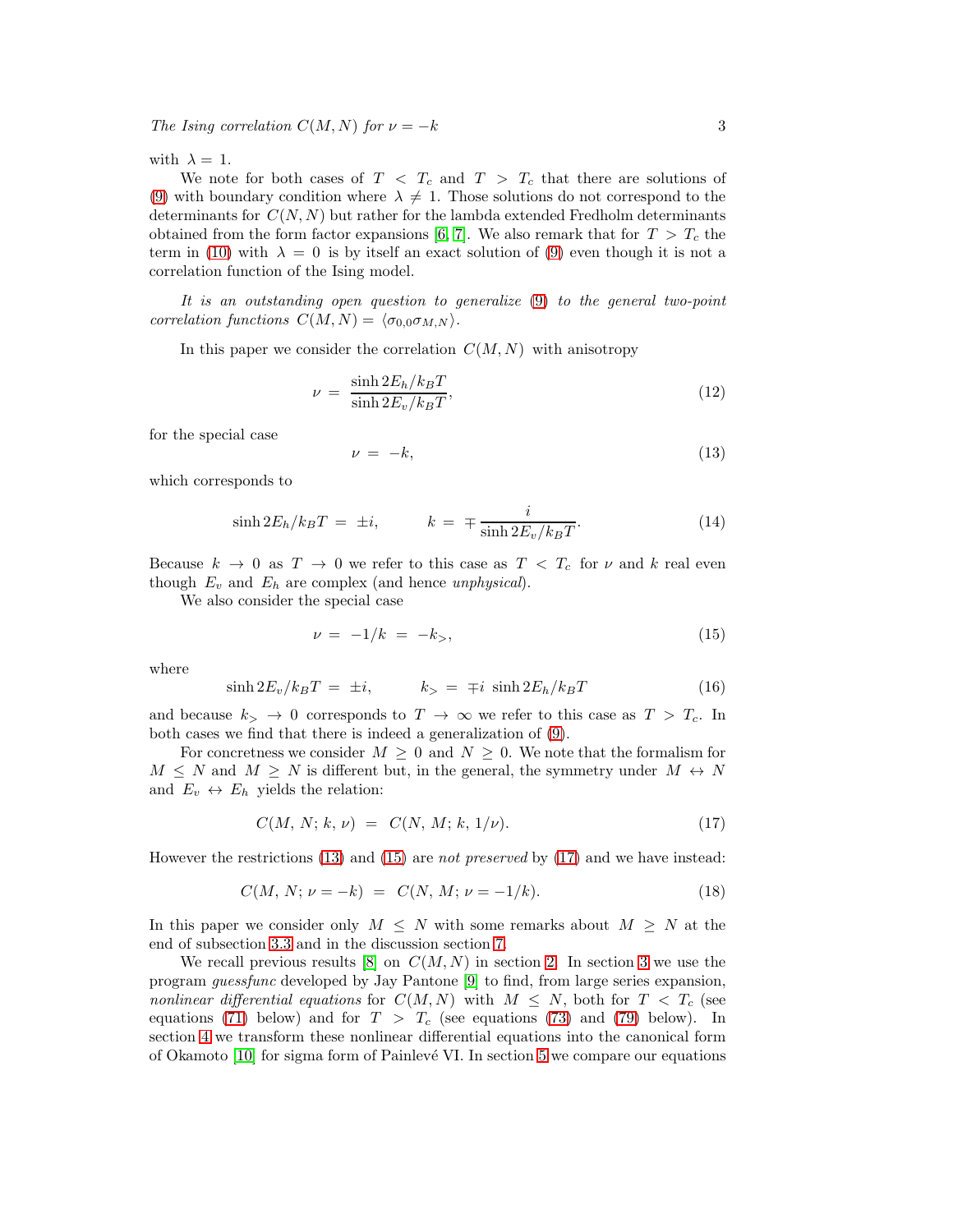with the ones obtained by Forrester and Witte for determinants [\[11\]](#page-29-10) as given in [\[12\]](#page-29-11) and show in [\(125\)](#page-14-0), for  $\nu = -k$  and  $T < T_c$ , that  $C(M, N)$  for  $M \leq N$  is expressed as an  $N \times N$  Toeplitz determinant. [Appendix C](#page-22-0) shows when  $T > T_c$  that  $C(M, N)$ can also be expressed as an  $N \times N$  Toeplitz determinant. In section [6](#page-17-0) we show for  $T < T_c$ ,  $\nu = -k$  and  $M + N$  odd that  $C(M, N)$ ,  $M \leq N$ , factors, and for  $C(0, N)$ that these factors also satisfy an Okamoto sigma form of Painlevé VI equation. We conclude in section [7](#page-18-0) with a discussion of several open questions. In [Appendix B](#page-21-0) we give examples of  $C(M, N)$  with  $\nu = -k$  for both  $T < T_c$  and  $T > T_c$ . In [Appendix D](#page-23-0) we present the one parameter family of boundary conditions for the general Painlevé VI sigma Okamoto form which are analytic at  $k = 0$ .

## <span id="page-3-0"></span>2. The correlation  $C(M, N)$  for  $\nu = -k$

In [\[8\]](#page-29-7) it was shown for all M, N that the correlation  $C(M, N)$  with  $M \leq N$  can be written for all  $M$ ,  $N$  as a *homogeneous polynomial* in the three elliptic integrals

<span id="page-3-4"></span>
$$
\tilde{K}(k) = \frac{2}{\pi} \int_0^{\pi/2} \frac{d\theta}{(1 - k^2 \sin^2 \theta)^{1/2}} = 2F_1\left([\frac{1}{2}, \frac{1}{2}], [1], k^2\right),\tag{19}
$$

$$
\tilde{E}(k) = \frac{2}{\pi} \int_0^{\pi/2} d\theta \ (1 - k^2 \sin^2 \theta)^{1/2} = \ _2F_1\Big( [\frac{1}{2}, -\frac{1}{2}], [1], \ k^2 \Big), \tag{20}
$$

$$
\tilde{\Pi}(-k\nu, k) = \frac{2}{\pi} \int_0^{\pi/2} \frac{d\theta}{(1 + k \nu \sin^2 \theta) (1 - k^2 \sin^2 \theta)^{1/2}},
$$
\n(21)

where

<span id="page-3-1"></span>
$$
k = (\sinh 2E_v/kT \sinh 2E_h/kT)^{-1} = (s_v \, s_h)^{-1} = \frac{\alpha_2 - \alpha_1}{1 - \alpha_1 \alpha_2},\tag{22}
$$

$$
= \frac{\sinh 2E_h/kT}{\sinh 2E_v/kT} = \frac{s_h}{s_v} = \frac{4\,\alpha_1\alpha_2}{(\alpha_2 - \alpha_1)(1 - \alpha_1\alpha_2)}, \qquad k\,\nu = \frac{1}{s_v^2}, \qquad (23)
$$

which are valid for

 $\nu$ 

$$
0 \le k \le 1 \qquad \text{and} \qquad -1 \le k \nu,\tag{24}
$$

 $_2F_1([a, b], [c], z)$  being the hypergeometric function.

## 2.1.  $C(0,1)$  for  $\nu = -k$

It was shown in [\[1\]](#page-29-0) and [\[2\]](#page-29-1), for  $T < T_c$  where  $\alpha_1 < \alpha_2 < 1$ , that

$$
C(0,1) = \sqrt{1+\nu k} \cdot \left[ \left( 1 + \frac{k}{\nu} \right) \cdot \tilde{\Pi}(-\nu k, k) - \frac{k}{\nu} \cdot \tilde{K}(k) \right],\tag{25}
$$

which is conveniently rewritten as

<span id="page-3-2"></span>
$$
C(0,1) = \sqrt{1+\nu k} \cdot \frac{2}{\pi} \int_0^{\pi/2} d\theta \cdot \frac{(1-k^2 \sin^2 \theta)^{1/2}}{1+k\nu \sin^2 \theta}.
$$
 (26)

For  $T > T_c$  where  $1 < \alpha_2$  and  $k_>= 1/k$ 

<span id="page-3-3"></span>
$$
C(0,1) = \frac{1}{\nu} \cdot \sqrt{1 + \nu/k_>} \cdot \left[ (1 + \nu k_>) \cdot \tilde{\Pi}(-\nu k_>, k_>) - \tilde{K}(k_>) \right]
$$
  
=  $k_> \cdot \sqrt{1 + \nu/k_>} \cdot \frac{2}{\pi} \int_0^{\pi/2} \frac{1 - \sin^2 \theta}{(1 + k_> \nu \sin^2 \theta) (1 - k_>}^2 \sin^2 \theta)^{1/2} \cdot d\theta.$  (27)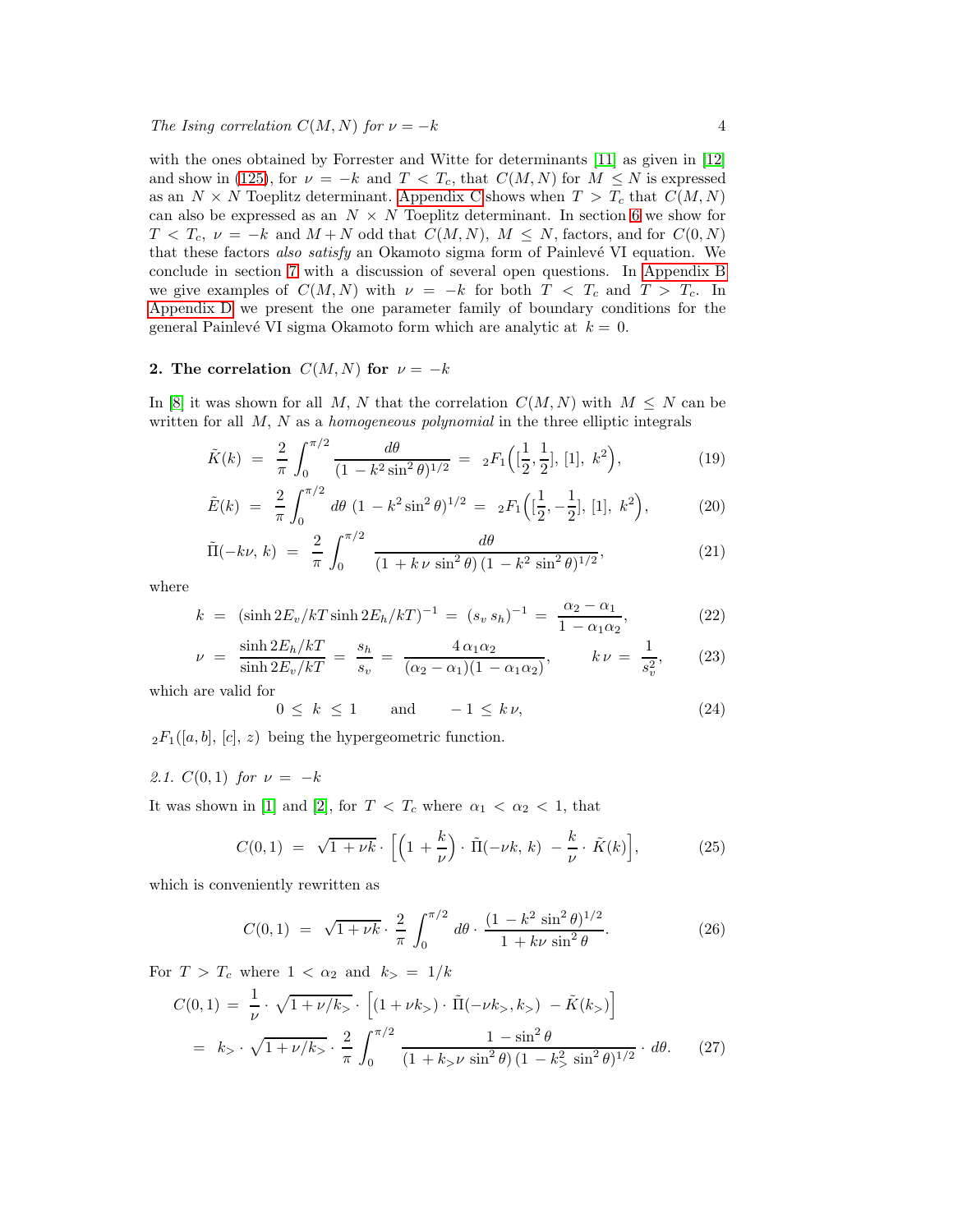In general  $C(M, N)$  depends on two (complex) variables through the elliptic integral  $\tilde{\Pi}(-k\nu, k)$ . However, as is seen in [\(2\)](#page-1-0) and [\(3\)](#page-1-1) the row correlation  $C(0, N)$  reduces to  $C(N, N)$  when  $\alpha_1 = 0$  (which from [\(23\)](#page-3-1) is equivalent to  $\nu = 0$ ) because  $\Pi(-k\nu, k)$ degenerates to  $K(k)$ .

There are two other special cases where  $\Pi(-k\nu, k)$  reduces to combinations of  $K(k)$  and  $E(k)$ . One case is the *isotropic* case  $\nu = 1$  where

$$
\tilde{\Pi}(-k, k) = \frac{1}{2} \cdot \tilde{K}(k) + \frac{1}{2 \cdot (1 + k)}.
$$
\n(28)

Many examples of this reduction of  $C(M, N)$  have been given by Shrock and Ghosh [\[13,](#page-29-12) [14\]](#page-29-13).

Another case of reduction of  $\Pi(-k\nu, k)$  is

$$
\nu = -k,\tag{29}
$$

where

$$
\tilde{\Pi}(k^2, k) = \frac{\tilde{E}(k)}{1 - k^2},\tag{30}
$$

and the  $C(M, N)$ ,  $M \leq N$  are reduced to homogeneous polynomials of the two ellptic *integrals*  $\tilde{E}(k)$  and  $\tilde{K}(k)$ . For example for  $T < T_c$  when  $\nu = -k$  we see from [\(26\)](#page-3-2) that

<span id="page-4-1"></span>
$$
C(0,1) = \sqrt{1-k^2} \cdot \frac{2}{\pi} \int_0^{\pi/2} \frac{1}{(1-k^2\sin^2\theta)^{1/2}} \cdot d\theta = \sqrt{1-k^2} \cdot \tilde{K}(k). \quad (31)
$$

For  $T > T_c$  from [\(27\)](#page-3-3) when  $\nu = -k_>= -1/k$ 

$$
C(0,1) = 0,\t(32)
$$

because of the vanishing of the square root factor. If we remove this factor by writing for  $T > T_c$ 

$$
C(0,1) = \sqrt{1 + \nu/k_{>}} \cdot \tilde{C}(0,1), \tag{33}
$$

we find, in the special case  $\nu = -k_>,$  that

<span id="page-4-0"></span>
$$
\tilde{C}(0,1) = \frac{k_>}{2} \cdot {}_2F_1([\frac{3}{2},\frac{1}{2}], [2], k_>^2) = \frac{\tilde{K}(k_>) - \tilde{E}(k_>)}{k_>}.
$$
\n(34)

2.2.  $C(0, N)$  for  $T < T_c$  at  $\nu = -k$ 

More generally for  $T < T_c$  we find, from [\(22\)](#page-3-1) and [\(23\)](#page-3-1), that if  $\nu = -k$  then

$$
\alpha_2 = -\alpha_1 = \alpha \quad \text{and} \quad k = \frac{2\alpha}{\alpha^2 + 1}, \quad s_h = i, \quad s_v = -\frac{i}{k}, \tag{35}
$$

where, for simplicity, we have defined  $\alpha = \alpha_2$ . Thus for  $\nu = -k$  the  $a_n$  matrix elements [\(3\)](#page-1-1) reduce to

$$
a_n = \frac{1}{2\pi} \int_0^{2\pi} \frac{1 - \alpha^2 + \alpha (e^{i\theta} - e^{-i\theta})}{\{(1 - \alpha^2 e^{2i\theta}) (1 - \alpha^2 e^{-2i\theta})\}^{1/2}} \cdot e^{in\theta} \cdot d\theta,
$$
 (36)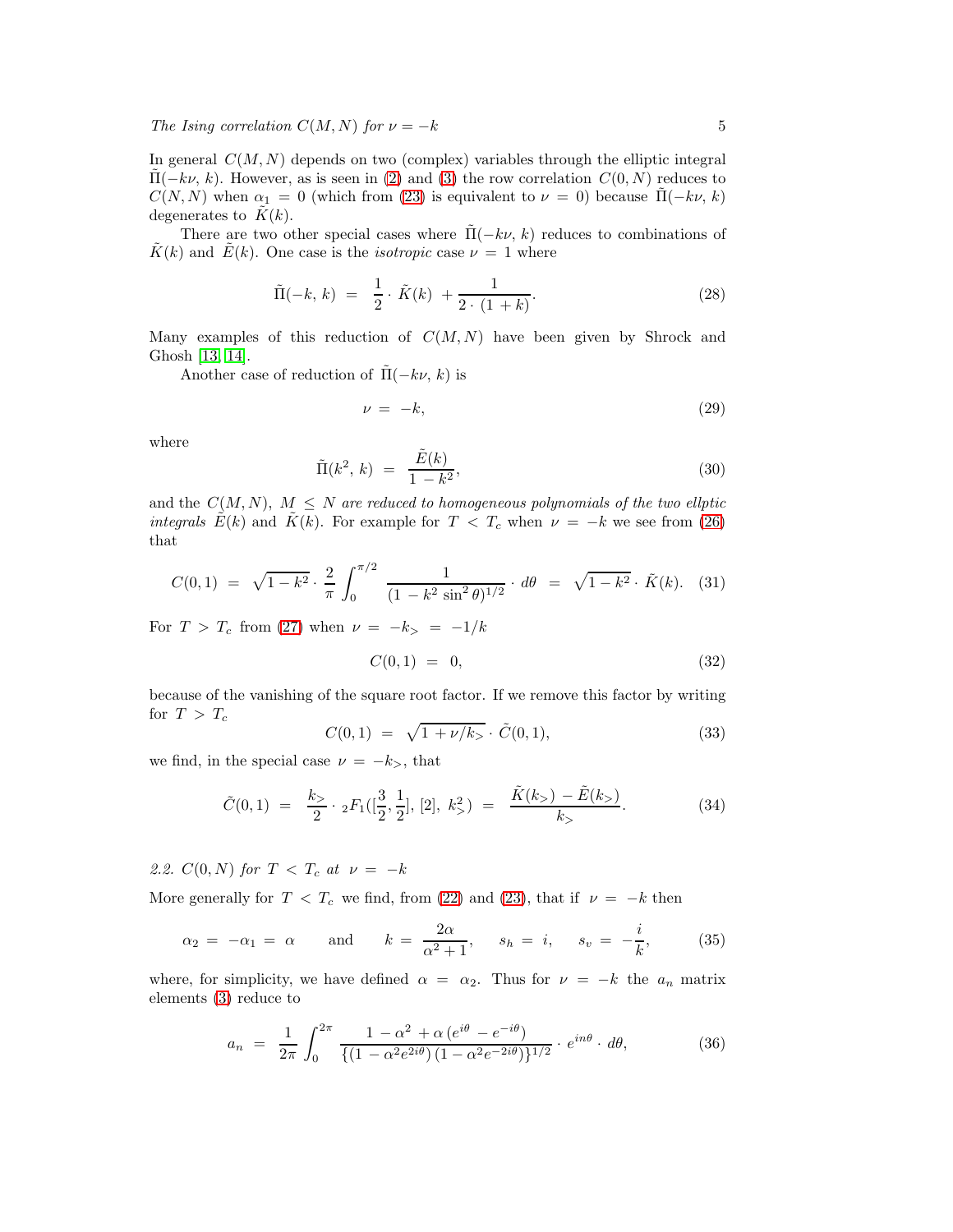which, by sending  $\alpha \to -\alpha$  and  $\theta \to -\theta$  has the symmetry:

<span id="page-5-1"></span>
$$
a_{-n}(k) = a_n(-k). \t\t(37)
$$

By considering invariance under  $\theta \to \theta + \pi$  and setting  $2\theta = \phi$ , we see that

$$
a_{2m} = \frac{1}{2\pi} \int_0^{2\pi} \frac{1 - \alpha^2}{\left\{ \left( 1 - \alpha^2 e^{i\phi} \right) \left( 1 - \alpha^2 e^{-i\phi} \right) \right\}^{1/2}} \cdot e^{i|m|\phi} \cdot d\phi, \tag{38}
$$

and:

$$
a_{\pm(2|m|+1)} = \frac{\pm}{2\pi} \int_0^{2\pi} \frac{\alpha(e^{i\phi} - 1)}{\{(1 - \alpha^2 e^{i\phi})(1 - \alpha^2 e^{-i\phi})\}^{1/2}} \cdot e^{i|m|\phi} \cdot d\phi. \tag{39}
$$

We may reduce  $a_{2m}$  to a hypergeometric function as

$$
a_{2m} = (1 - \alpha^2) \cdot \alpha^{2|m|} \cdot \frac{\Gamma(|m| + 1/2)}{\pi^{1/2}|m|!} \cdot {}_2F_1\left( [|m| + \frac{1}{2}, \frac{1}{2}], [|m| + 1], \alpha^4 \right), \quad (40)
$$

which may be rewritten in terms of  $k$  using (5) of page 111 of [\[15\]](#page-29-14):

$$
{}_{2}F_{1}\left([m+\frac{1}{2},m+\frac{1}{2}],[2m+1],k^{2}\right) = (1+\alpha^{2})^{2m+1} \cdot {}_{2}F_{1}\left([m+\frac{1}{2},\frac{1}{2}],[m+1],\alpha^{4}\right).
$$
 (41)

We find that:

<span id="page-5-3"></span>
$$
a_{2m} = \left(\frac{\alpha}{1+\alpha^2}\right)^{2|m|} \frac{1-\alpha^2}{1+\alpha^2} \cdot \frac{\Gamma(|m|+1/2)}{\pi^{1/2}|m|!} \cdot {}_2F_1\left(||m|+\frac{1}{2},|m|+\frac{1}{2}|, [2|m|+1], k^2\right)
$$
  
=  $\left(\frac{k}{2}\right)^{2|m|} \cdot \sqrt{1-k^2} \cdot \frac{\Gamma(|m|+1/2)}{\pi^{1/2}|m|!} \cdot {}_2F_1\left(||m|+\frac{1}{2},|m|+\frac{1}{2}|, [2|m|+1], k^2\right).$  (42)

Similarly:

<span id="page-5-0"></span>
$$
a_{2m+1} = \left(\frac{k}{2}\right)^{2m+1} \frac{\Gamma(m+1/2)}{\pi^{1/2}m!} \cdot \left[\left(\frac{k}{2}\right)^2 \frac{m+1/2}{m+1} \cdot {}_2F_1\left((m+\frac{3}{2},m+\frac{3}{2}],[2m+3],k^2\right) - {}_2F_1\left((m+\frac{1}{2},m+\frac{1}{2}],[2m+1],k^2\right)\right].
$$
\n(43)

The two hypergeometric functions in [\(43\)](#page-5-0) combine and thus, with the symmetry [\(37\)](#page-5-1), give the final result:

<span id="page-5-4"></span>
$$
a_{\pm(2m+1)} =
$$
  
 
$$
\mp \left(\frac{k}{2}\right)^{2|m|+1} \cdot \frac{\Gamma(|m|+1/2)}{\pi^{1/2}|m|!} \cdot {}_2F_1\left(||m|+\frac{1}{2},|m|+\frac{1}{2}],[2|m|+2], k^2\right).
$$
 (44)

2.3.  $C(0, N)$  for  $T > T_c$  at  $\nu = -k_0 = -1/k$ 

In the following we will simply denote  $\tilde{K}(k)$ ,  $\tilde{E}(k)$  and  $\tilde{\Pi}(-k\nu, k)$  (see [\(19\)](#page-3-4), [\(20\)](#page-3-4), [\(21\)](#page-3-4)) by  $\tilde{K}$ ,  $\tilde{E}$  and  $\tilde{\Pi}$ . For  $T > T_c$  we find, from [\(22\)](#page-3-1) and [\(23\)](#page-3-1), that if  $\nu = -k_> = -1/k$ then

<span id="page-5-2"></span>
$$
\alpha_1 = -\alpha_2^{-1} = -\alpha
$$
, and  $k_>= \frac{2\alpha}{\alpha^2 + 1}$ ,  $s_h = -ik_>, s_v = i$ , (45)

and we find the matrix elements [\(3\)](#page-1-1) reduce to

$$
a_n = -\frac{1}{2\pi} \int_0^{2\pi} \left[ \frac{1 - \alpha^2 e^{2i\theta}}{1 - \alpha^2 e^{-2i\theta}} \right]^{1/2} \cdot e^{(n-1)i\theta} \cdot d\theta. \tag{46}
$$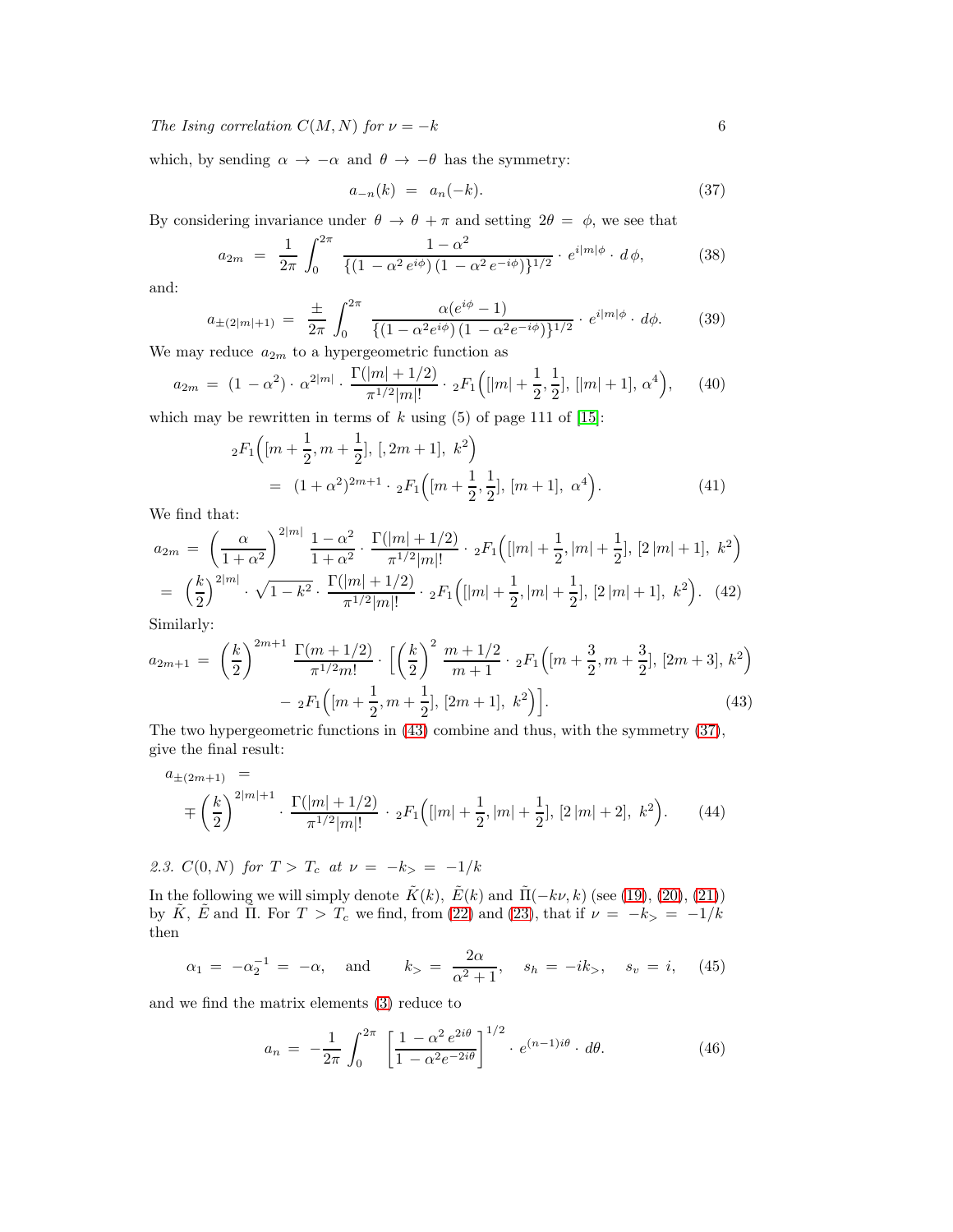By sending  $\theta \to \theta + \pi$  we see that  $a_n = (-1)^{n-1} a_n$ , and thus

<span id="page-6-0"></span>
$$
a_{2n} = 0, \tag{47}
$$

and

<span id="page-6-1"></span>
$$
a_{2n+1} = -\frac{1}{2\pi} \int_0^{2\pi} \left[ \frac{1 - \alpha^2 e^{2i\theta}}{1 - \alpha^2 e^{-2i\theta}} \right]^{1/2} \cdot e^{2ni\theta} \cdot d\theta
$$
  
= 
$$
-\frac{1}{2\pi} \int_0^{2\pi} \left[ \frac{1 - \alpha^2 e^{i\phi}}{1 - \alpha^2 e^{-i\phi}} \right]^{1/2} \cdot e^{ni\phi} \cdot d\phi,
$$
 (48)

which we recognize as the matrix elements  $a_{-n}$  of the diagonal correlation [\(3\)](#page-1-1) for  $T < T_c$  with  $\alpha_1 = 0$  and  $\alpha_2 \rightarrow \alpha^2$ .

We further recognize because of [\(47\)](#page-6-0) that

<span id="page-6-2"></span>
$$
C(0, 2N + 1) = 0,\t(49)
$$

and that the  $2N \times 2N$  determinants for  $C(0, 2N)$  factorize as:  $C(0, 2N) = (50)$ 

$$
\begin{vmatrix} a_{-1} & a_1 & \cdots & a_{2N-3} \\ a_{-3} & a_{-1} & \cdots & a_{2N-5} \\ \vdots & \vdots & \ddots & \vdots \\ a_{-(2N-1)} & a_{-(2N-3)} & \cdots & a_{-1} \end{vmatrix} \times \begin{vmatrix} a_1 & a_3 & \cdots & a_{2N-1} \\ a_{-1} & a_1 & \cdots & a_{2N-3} \\ \vdots & \vdots & \ddots & \vdots \\ a_{-(2N-3)} & a_{-(2N-5)} & \cdots & a_1 \end{vmatrix}.
$$

For  $2n + 1 > 0$  we express [\(48\)](#page-6-1) in terms of hypergeometric functions as

<span id="page-6-3"></span>
$$
a_{2n+1} = \alpha^{2n} \cdot \frac{\Gamma(n+1/2)}{\sqrt{\pi}n!} \cdot {}_2F_1\left( [-\frac{1}{2}, n+\frac{1}{2}], [n+1], \alpha^4 \right), \tag{51}
$$

and:

<span id="page-6-4"></span>
$$
a_{-(2n+1)} = \alpha^{2n+2} \cdot \frac{\Gamma(n+1/2)}{2\sqrt{\pi}(n+1)!} \cdot {}_2F_1\left([\frac{1}{2}, n+\frac{1}{2}], [n+2], \alpha^4\right). \tag{52}
$$

As a special case we note from (56) of [\[8\]](#page-29-7) by use of [\(45\)](#page-5-2) for  $\nu = -k_>$  that

$$
C(0,2) = k_{>}^{-2} \cdot (\tilde{E}^2 - (1 - k_{>}^2) \cdot \tilde{K}^2)
$$
  
=  $k_{>}^{-2} \cdot (\tilde{E} - \sqrt{1 - k_{>}^2} \cdot \tilde{K}) \cdot (\tilde{E} + \sqrt{1 - k_{>}^2} \cdot \tilde{K})$ , (53)

which illustrates the factorization property of  $C(0, 2N)$ . For small k we have

$$
C(0,2) = \frac{1}{8} k_{>}^{2} + \frac{1}{16} k_{>}^{4} + \frac{39}{1024} k_{>}^{6} + \frac{53}{2048} k_{>}^{8} + \frac{1235}{65536} k_{>}^{10} + \frac{1887}{131072} k_{>}^{12} + \frac{382291}{33554432} k_{>}^{14} + O(k^{16}),
$$
\n
$$
(54)
$$

which using [\(45\)](#page-5-2) is rewritten in terms of  $\alpha$  as

$$
C(0,2) = \frac{1}{2}\alpha^2 - \frac{1}{16}\alpha^6 - \frac{1}{64}\alpha^{10} - \frac{13}{2048}\alpha^{14} + O(\alpha^{18}).
$$
 (55)

Using maple we find

$$
\tilde{E} + \sqrt{1 - k_{>}^2} \cdot \tilde{K} = \frac{2}{1 + \alpha^2} \cdot a_1 \tag{56}
$$

$$
\frac{1}{k_{>}^2} \cdot \left(\tilde{E} - \sqrt{1 - k_{>}^2} \cdot \tilde{K}\right) = \frac{1 + \alpha^2}{2} \cdot a_{-1},\tag{57}
$$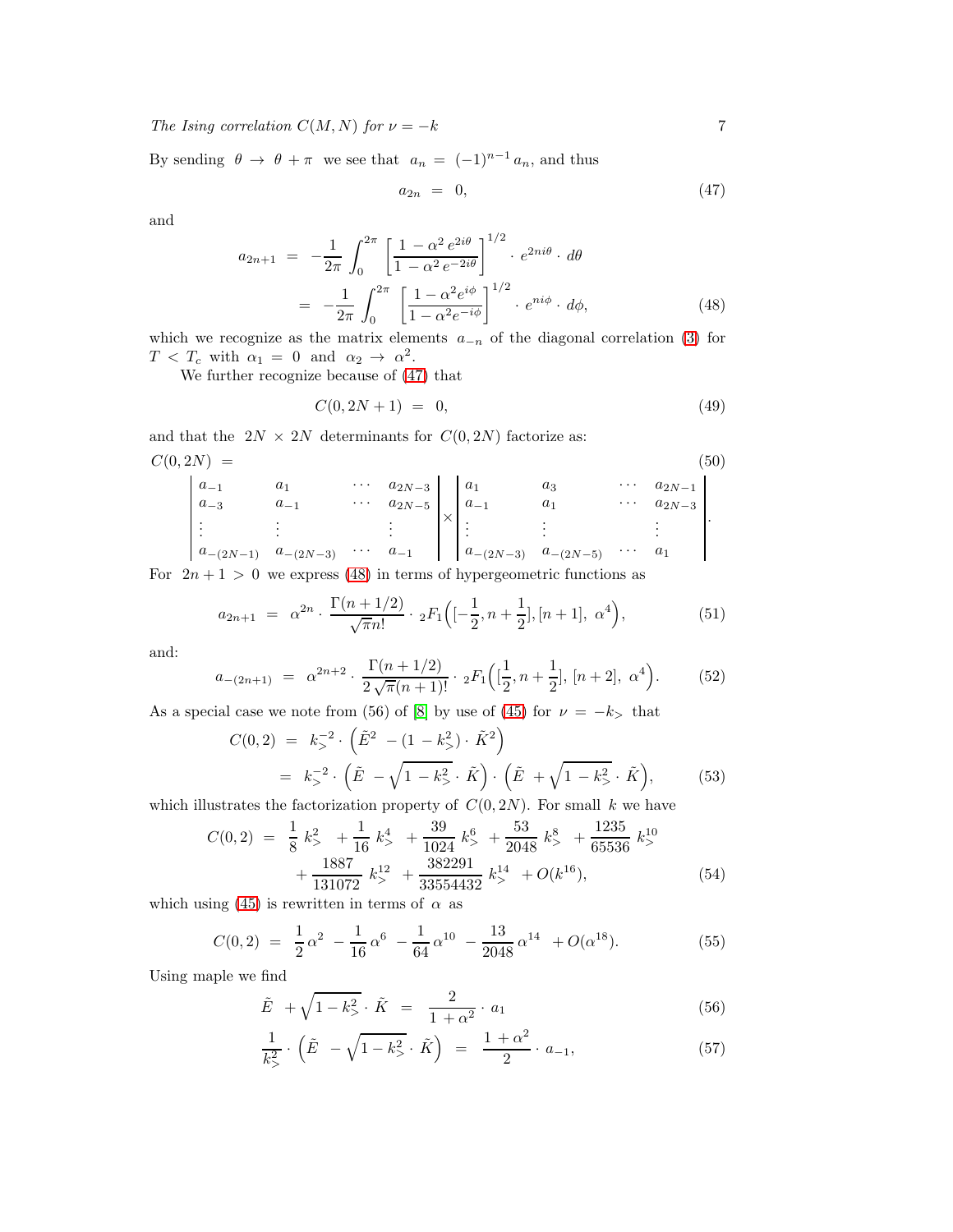or equivalently using

$$
\alpha = \frac{1 - \sqrt{1 - k_{>}^2}}{k_{>}},\tag{58}
$$

we have:

<span id="page-7-0"></span>
$$
a_1 = \frac{1 - \sqrt{1 - k_{\geq}}}{k_{\geq}} \cdot (\tilde{E} + \sqrt{1 - k^2} \cdot \tilde{K}), \tag{59}
$$

$$
a_{-1} = \frac{1 + \sqrt{1 - k_{>}^{2}}}{k_{>}^{2}} \cdot (\tilde{E} - \sqrt{1 - k_{>}^{2}} \cdot \tilde{K}). \tag{60}
$$

To generalize and derive [\(59\)](#page-7-0) and [\(60\)](#page-7-0) we treat  $a_{2n+1}/\alpha$  and  $\alpha a_{-(2n+1)}$  separately. These calculations are detailed in [Appendix A.](#page-19-0)

## <span id="page-7-1"></span>2.4. Quadratic difference equations for  $C(M, N)$

In general for  $M \neq 0$  the correlation  $C(M, N)$  with  $M < N$  can be written as an  $N \times N$  determinant which is *not* Toeplitz. We will not use this determinant representation but, instead, use quadratic difference equations [\[16,](#page-29-15) [17,](#page-29-16) [18,](#page-29-17) [19\]](#page-29-18) which relate the (high-temperature) correlation functions  $C(M, N)$  for  $T > T_c$  to the dual correlation  $C_d(M, N)$  for  $T > T_c$ , defined as the low temperature correlation with the replacement:  $s_v \rightarrow 1/s_h$  and  $s_h \rightarrow 1/s_v$ 

$$
s_h^2 \cdot [C_d(M, N)^2 - C_d(M, N - 1) \cdot C_d(M, N + 1)]
$$
  
+ 
$$
[C(M, N)^2 - C(M - 1, N) \cdot C(M + 1, N)] = 0,
$$
 (61)

$$
s_v^2 \cdot [C_d(M, N)^2 - C_d(M - 1, N) \cdot C_d(M + 1, N)] + [C(M, N)^2 - C(M, N - 1) \cdot C(M, N + 1)] = 0,
$$
\n(62)

$$
s_v s_h \cdot [C_d(M, N) \cdot C_d(M+1, N+1) - C_d(M, N+1) \cdot C_d(M+1, N)]
$$
  
C(M, N) - C(M+1, N+1) - C(M, N+1) - C(M+1, N) - (63

$$
= C(M, N) \cdot C(M + 1, N + 1) - C(M, N + 1) \cdot C(M + 1, N), \quad (63)
$$

which hold for all M and N, except  $M = 0$ ,  $N = 0$ , where we have:

$$
C(1,0) = (1+s_h^2)^{1/2} - s_h \cdot C_d(0,1), \tag{64}
$$

$$
C(0,1) = (1+s_v^2)^{1/2} - s_v \cdot C_d(1,0). \tag{65}
$$

with  $s_h = \sinh 2E_h/kT$  and  $s_v = \sinh 2E_v/kT$ .

From these quadratic difference equations we find [\[8\]](#page-29-7) for example for  $T < T_c$ where  $k = (s_v s_h)^{-1}$ :

$$
C(1,2) = s_v^2 \cdot (s_v^{-2} + 1)^{1/2} \cdot \left(s_h^{-2} \cdot (s_v^{-2} s_h^{-2} - 1) \cdot \tilde{K}^2 + (s_h^{-2} - 1) \cdot \tilde{E} \tilde{K} + E^2 + (s_v^{-2} - 1) (s_h^{-2} + 1) \cdot \tilde{E} \tilde{\Pi} - (s_h^{-2} + 1) \cdot (s_v^{-2} s_h^{-2} - 1) \cdot \tilde{K} \tilde{\Pi}\right), \quad (66)
$$

and for  $T > T_c$  where  $k_ > = s_v s_h$ :

$$
C(1,2) = \frac{(s_v^2 + 1)^{1/2}}{s_h^2 s_v} \cdot (\tilde{E}^2 - (s_h^2 s_v^2 - 1) \cdot \tilde{K}^2 + (s_h^2 s_v^2 + s_v^2 - 2) \cdot \tilde{E} \tilde{K} + (s_h^2 + 1) \cdot (s_v^2 - 1) \cdot \tilde{E} \tilde{\Pi} + (s_h^2 + 1) \cdot (s_h^2 s_v^2 - 1) \cdot \tilde{K} \tilde{\Pi}.
$$
 (67)

For  $T < T_c$  and  $\nu = -k$ , where  $s_h = i$ ,  $s_v = -i/k$ , one has:

$$
C(1,2) = -(1-k^2)^{1/2} \cdot k^{-2} \cdot \left( (1-k^2) \cdot \tilde{K}^2 - 2 \cdot \tilde{E} \tilde{K} + \tilde{E}^2 \right). \tag{68}
$$

For  $T > T_c$  and  $\nu = -k_0$  where  $s_h = -ik_0$ ,  $s_v = i$  one gets:

$$
C(1,2) = 0.\t(69)
$$

Further special cases are given in [Appendix B.](#page-21-0)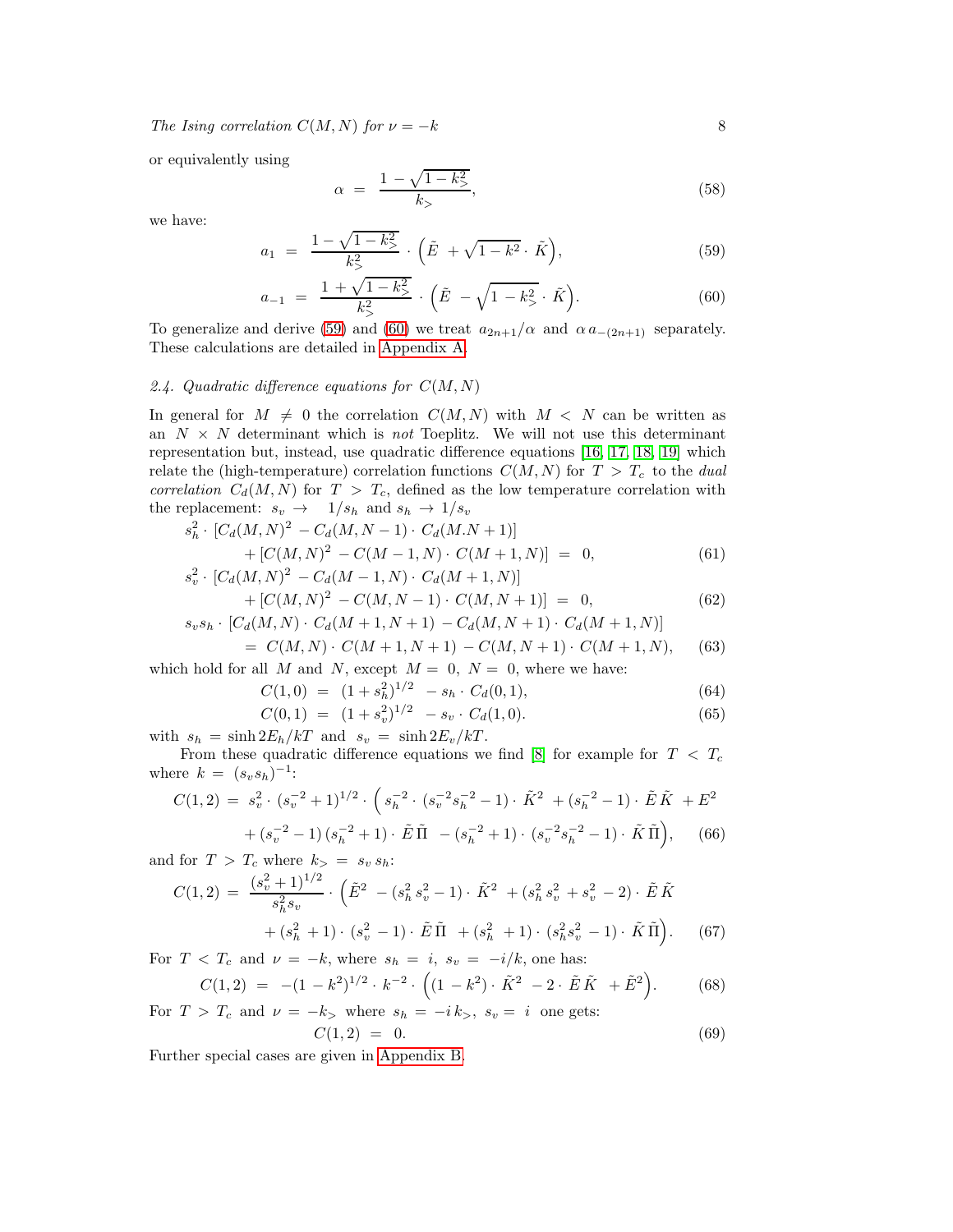## <span id="page-8-0"></span>3. Two-parameter family of nonlinear differential equations for  $C(M, N)$ for  $\nu = -k$

We have obtained a nonlinear equation with the Painlevé property (i.e. fixed critical points) which is satisfied by  $C(M, N)$  for  $\nu = -k$  by using the program guessfunc developed by J. Pantone [\[9\]](#page-29-8). This program searches for nonlinear equations satisfied by series expansions. We have applied this program for many values of the integers M, N for the series expansions of  $C(M, N)$  at  $\nu = -k$  obtained from either the Toeplitz determinants for  $C(0, N)$  of section 2, or from expressions deduced from the quadratic recursion relations of section [2.4.](#page-7-1) The results are as follows.

3.1. Nonlinear differential equations for  $C(M, N)$  for  $\nu = -k$  and  $M \leq N$ : the low-temperature case

For 
$$
T < T_c
$$
 and  $\nu = -k$  with  $t = k^2$  and  
\n
$$
\sigma = t \cdot (t - 1) \cdot \frac{d \ln C(M, N)}{dt} - \frac{t}{4},\tag{70}
$$

we have:

<span id="page-8-1"></span>
$$
[t \cdot (t-1) \cdot \sigma'']^{2} + 4 \cdot \{\sigma' \cdot (t \sigma' - \sigma) \cdot ((t-1) \sigma' - \sigma)\}- M^{2} \cdot (t \sigma' - \sigma)^{2} - N^{2} \cdot \sigma'^{2}+ [M^{2} + N^{2} - \frac{1}{2} (1 + (-1)^{M+N})] \cdot \sigma' \cdot (t \sigma' - \sigma) = 0.
$$
 (71)

Note that when  $M = N$  the diagonal correlation  $C(N, N)$  does not depend on the anisotropy variable  $\nu$ . There is no difference between the diagonal correlation functions  $C(N, N)$  for  $\nu = -k$  and for arbitrary  $\nu$ . As expected the two-parameters  $(M, N)$ -family of nonlinear differential equations [\(71\)](#page-8-1) actually reduces when  $M = N$ to the Jimbo-Miwa nonlinear differential equation [\(9\)](#page-1-2) for the diagonal correlation  $C(N, N)$  for  $T < T_c$ .

3.2. Nonlinear differential equations for  $C(M, N)$  for  $\nu = -k$ ,  $M \leq N$  and  $M + N$  even: the high-temperature case

For  $T > T_c$  and  $\nu = -k$ , with  $M \leq N$  and  $M + N$  even with  $t = k^2$  and

$$
\sigma = t \cdot (t-1) \cdot \frac{d \ln C(M,N)}{dt} - \frac{1}{4},\tag{72}
$$

we have:

<span id="page-8-2"></span>
$$
[t \cdot (t-1) \cdot \sigma'']^{2} + 4 \cdot \{\sigma' \cdot (t\sigma' - \sigma) \cdot ((t-1)\sigma' - \sigma)\}- M^{2} \cdot (t\sigma' - \sigma)^{2} + (N^{2} + M^{2} - 1) \cdot \sigma' \cdot (t\sigma' - \sigma)- N^{2} \cdot \sigma'^{2} - \frac{1}{4} (N^{2} - M^{2}) \cdot (t\sigma' - \sigma)- \frac{1}{4} \cdot (N^{2} - M^{2}) \cdot \sigma' - \frac{1}{16} \cdot (N^{2} - M^{2})^{2} = 0.
$$
 (73)

As expected, when  $M = N$ , the two-parameters  $(M, N)$ -family of nonlinear differential equations [\(73\)](#page-8-2) also reduces to the Jimbo-Miwa nonlinear differential equation [\(9\)](#page-1-2) for the diagonal correlation  $C(N, N)$  for  $T > T_c$ .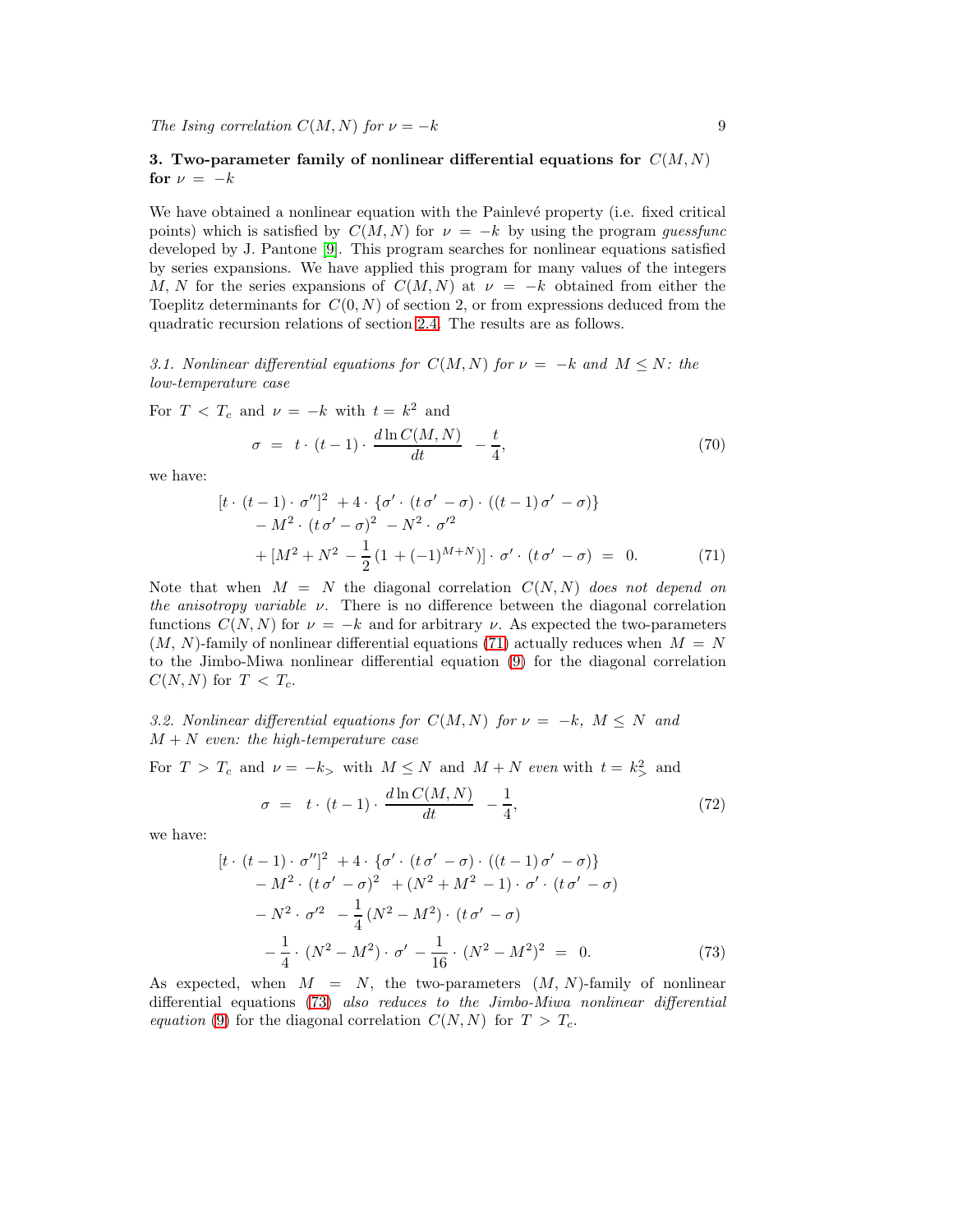<span id="page-9-0"></span>3.3. Nonlinear differential equation for  $C(M, N)$  for  $\nu = -k_>, M < N$  and  $M + N$  odd: the high temperature case

For  $T > T_c$  and  $\nu = -k$ , we found in [\(49\)](#page-6-2) that  $C(0, 2N + 1) = 0$ . For  $C(0, 1)$  this vanishing occurs because of the vanishing of the factor  $\sqrt{1 + \nu/k_{>}}$  in [\(27\)](#page-3-3) and we found, for instance in [\(34\)](#page-4-0), that:

$$
\lim_{\nu \to -k_{>}} \left( 1 + \frac{\nu}{k_{>} } \right)^{-1/2} \cdot C(0, 1) = \frac{\tilde{K} - \tilde{E}}{k_{>} }.
$$
\n(74)

We have examined this phenomenon more generally by considering  $C(M, N)$  for low values of  $M$ ,  $N$  and find that for  $M + N$  odd

<span id="page-9-4"></span>
$$
C(M, N) = 0,\t(75)
$$

and that the limit

$$
\lim_{\nu \to -k_>} \left( 1 + \frac{\nu}{k_>} \right)^{-1/2} \cdot C(M, N) = \tilde{C}(M, N), \tag{76}
$$

exists and is nonzero. For example

$$
\tilde{C}(0,3) = \frac{4}{k_{>}^{5}} \cdot \left[ (k_{>}^{2} - 1)^{2} \cdot \tilde{K}^{3} - (2k_{>}^{2} - 3) \cdot (k_{>}^{2} - 1) \cdot \tilde{K}^{2} \tilde{E} - (2k_{>}^{2} - 3) \cdot \tilde{K} \tilde{E}^{2} - (k_{>}^{2} + 1) \cdot \tilde{E}^{3} \right].
$$
\n(77)

We define

$$
\sigma = t \cdot (t - 1) \cdot \frac{d \ln \tilde{C}(M, N)}{dt} - \frac{1}{4},\tag{78}
$$

and find:

<span id="page-9-1"></span>
$$
[t \cdot (t-1) \cdot \sigma'']^{2} + 4 \cdot \{\sigma' \cdot (t\sigma' - \sigma) \cdot ((t-1)\sigma' - \sigma)\}- M^{2} \cdot (t\sigma' - \sigma)^{2} + (N^{2} + M^{2} - 2) \cdot \sigma' \cdot (t\sigma' - \sigma)- N^{2} \cdot \sigma'^{2} - \frac{1}{4} \cdot (N^{2} - M^{2} - 1) \cdot (t\sigma' - \sigma) - \frac{1}{4} \cdot (N^{2} - M^{2} + 1) \cdot \sigma'- \frac{1}{16} \cdot (N^{2} - M^{2})^{2} + \frac{1}{8} \cdot (M^{2} + N^{2} - 1) = 0.
$$
 (79)

Remark: All the previous sigma non-linear ODEs [\(71\)](#page-8-1), [\(73\)](#page-8-2) and [\(79\)](#page-9-1) are valid for  $\nu = -k$  and  $M \leq N$ . However recalling the symmetry relations [\(17\)](#page-2-2) and especially [\(18\)](#page-2-3),  $C(M, N; \nu = -k) = C(N, M; \nu = -1/k)$ , it is straightforward to see that these sigma non-linear ODEs [\(71\)](#page-8-1), [\(73\)](#page-8-2) and [\(79\)](#page-9-1) are also valid for the  $C(M, N)$  correlation functions for  $M \geq N$  but when  $\nu = -1/k$ .

## 3.3.1. A Kramers-Wannier formal symmetry.

In [\[7\]](#page-29-6) a representation of the Kramers-Wannier duality on  $\sigma$  has been introduced[†](#page-9-2):

<span id="page-9-3"></span>
$$
(t, \sigma, \sigma', \sigma'') \longrightarrow \left(\frac{1}{t}, \frac{\sigma}{t}, \sigma - t \cdot \sigma', t^3 \cdot \sigma''\right).
$$
 (80)

It had been noticed that this involutive transformation [\(80\)](#page-9-3) preserves the sigma form of Painlevé VI equation  $(9)$ . This transformation just amounts to saying, for any function  $F(t)$ , that the change of variable  $t \to 1/t$  changes

$$
\sigma = t \cdot (t-1) \cdot \frac{d \ln(F(t))}{dt} - \frac{1}{4},\tag{81}
$$

<span id="page-9-2"></span>† See equation (16) page 78 of [\[7\]](#page-29-6).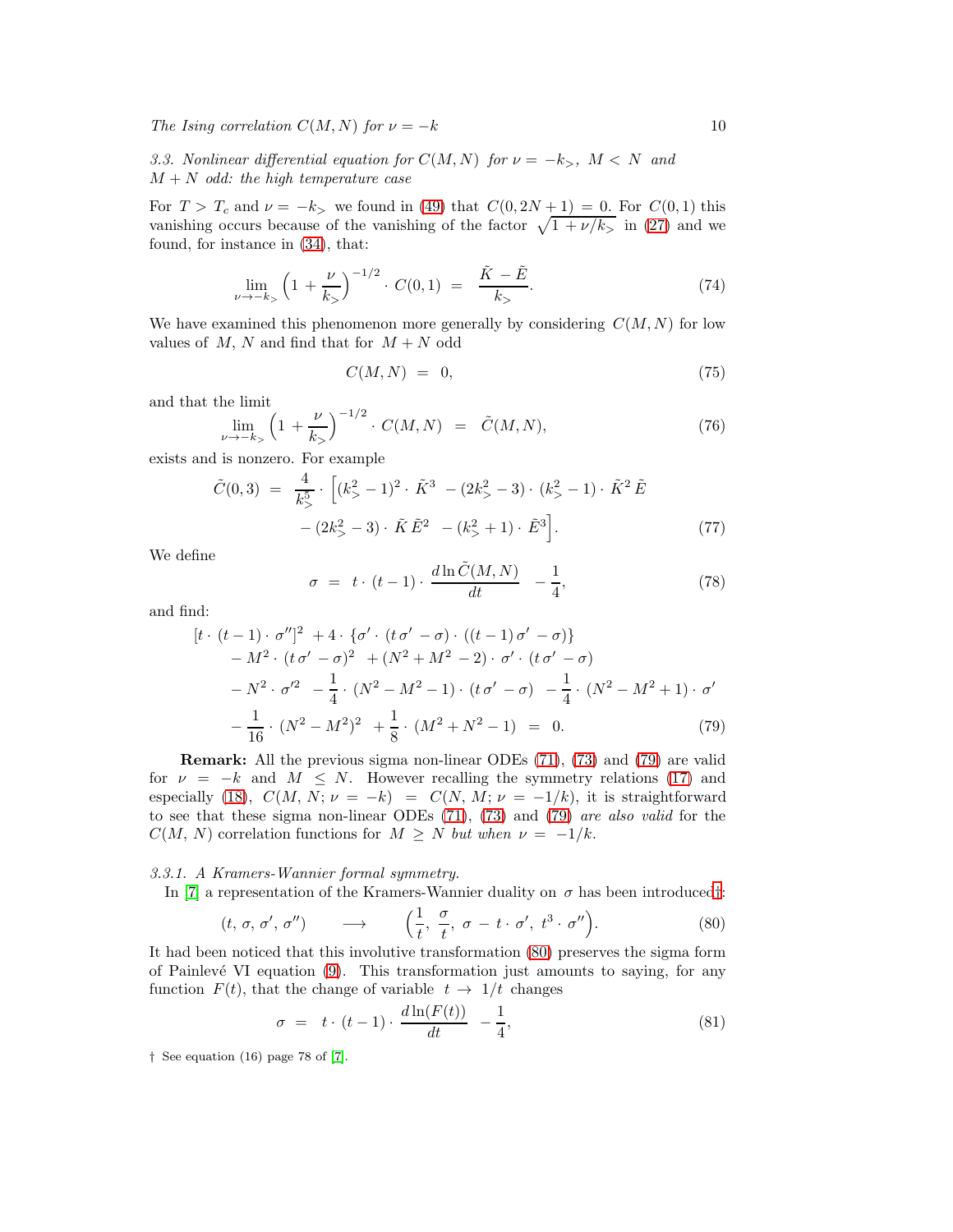into  $\tilde{\sigma}/t$  where:

$$
\tilde{\sigma} = t \cdot (t - 1) \cdot \frac{d \ln(F(t))}{dt} - \frac{t}{4}.
$$
\n(82)

and vice-versa.

• One first remarks that this involutive transformation [\(80\)](#page-9-3) actually transforms the (low-temperature) nonlinear differential equation [\(71\)](#page-8-1) into itself where M and N are permuted.

• One then remarks that this involutive transformation [\(80\)](#page-9-3) also transforms the (high-temperature,  $M + N$  even) non-linear differential equation [\(73\)](#page-8-2) into itself where M and N are permuted.

• One finally remarks that this involutive transformation [\(80\)](#page-9-3) also transforms the (high-temperature,  $M + N$  odd) non-linear differential equation [\(79\)](#page-9-1) into itself where M and N are permuted.

These three results must be seen as mathematical symmetries: the question of the physical interpretation of the non-linear differential equations [\(71\)](#page-8-1), [\(73\)](#page-8-2) and [\(79\)](#page-9-1) when  $M$  and  $N$  are permuted, remains an open question.

Note that  $\nu$  is left invariant by the Kramers-Wannier duality. in contrast with k which becomes its reciprocal  $k \to 1/k$ . Consequently, the selected condition  $\nu = -k$ is not left invariant by the Kramers-Wannier duality. The high-temperature non-linear differential equations [\(73\)](#page-8-2) and [\(79\)](#page-9-1), valid at  $\nu = -k$  have no reason to be deduced from the low-temperature non-linear differential equations [\(71\)](#page-8-1), valid at  $\nu = -k$ , using a Kramers-Wannier-like duality [\(80\)](#page-9-3).

Along this line, let us note, for  $M + N$  even, that one can change the lowtemperature non-linear differential equation [\(71\)](#page-8-1) into the high-temperature non-linear differential equation [\(73\)](#page-8-2) using the involutive transformation:

$$
(\sigma, \sigma', \sigma'', M, N) \longrightarrow
$$
  
\n
$$
(\sigma + \frac{N^2 - M^2}{4} \cdot (t - 1), \sigma' + \frac{N^2 - M^2}{4}, \sigma'', N, M).
$$
 (83)

#### <span id="page-10-0"></span>4. Sigma form of Painlevé VI: Okamoto parameters

The search for nonlinear differential equations with the Painlevé property is an ongoing field of research [\[20\]](#page-29-19) and is far from being complete even for equations of second order. However for equations of the form

$$
(y'')^2 = F(y, y', x), \tag{84}
$$

with *fixed singularities* at  $x = 0, 1, \infty$ , a solution was given by Cosgrove and Scoufis in (4.9) of [\[21\]](#page-29-20) where it is shown that the non-linear differential equation with six parameters

<span id="page-10-3"></span>
$$
(x \cdot (x-1) \cdot y'')^{2} + 4 \cdot \{y' \cdot (xy'-y)^{2} - y'^{2} \cdot (xy'-y) + c_{5} \cdot (xy'-y)^{2} + c_{6} \cdot y' \cdot (xy'-y) + c_{7} \cdot (y')^{2} + c_{8} \cdot (xy'-y) + c_{9} \cdot y' + c_{10}\} = 0,
$$
(85)

has the Painlevé property[†](#page-10-2) and is birationally equivalent to Painlevé VI. Both equations  $(71)$  and  $(79)$  are of the form  $(85)$  and hence are sigma forms of Painlevé VI.

The Kramers-Wannier duality changes  $s_h \rightarrow s_v^* = 1/s_v$ ,  $s_v \rightarrow s_h^* = 1/s_h$  and thus  $s_h/s_v \rightarrow s_h/s_v$ .

<span id="page-10-2"></span><span id="page-10-1"></span><sup>†</sup> Namely has fixed critical points.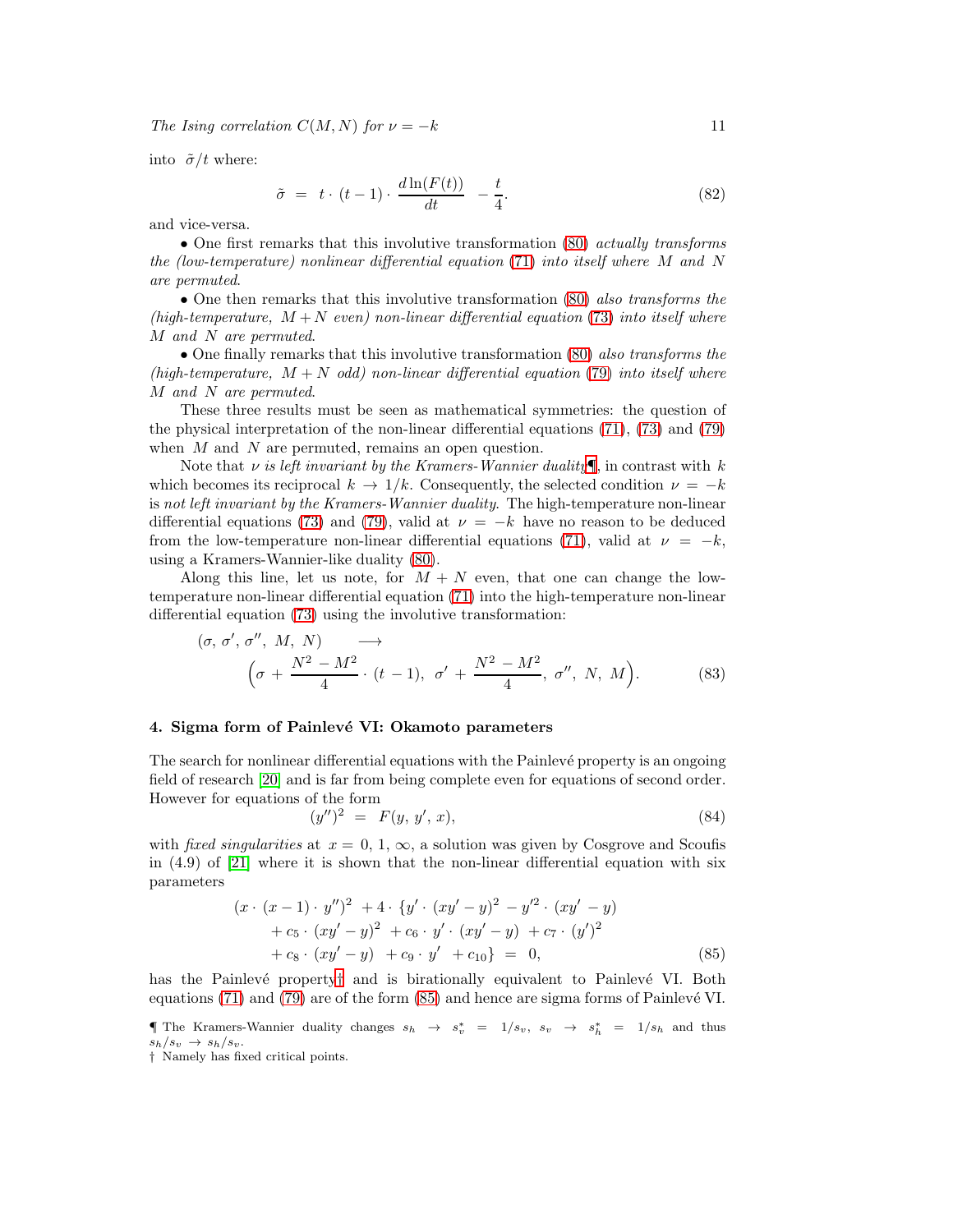The non-linear differential equation [\(85\)](#page-10-3) is invariant in form under the transformation

<span id="page-11-0"></span>
$$
y = \bar{y} + A \cdot x + B,\tag{86}
$$

which transforms the six parameters  $c_k$  into new parameters  $\tilde{c}_k$  as follows

$$
\tilde{c}_5 = c_5 + A, \qquad \tilde{c}_6 = c_6 - 2B - 2A, \tag{87}
$$

$$
\tilde{c}_7 = c_7 + B, \qquad \tilde{c}_8 = c_8 - 2AB - A^2 - 2B \cdot c_5 + A \cdot c_6, \tag{88}
$$

$$
\tilde{c}_9 = c_9 + B^2 + 2AB - B \cdot c_6 + 2A \cdot c_7,\tag{89}
$$

$$
\tilde{c}_{10} = c_{10} + AB^2 + A^2B + B^2 \cdot c_5 - AB \cdot c_6 + A^2 \cdot c_7 - B \cdot c_8 + A \cdot c_9. \tag{90}
$$

The canonical form of sigma Painlevé VI given by Okamoto [\[10\]](#page-29-9) which depends on four parameters  $n_1$ ,  $n_2$ ,  $n_3$ ,  $n_4$  reads

<span id="page-11-3"></span>
$$
h' \cdot \{t \cdot (t-1) \cdot h''\}^2 + \{h' \cdot (2h - (2t-1)h') + n_1n_2n_3n_4\}^2
$$
  
- 
$$
(h' + n_1^2) \cdot (h' + n_2^2) \cdot (h' + n_3^2) \cdot (h' + n_4^2) = 0,
$$
 (91)

which when expanded and removing the common factor of  $h'$  reads

$$
\{t \cdot (t-1) \cdot h''\}^2 + 4h' \cdot (t h' - h) \cdot ((t-1) h' - h) + 4c_{10} + 4c_9 \cdot h' + 4c_8 \cdot (t \cdot h' - h) + 4c_7 \cdot h'^2 = 0,
$$
(92)

which is of the Cosgrove form [\(85\)](#page-10-3) with

$$
c_7 = -(n_1^2 + n_2^2 + n_3^2 + n_4^2)/4, \qquad c_8 = -n_1 n_2 n_3 n_4,\tag{93}
$$

<span id="page-11-1"></span>
$$
c_9 = -(n_1^2 n_2^2 + n_1^2 n_3^2 + n_1^2 n_4^2 + n_2^2 n_3^2 + n_2^2 n_4^2 + n_3^2 n_4^2 - 2n_1 n_2 n_3 n_4)/4, \tag{94}
$$

$$
c_{10} = -(n_1^2 n_2^2 n_3^2 + n_1^2 n_2^2 n_4^2 + n_1^2 n_3^2 n_4^2 + n_2^2 n_3^2 n_4^2)/4.
$$
\n
$$
(95)
$$

We see from [\(87\)](#page-11-0) if we choose

$$
A = -c_5, \qquad B = \frac{c_6}{2} + c_5, \tag{96}
$$

that

<span id="page-11-2"></span>
$$
\tilde{c}_5 = \tilde{c}_6 = 0, \tag{97}
$$

and thus the general non-linear differential equation [\(85\)](#page-10-3) is reduced to the Okamoto form with the Okamoto parameters determined from [\(93\)](#page-11-1)-[\(95\)](#page-11-1).

## 4.1. Okamoto parameters for  $T < T_c$  and  $\nu = -k$

For  $T < T_c$  and  $\nu = -k$  we obtain the Okamoto parameters for [\(71\)](#page-8-1) with the parameters which shift from [\(71\)](#page-8-1) to the canonical Okamoto form determined from [\(96\)](#page-11-2), to be

$$
A = \frac{M^2}{4}, \qquad B = \frac{1}{8} \cdot \left( N^2 - M^2 - \frac{1 + (-1)^{M+N}}{2} \right). \tag{98}
$$

Thus we find from [\(88\)](#page-11-0)-[\(90\)](#page-11-0) that

$$
\tilde{c}_7 = -\frac{1}{8} \cdot \left( N^2 + M^2 + \frac{1 + (-1)^{M+N}}{2} \right), \qquad \tilde{c}_8 = \frac{M^2}{16} \cdot \left( N^2 - \frac{1 + (-1)^{M+N}}{2} \right),
$$
  
\n
$$
\tilde{c}_9 = -\frac{1}{64} \cdot \left( N^2 - M^2 - \frac{1 + (-1)^{M+N}}{2} \right)^2 - \frac{N^2 M^2}{8}, \qquad (99)
$$

$$
\tilde{c}_{10} = -\frac{M^2}{128} \cdot \left[ \left( N^2 - M^2 - \frac{1 + (-1)^{M+N}}{2} \right) \cdot \left( N^2 - \frac{1 + (-1)^{M+N}}{2} \right) + 2 M^2 N^2 \right],
$$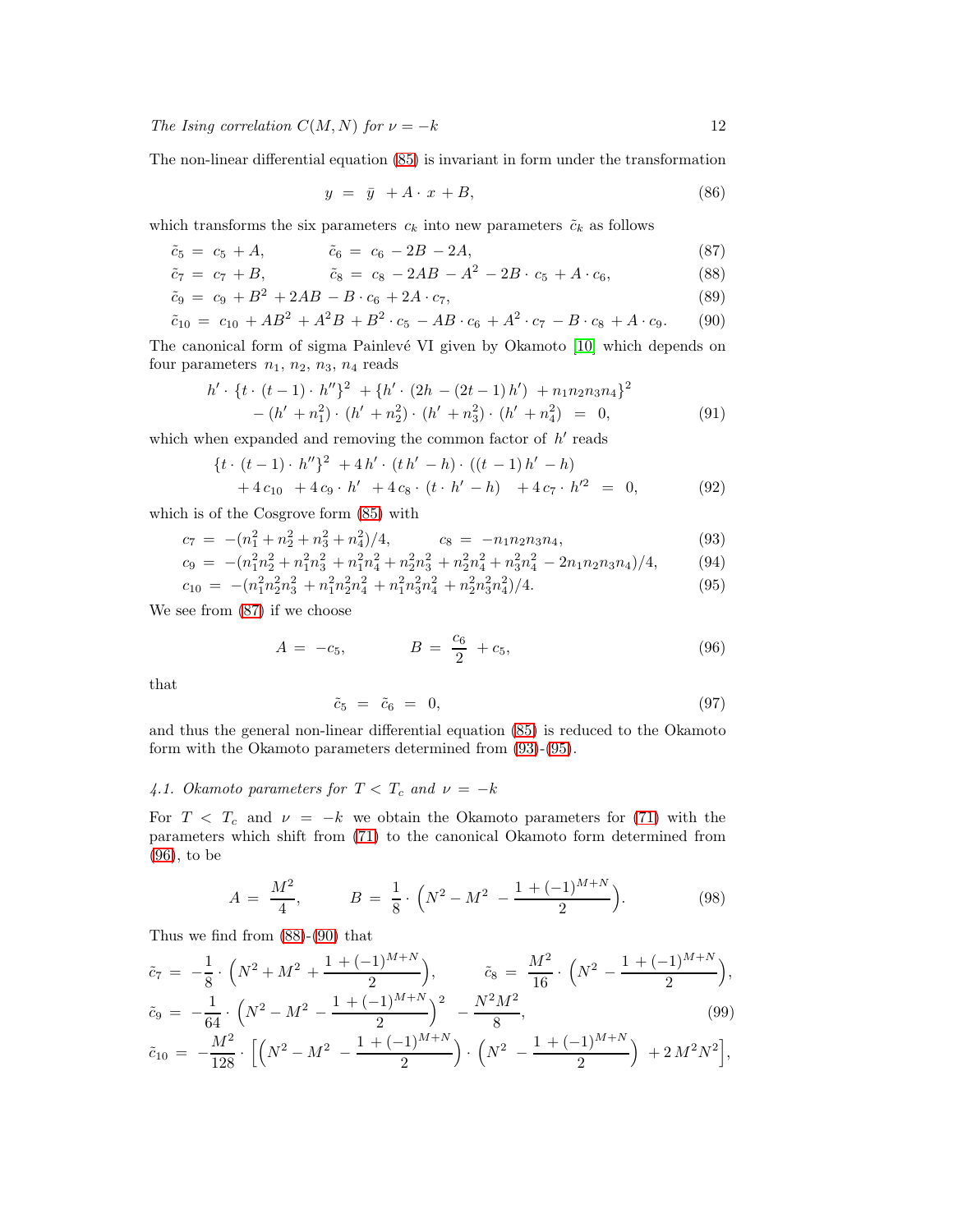and thus, from [\(93\)](#page-11-1)-[\(95\)](#page-11-1), we obtain the Okamoto parameters (unique up to permutations and the change of an even number of signs)

<span id="page-12-0"></span>
$$
n_1 = \frac{1}{2} \cdot \left( N - \frac{1 + (-1)^{M+N}}{2} \right), \qquad n_2 = \frac{1}{2} \cdot \left( N + \frac{1 + (-1)^{M+N}}{2} \right),
$$
  
\n
$$
n_3 = \frac{M}{2}, \qquad n_4 = -\frac{M}{2}, \qquad (100)
$$

with

<span id="page-12-1"></span>
$$
h = t \cdot (t-1) \cdot \frac{d \ln C(M, N)}{dt}
$$
  
 
$$
-\frac{M^2 + 1}{4} \cdot t - \frac{1}{8} \cdot \left(N^2 - M^2 - \frac{1 + (-1)^{M+N}}{2}\right), \tag{101}
$$

where  $t = k^2$ .

4.2. Okamoto parameters for  $T > T_c$ ,  $\nu = -k_>$  and  $M + N$  even

For  $T > T_c$ ,  $\nu = -k_>$  and  $M + N$  even we find for [\(73\)](#page-8-2), from [\(96\)](#page-11-2), that:

$$
A = \frac{M^2}{4}, \qquad B = \frac{1}{8} \cdot (N^2 - M^2 - 1). \tag{102}
$$

. Thus with  $t = k_{>}^2$ 

<span id="page-12-4"></span>
$$
h = t \cdot (t-1) \cdot \frac{d\ln(C(M,N))}{dt} - \frac{M^2}{4} \cdot t - \frac{1}{8} \cdot \left(N^2 - M^2 + 1\right), \quad (103)
$$

satisfies [\(91\)](#page-11-3) with the Okamoto parameters:

<span id="page-12-2"></span>
$$
n_1 = \frac{M-1}{2}, \qquad n_2 = \frac{M+1}{2}, \qquad n_3 = \frac{N}{2}, \qquad n_4 = -\frac{N}{2}.
$$
 (104)

4.3. Okamoto parameters for  $T > T_c$ ,  $\nu = -k_>, M < N$  and  $M + N$  odd For  $T > T_c$  we find for [\(79\)](#page-9-1), from [\(96\)](#page-11-2), that

$$
A = \frac{M^2}{4}, \qquad B = \frac{1}{8} \cdot (N^2 - M^2 - 2). \tag{105}
$$

. Thus with  $t = k_{>}^2$ 

<span id="page-12-5"></span>
$$
h = t \cdot (t-1) \cdot \frac{d}{dt} \ln \tilde{C}(M, N) - \frac{M^2}{4} \cdot t - \frac{1}{8} \cdot (N^2 - M^2), \quad (106)
$$

satisfies the Okamoto equation [\(91\)](#page-11-3) with:

<span id="page-12-3"></span>
$$
n_1 = \frac{M-1}{2}, \quad n_2 = \frac{M+1}{2}, \quad n_3 = \frac{N+1}{2}, \quad n_4 = -\frac{N-1}{2}.
$$
 (107)

#### 4.4. Boundary conditions

In order to complete the specification  $\nu = -k$  of  $C(M, N)$  we must specify the boundary conditions for the nonlinear equations [\(71\)](#page-8-1), [\(73\)](#page-8-2) and [\(79\)](#page-9-1). This is most systematically done by first determining the allowed boundary conditions on the canonical equation of Okamoto [\(91\)](#page-11-3) which are analytic at  $t = 0$ . A detailed and explicit analysis of these boundary conditions is performed in [Appendix D.](#page-23-0)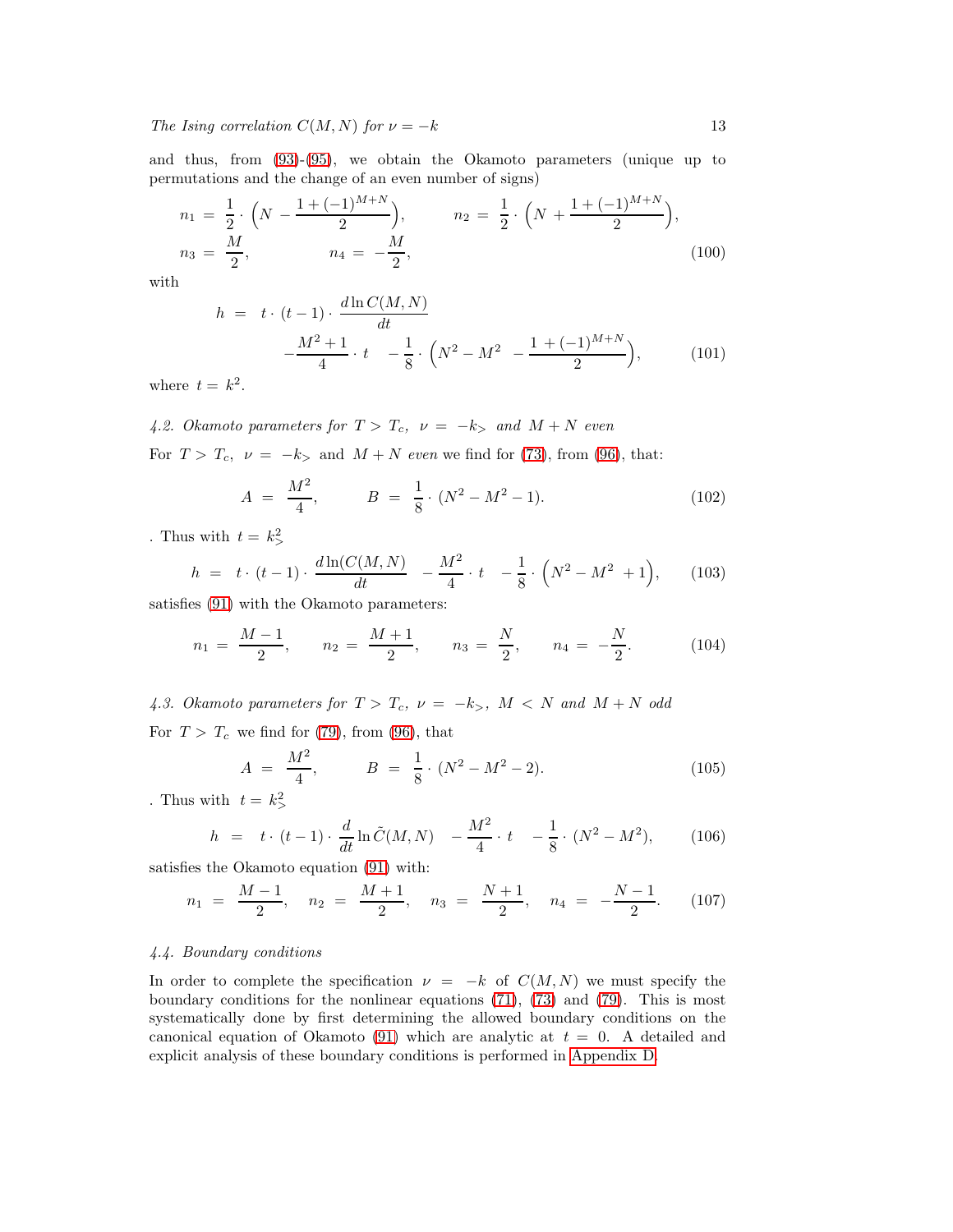## <span id="page-13-0"></span>5. Relation to the determinants of Forrester-Witte

These results should be compared with the results of Forrester-Witte [\[11\]](#page-29-10) as given in [\[12\]](#page-29-11) as

<span id="page-13-7"></span><span id="page-13-6"></span>
$$
D_N^{(p,p',\eta,\xi)}(t) = \det \left[ A_{j-k}^{(p,p',\eta,\xi)}(t) \right]_{j,k=0}^{N-1}, \tag{108}
$$

where

$$
A_{m}^{(p,p',\eta,\xi)}(t) = \qquad (109)
$$
  
\n
$$
\frac{\Gamma(1+p')t^{(\eta-m)/2}(1-t)^{p}}{\Gamma(1+\eta-m)\Gamma(1-\eta+m+p')} \cdot {}_{2}F_{1}\left([-p,1+p'],[1+\eta-m],\frac{t}{t-1}\right)
$$
  
\n
$$
+\frac{\xi \cdot \Gamma(1+p)t^{(m-\eta)/2}(1-t)^{p'}}{\Gamma(1-\eta+m)\Gamma(1+\eta-m+p)} \cdot {}_{2}F_{1}\left([-p',1+p],[1-\eta+m],\frac{t}{t-1}\right),
$$

which, using the identity (6) on page 109 of [\[15\]](#page-29-14)

<span id="page-13-4"></span>
$$
{}_2F_1([a,b],[c],t) = (1-t)^{-a} \cdot {}_2F_1([a,c-b],[c],\frac{t}{t-1}), \qquad (110)
$$

is rewritten as:

$$
A_{m}^{(p,p',\eta,\xi)}(t) = \n\begin{aligned}\n\Gamma(1+p')\,t^{(\eta-m)/2} \\
\frac{\Gamma(1+\eta'-m)\,\Gamma(1-\eta+m+p')}{\Gamma(1+\eta-m)\,\Gamma(1-\eta+m+p')} \cdot {}_{2}F_{1}([-p,-p'+\eta-m], [1+\eta-m], t) \\
&+ \frac{\xi\cdot\Gamma(1+p)\,t^{(m-\eta)/2}}{\Gamma(1-\eta+m)\,\Gamma(1+\eta-m+p)} \cdot {}_{2}F_{1}([-p',-p-\eta+m], [1-\eta+m], t).\n\end{aligned}
$$
\n(111)

From (2,27) of [\[12\]](#page-29-11)

<span id="page-13-5"></span>
$$
h = t \cdot (t - 1) \cdot \frac{d}{dt} \ln \left( t^{(\theta_0^2 + \theta_t^2 - \theta_1^2 - \theta_\infty^2)/2} \cdot (1 - t)^{(\theta_t^2 + \theta_1^2 - \theta_0^2 - \theta_\infty^2)/2} \cdot \tau(t) \right)
$$
  
=  $t \cdot (t - 1) \cdot \frac{d}{dt} \ln \left( t^{(n_1 n_2 + n_3 n_4)/2} \cdot (1 - t)^{(n_1 n_2 - n_3 n_4)/2} \tau(t) \right),$  (112)

with

<span id="page-13-3"></span>
$$
\tau_N^{(p,p',\eta,\xi)}(t) = (1-t)^{-N \cdot (N+p+p')/2} \cdot D_N^{(p,p',\eta,\xi)} \n= (1-t)^{(n_1+n_2)(n_3-n_4)/2} \cdot D_N^{(\nu,\nu',\eta,\xi)},
$$
\n(113)

satisfies the Okamoto equation [\(91\)](#page-11-3) with

<span id="page-13-2"></span>
$$
n_1 = \theta_t - \theta_\infty, \quad n_2 = \theta_t + \theta_\infty, \quad n_3 = \theta_0 - \theta_1, \quad n_4 = \theta_0 + \theta_1, \quad (114)
$$

where

<span id="page-13-1"></span>
$$
(\theta_0, \ \theta_t, \ \theta_1, \ \theta_\infty) \ = \ \frac{1}{2} \cdot (\eta, \ N, \ -N-p-p', \ p-p'+\eta), \tag{115}
$$

are the eigenvalues of the linear system for isomonodromic deformation

$$
\frac{dY}{dz} = \left(\frac{A_0}{z} + \frac{A_t}{z - t} + \frac{A_1}{z - 1}\right) Y,
$$
\n(116)

where  $\,A_i$  are traceless 2  $\times$  2 matrices and:

$$
A_{\infty} = -A_0 - A_t - A_1. \tag{117}
$$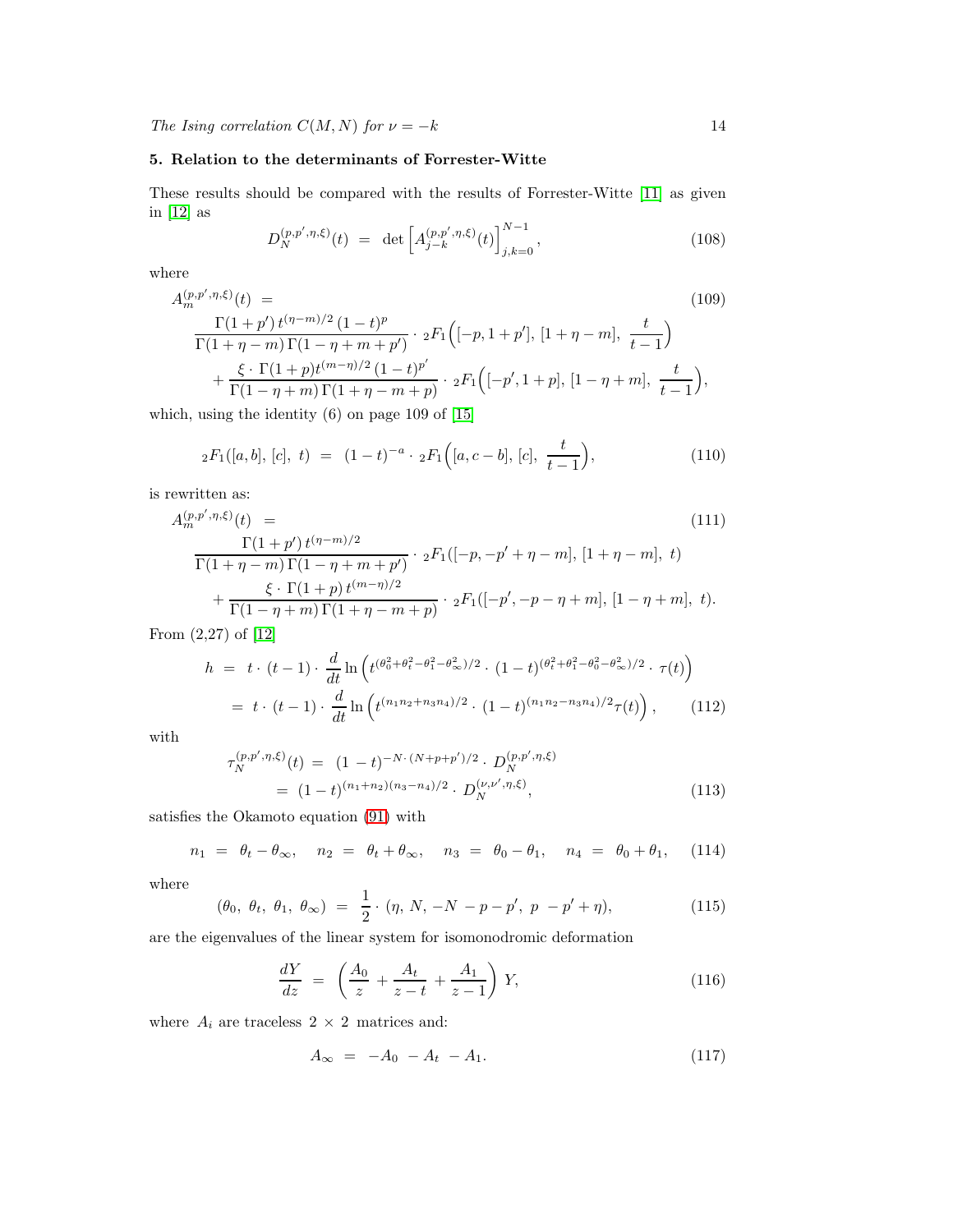Using  $(115)$  in  $(114)$  we have:

<span id="page-14-1"></span>
$$
n_1 = (N - p + p' - \eta)/2, \qquad n_2 = (N + p - p' + \eta)/2, n_3 = (\eta + N + p + p')/2, \qquad n_4 = (\eta - N - p - p')/2.
$$
 (118)

Thus we see, for  $M + N$  even, that the parameters  $n_k$  of [\(100\)](#page-12-0) agree with the parameters  $n_k$  [\(118\)](#page-14-1) if

<span id="page-14-4"></span>
$$
\eta = 0, \qquad p = \frac{M - N + 1}{2}, \qquad p' = \frac{M - N - 1}{2} \tag{119}
$$

and for  $M + N$  odd the parameters  $n_k$  of [\(100\)](#page-12-0) agree with the parameters  $n_k$  [\(118\)](#page-14-1) if:  $M = M$ 

<span id="page-14-5"></span>
$$
\eta = 0, \qquad p = p' = \frac{M - N}{2}.
$$
\n(120)

For either choice we see that [\(113\)](#page-13-3) reduces to:

<span id="page-14-2"></span>
$$
\tau_N = (1 - t)^{-MN/2} \cdot D_N. \tag{121}
$$

<span id="page-14-6"></span>5.1. The case  $M = 0, N = 1$ 

When  $M = 0$  and  $N = 1$  we see from [\(112\)](#page-13-4) with  $\xi = 0$  that:

$$
D_1 = A_0(t) = {}_2F_1\left(\left[\frac{1}{2}, \frac{1}{2}\right], [1], t\right). \tag{122}
$$

Thus from [\(31\)](#page-4-1) and [\(121\)](#page-14-2)

<span id="page-14-3"></span>
$$
C(0,1) = (1-t)^{1/2} \cdot D_1 = (1-t)^{1/2} \cdot \tau_1, \tag{123}
$$

and [\(112\)](#page-13-5) reduces to

$$
h = t \cdot (t - 1) \cdot \frac{d}{dt} \ln \left( t^{1/8} \cdot (1 - t)^{1/8} \cdot (1 - t)^{-1/2} \cdot C(0, 1) \right)
$$
  
=  $t \cdot (t - 1) \cdot \frac{d}{dt} \ln C(0, 1) - \frac{t}{4} - \frac{1}{8}$ , (124)

which agrees with [\(101\)](#page-12-1) as required.

## 5.2. The general case

For  $C(M, N)$  for  $\nu = -k$  the special case [\(123\)](#page-14-3) generalizes to:

<span id="page-14-0"></span>
$$
C(M, N) = (1 - t)^{[(N - M)^2 + 1 - (1 + (-1)^{M + N})/2]/4} \cdot D_N.
$$
 (125)

To verify  $(125)$  we use  $(121)$  to write:

$$
C(M, N) = (1 - t)^{[N^2 + M^2 + 1 - (1 + (-1)^{M+N})/2]/4} \cdot \tau_N
$$
  
= 
$$
(1 - t)^{n_1 n_2 - n_3 n_4 + 1/4} \cdot \tau_N.
$$
 (126)

Thus, substituting into [\(112\)](#page-13-5) we find

$$
h = t \cdot (t - 1) \cdot \frac{d}{dt} \ln \left( C(M, N) t^{(n_1 n_2 + n_3 n_4)/2} (1 - t)^{-(n_1 n_2 - n_3 n_4)/2 - 1/4} \right)
$$
  
=  $t \cdot (t - 1) \cdot \frac{d}{dt} \ln C(M, N) + (n_3 n_4 - \frac{1}{4}) \cdot t - \frac{1}{2} \cdot (n_1 n_2 + n_3 n_4)$  (127)  
=  $t \cdot (t - 1) \cdot \frac{d}{dt} \ln C(M, N) - \frac{M^2 + 1}{4} \cdot t - \frac{1}{8} \cdot \left( N^2 - M^2 - \frac{1 + (-1)^{M+N}}{2} \right)$ ,  
which serves with (101) as required

which agrees with  $(101)$  as required.

Finally it may be verified that [\(125\)](#page-14-0) satisfies the boundary condition [\(D.40\)](#page-27-0).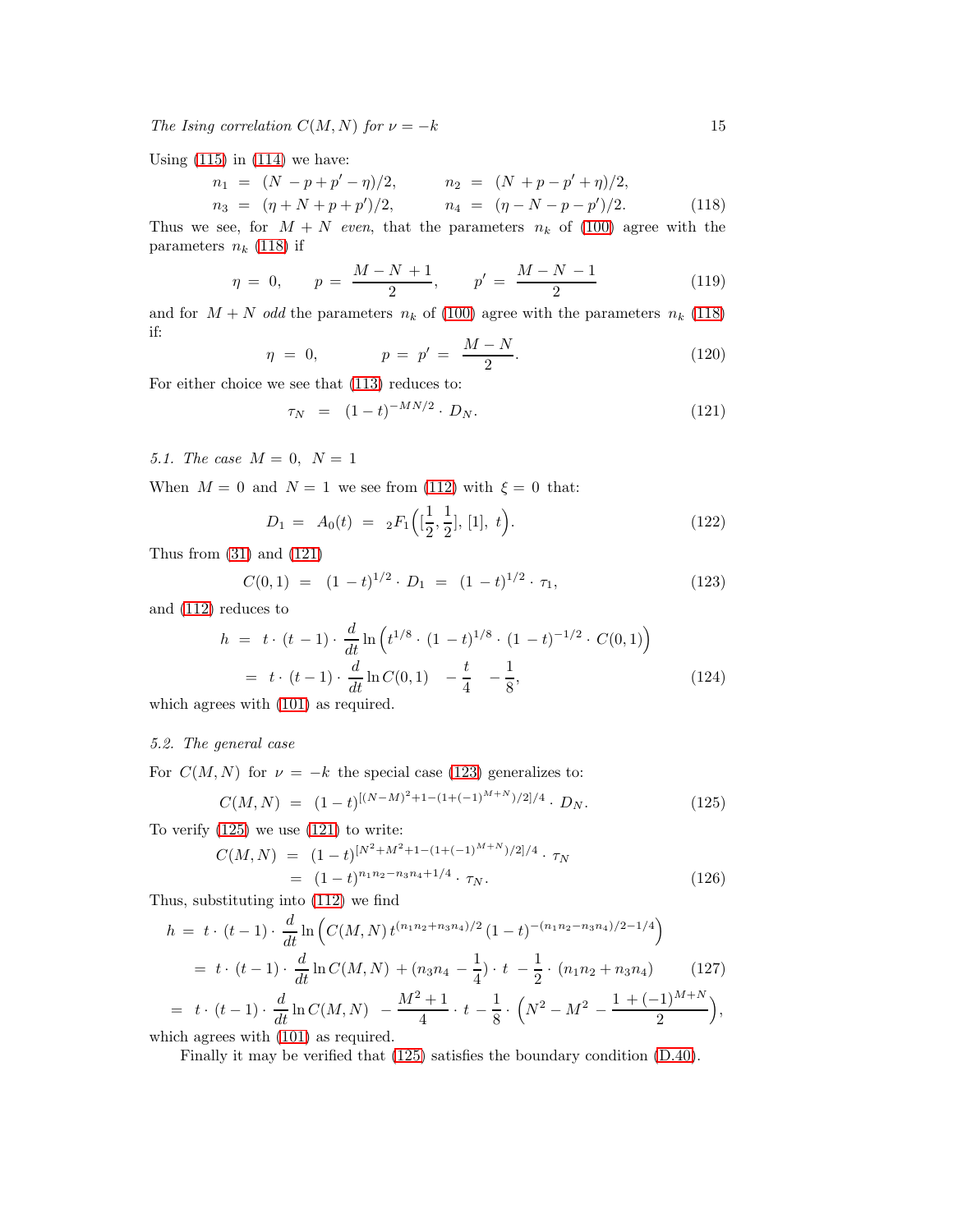#### 5.3. Specialization of  $D_N$

It remains to specialize the matrix elements  $A_m$  of [\(112\)](#page-13-4) to the special cases [\(119\)](#page-14-4) and [\(120\)](#page-14-5). For  $m \leq 0$  we may directly set  $\eta = 0$  in [\(112\)](#page-13-4) and use the identity

<span id="page-15-0"></span>
$$
\frac{\Gamma(1+p') \cdot \Gamma(-p')}{\Gamma(1+m+p') \cdot \Gamma(-p'-m)} = (-1)^m,
$$
\n(128)

to find:

<span id="page-15-1"></span>
$$
A_{-|m|} = \frac{\Gamma(|m| - p') \cdot (-1)^{|m|} \cdot t^{|m|/2}}{|m|! \cdot \Gamma(-p')} \cdot {}_2F_1([-p, -p'+|m|], [1+|m|], t). \tag{129}
$$

For  $m \geq 1$  the factor  $\Gamma(1 + \eta - m)$  in the denominator diverges for  $\eta \to 0$  and consequently the limit  $\eta \to 0$  must be taken carefully. Then, using the identity [\(128\)](#page-15-0), we find for  $m \geq 1$  as  $\eta \to 0$ :

<span id="page-15-2"></span>
$$
A_m = \frac{\Gamma(-p+m) \cdot (-1)^m \cdot t^{m/2}}{\Gamma(-p) \cdot m!} \cdot {}_2F_1([m-p, -p'], [m+1], t). \tag{130}
$$

For  $M + N$  even we thus use [\(119\)](#page-14-4) in [\(129\)](#page-15-1) for  $m \leq 0$  to find

<span id="page-15-3"></span>
$$
A_{-|m|} = \frac{\Gamma(|m| + \frac{N-M+1}{2}) \cdot (-1)^m \cdot t^{|m|/2}}{\Gamma(\frac{N-M+1}{2}) \cdot |m|!} \times {}_2F_1\left( \left[ \frac{N-M-1}{2}, \frac{N-M+1}{2} + |m| \right], [1+|m|], t \right),
$$
\n(131)

and for  $m \geq 1$  we use [\(119\)](#page-14-4) in [\(130\)](#page-15-2) to find:

<span id="page-15-4"></span>
$$
A_m = \frac{\Gamma(m + \frac{N - M - 1}{2}) \cdot (-1)^m \cdot t^{m/2}}{\Gamma(\frac{N - M - 1}{2}) \cdot m!} \times {}_2F_1\left([\frac{N - M + 1}{2}, \frac{N - M - 1}{2} + m], [1 + m], t\right).
$$
 (132)

For  $M + N$  odd we use [\(120\)](#page-14-5) in [\(129\)](#page-15-1) and [\(130\)](#page-15-2) to obtain:

<span id="page-15-5"></span>
$$
A_{-m} = A_m = \frac{\Gamma(m + \frac{N-M}{2}) \cdot (-1)^m \cdot t^{m/2}}{\Gamma(\frac{N-M}{2}) \cdot |m|!} \times {}_2F_1([\frac{N-M}{2}, \frac{N-M}{2} + m], [1+m], t).
$$
 (133)

Similar Toeplitz elements can be found for the correlation functions obtained for  $T > T_c$  and  $\nu = -k_>$ . The expressions of  $A_m$  for this case are given in [Appendix C.](#page-22-0)

We note that from (4.35) of [\[12\]](#page-29-11) that for  $\eta = 0$  that the matrix elements are obtained from:

$$
A_m = \frac{1}{2\pi} \int_0^{2\pi} d\theta \ e^{im\theta} \cdot (1 - ke^{i\theta})^p (1 - ke^{-i\theta})^{p'}.
$$
 (134)

#### 5.4. Direct proof for  $C(0, 2)$  when  $\nu = -k$

The relation of  $C(M, N)$  for  $\nu = -k$  to the determinant  $D_N$  [\(125\)](#page-14-0) was obtained from the nonlinear equations for  $C(M, N)$  for  $\nu = -k$  and  $D_N$ . In this section we give a direct proof of [\(125\)](#page-14-0) for  $C(0, 2)$ , when  $\nu = -k$ , by use of contiguous relations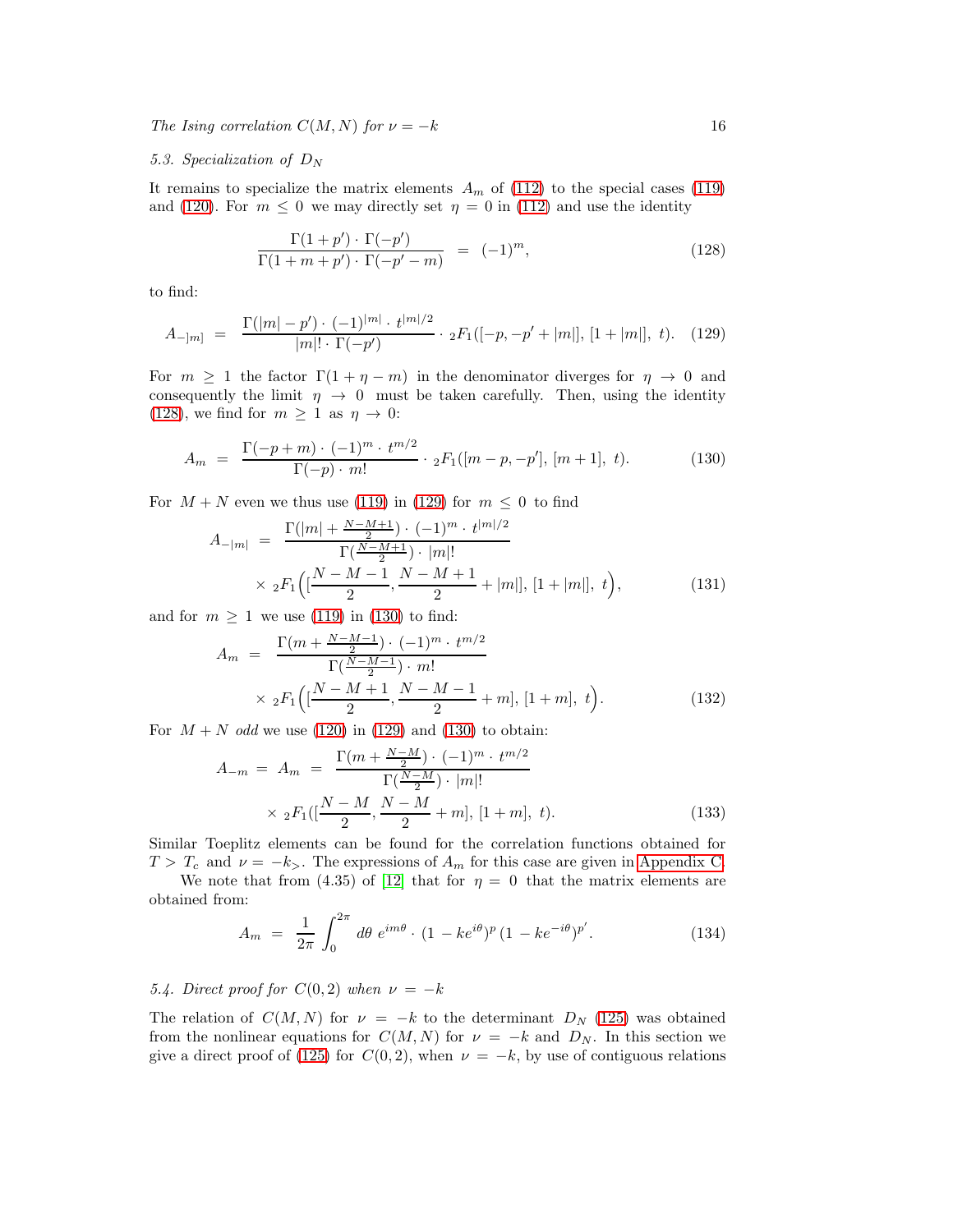for hypergeometric functions. This provides a proof of the Okamoto equation [\(91\)](#page-11-3) with [\(100\)](#page-12-0) and [\(101\)](#page-12-1) for  $C(0, 2)$  for  $\nu = -k$  for  $T < T_c$ . The relation for  $C(0, 1)$ has already been shown in section [5.1.](#page-14-6)

To prove  $(125)$  for  $C(0, 2)$  we need to prove the following identity between the  $2 \times 2$  determinants for  $C(0, 2)$  and  $D_2$  obtained by using [\(42\)](#page-5-3) and [\(44\)](#page-5-4) for  $C(0, 2)$ and  $(131)$  and  $(132)$  for  $D_2$ 

$$
\sqrt{1-t} \cdot {}_{2}F_{1}([\frac{1}{2},\frac{1}{2}], [1], t) - \frac{t^{1/2}}{2} \cdot {}_{2}F_{1}([\frac{1}{2},\frac{1}{2}], [2], t) \n\frac{t^{1/2}}{2} \cdot {}_{2}F_{1}([\frac{1}{2},\frac{1}{2}], [2], t) \qquad \sqrt{1-t} \cdot {}_{2}F_{1}([\frac{1}{2},\frac{1}{2}], [1], t) \n= (1-t) \cdot \begin{vmatrix} 2F_{1}([\frac{1}{2},\frac{3}{2}], [1], t) & -\frac{t^{1/2}}{2} \cdot {}_{2}F_{1}([\frac{3}{2},\frac{3}{2}], [2], t) \\ -\frac{3t^{1/2}}{2} \cdot {}_{2}F_{1}([\frac{1}{2},\frac{5}{2}], [2], t) & {}_{2}F_{1}([\frac{1}{2},\frac{3}{2}], [1], t) \end{vmatrix},
$$
\n(135)

which we rewrite

<span id="page-16-0"></span>
$$
\begin{aligned}\n&\left| \begin{array}{lll}\n2F_1\left(\left[\frac{1}{2},\frac{1}{2}\right],\left[1\right],\ t\right) & \frac{t}{2} \cdot 2F_1\left(\left[\frac{1}{2},\frac{1}{2}\right],\left[2\right],\ t\right) \\
-\frac{1}{2} \cdot 2F_1\left(\left[\frac{1}{2},\frac{1}{2}\right],\left[2\right],\ t\right) & \left(1-t\right) \cdot 2F_1\left(\left[\frac{1}{2},\frac{1}{2}\right],\left[1\right],\ t\right)\n\end{array} \right|\n\end{aligned}\n\right.
$$
\n
$$
= \begin{bmatrix}\n(1-t) \cdot 2F_1\left(\left[\frac{1}{2},\frac{3}{2}\right],\left[1\right],\ t\right) & \frac{t(1-t)}{2} \cdot 2F_1\left(\left[\frac{3}{2},\frac{3}{2}\right],\left[2\right],\ t\right)\n\end{bmatrix}.
$$
\n
$$
= \begin{bmatrix}\n3 \cdot 2F_1\left(\left[\frac{1}{2},\frac{5}{2}\right],\left[2\right],\ t\right) & 2F_1\left(\left[\frac{1}{2},\frac{3}{2}\right],\left[1\right],\ t\right)\n\end{bmatrix}.\n\tag{136}
$$

We then use  $(41)$  on page 103 of [\[15\]](#page-29-14)

<span id="page-16-2"></span>
$$
(1-t)\cdot {}_{2}F_{1}\left([\frac{1}{2},\frac{3}{2}],[1],\ t\right)
$$
  
=  $(1-t)\cdot {}_{2}F_{1}\left([\frac{1}{2},\frac{1}{2}],[1],\ t\right) + \frac{t}{2}\cdot {}_{2}F_{1}\left([\frac{1}{2},\frac{1}{2}],[2],\ t\right),$  (137)

to rewrite the  $(1, 1)$  element of the righthandside of  $(136)$  and we use  $(33)$  on page 103 of [\[15\]](#page-29-14) with  $a = 1/2, b = 3/2, c = 2$ 

$$
(1-t)\cdot {}_2F_1\left(\left[\frac{3}{2},\frac{3}{2}\right],\left[2\right],\ t\right) \ = \ {}_2F_1\left(\left[\frac{1}{2},\frac{1}{2}\right],\left[2\right],\ t\right),\tag{138}
$$

to rewrite the  $(1, 2)$  element on the righthandside. Then we subtract column 2 from column 1 to find that the righthand side of [\(136\)](#page-16-0) becomes:

<span id="page-16-1"></span>
$$
\begin{vmatrix}\n(1-t) \cdot {}_{2}F_{1}([\frac{1}{2},\frac{1}{2}], [1], t) & \frac{t}{2} \cdot {}_{2}F_{1}([\frac{1}{2},\frac{1}{2}], [2], t) \\
\frac{3}{2} \cdot {}_{2}F_{1}([\frac{1}{2},\frac{5}{2}], [2], t) - {}_{2}F_{1}([\frac{1}{2},\frac{3}{2}], [1], t) & {}_{2}F_{1}([\frac{1}{2},\frac{3}{2}], [1], t) \\
= \begin{vmatrix}\n2F_{1}([\frac{1}{2},\frac{1}{2}], [1], t) & \frac{t}{2} \cdot {}_{2}F_{1}([\frac{1}{2},\frac{1}{2}], [2], t) \\
\frac{3}{2} \cdot {}_{2}F_{1}([\frac{1}{2},\frac{5}{2}], [2], t) - {}_{2}F_{1}([\frac{1}{2},\frac{3}{2}], [1], t) & (1-t) \cdot {}_{2}F_{1}([\frac{1}{2},\frac{3}{2}], [1], t)\n\end{vmatrix}.\n\end{vmatrix}.
$$
\n(139)

We then rewrite the  $(2, 2)$  element on the right hand side  $(140)$  using  $(137)$  and subtract row 1 from row 2 to obtain:

$$
\begin{array}{ccc}\n\begin{array}{ccc}\n2F_1([\frac{1}{2},\frac{1}{2}], [1], t) & \frac{t}{2} \cdot 2F_1([\frac{1}{2},\frac{1}{2}], [2], t) \\
\frac{3}{2} \cdot 2F_1([\frac{1}{2},\frac{5}{2}], [2], t) & -2F_1([\frac{1}{2},\frac{3}{2}], [1], t) & -2F_1([\frac{1}{2},\frac{1}{2}], [1], t)\n\end{array}\n\end{array}\n\begin{array}{ccc}\n\frac{t}{2} \cdot 2F_1([\frac{1}{2},\frac{1}{2}], [2], t) \\
\text{Then we note that if}\n\end{array}
$$

Then we note that if

<span id="page-16-3"></span>
$$
\frac{3}{2} \cdot {}_{2}F_{1}\left([\frac{1}{2}, \frac{5}{2}], [2], t\right) - {}_{2}F_{1}\left([\frac{1}{2}, \frac{3}{2}], [1], t\right) - {}_{2}F_{1}\left([\frac{1}{2}, \frac{1}{2}], [1], t\right)
$$
\n
$$
= -\frac{1}{2} \cdot {}_{2}F_{1}\left([\frac{1}{2}, \frac{1}{2}], [2], t\right), \tag{140}
$$

then [\(140\)](#page-16-3) agrees with the left hand side of [\(136\)](#page-16-0) as required. To prove [\(140\)](#page-16-3) we use  $(43)$  on page 104 of [\[15\]](#page-29-14) (with a missing factor of z restored in the last term) with  $a = 1/2, b = 5/2, c = 1$ 

$$
\frac{1-t}{2} \cdot {}_2F_1\left([\frac{1}{2}, \frac{5}{2}], [1], t\right) - {}_2F_1\left([\frac{1}{2}, \frac{3}{2}], [1], t\right) + \frac{t}{2} \cdot {}_2F_1\left([\frac{1}{2}, \frac{5}{2}], [2], t\right) = 0, (141)
$$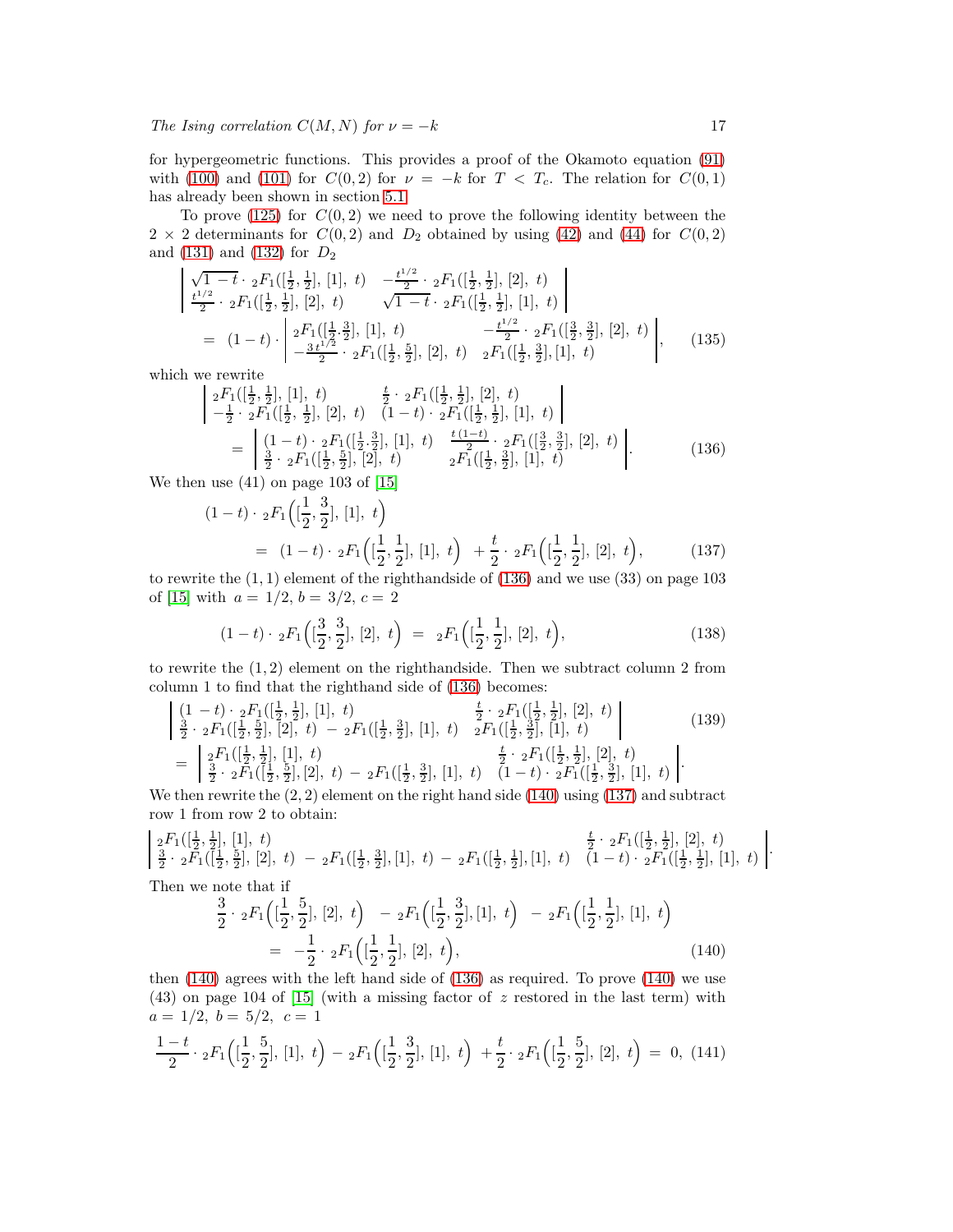and (41) on page 103 with  $a = 1/2$ ,  $b = 1/2$ ,  $c = 1$ 

$$
\frac{1-t}{2} \cdot {}_2F_1\left([\frac{1}{2},\frac{1}{2}], [1], t\right) - \frac{1-t}{2} \cdot {}_2F_1\left([\frac{1}{2},\frac{3}{2}], [1], t\right) + \frac{t}{4} \cdot {}_2F_1\left([\frac{1}{2},\frac{1}{2}], [2], t\right) = 0,
$$
\n(142)

to eliminate  ${}_2F_1([\frac{1}{2},\frac{5}{2}], [2], t)$  and  ${}_2F_1([\frac{1}{2},\frac{1}{2}], [2], t)$ . The desired result is then obtained by use of (29) on page (103) of [\[15\]](#page-29-14) with  $a = 1/2, b = 3/2, c = 1$ :

$$
\frac{1}{2} \cdot {}_{2}F_{1}\left([\frac{1}{2},\frac{1}{2}], [1], t\right) + (2-t) \cdot {}_{2}F_{1}\left([\frac{1}{2},\frac{3}{2}], [1], t\right) \n- \frac{3}{2} \cdot (1-t) \cdot {}_{2}F_{1}\left([\frac{1}{2},\frac{5}{2}], [1], t\right) = 0.
$$
\n(143)

#### <span id="page-17-0"></span>6. Factorizations

All symmetric  $N \times N$  Toeplitz determinants can be factored into the product of two determinants by use of the procedure used by Wilf  $[22]$  for determinants with N even of subtracting column j from column  $N + 1 - j$  for  $1 \leq j \leq N/2$  and then adding row  $N + 1 - j$  to row j for  $1 \le j \le N/2$ . Thus, for example, we find[†](#page-17-1):

$$
D_2 = (A_0 - A_1) \cdot (A_0 + A_1), \tag{144}
$$

$$
D_3 = (A_0 - A_2) \cdot \begin{vmatrix} A_0 + A_2 & 2A_1 \\ A_1 & A_0 \end{vmatrix},
$$
 (145)

$$
D_4 = \begin{bmatrix} A_0 + A_3 & A_1 + A_2 \ A_1 + A_2 & A_0 + A_1 \end{bmatrix} \cdot \begin{bmatrix} A_0 - A_1 & A_1 - A_2 \ A_1 - A_2 & A_0 - A_3 \end{bmatrix},
$$
(146)

$$
D_5 = \begin{vmatrix} A_0 + A_4 & A_1 + A_3 & 2A_2 \ A_1 + A_3 & A_0 + A_2 & 2A_1 \ A_2 & A_1 & A_0 \end{vmatrix} \cdot \begin{vmatrix} A_0 - A_2 & A_1 - A_3 \ A_1 - A_3 & A_0 - A_4 \end{vmatrix}, \quad (147)
$$

where the  $D_n$  and  $A_n$  are given by [\(108\)](#page-13-6) and [\(110\)](#page-13-7). Thus for the special case [\(133\)](#page-15-5) when  $T < T_c$  with  $M + N$  odd  $M < N$  and  $M \neq 0$ , the correlations  $C(M, N)$ factor into two factors.

For the special case [\(133\)](#page-15-5) when  $T < T_c$  with  $M + N$  odd, we find when  $M = 0$ , that  $D_3$  further factors into three factors so that

$$
C(0,3) = -4 \cdot (1-t)^{1/2} \cdot t^{-2} \cdot \tilde{E} \cdot (\tilde{E} - \tilde{K}) \cdot (\tilde{E} - (1-t) \cdot \tilde{K}), \qquad (148)
$$

and  $D_N$  with N odd,  $N \geq 5$ , factors into *four* factors, so that

$$
C(0, N) = \text{constant} \cdot (1 - t)^{1/2} \cdot t^{(1 - N^2)/4} \cdot f_1 f_2 f_3 f_4,\tag{149}
$$

For example, for  $C(0,5)$ , the  $f_i$ 's read:

$$
f_1 = (2t - 1) \cdot \tilde{E} + (1 - t) \cdot \tilde{K}, \qquad f_2 = (1 + t) \cdot \tilde{E} - (1 - t) \cdot \tilde{K}, \qquad (150)
$$

$$
f_3 = (t - 2) \cdot \tilde{E} + 2 \cdot (1 - t) \cdot \tilde{K}, \tag{151}
$$

$$
f_4 = 3\tilde{E}^2 + 2 \cdot (t - 2) \cdot \tilde{E}\tilde{K} + (1 - t) \cdot \tilde{K}^2.
$$
 (152)

We have studied these four factors of  $C(0, N)$  with N odd by the process previously described and found that all four factors satisfy the equation [\(91\)](#page-11-3) with the identical Okamoto parameters

$$
n_1 = \frac{N-1}{4}, \quad n_2 = \frac{N+1}{4}, \quad n_3 = -\frac{1}{2}, \quad n_4 = 0,
$$
 (153)

<span id="page-17-1"></span> $\dagger$  Note that the factors in  $D_2$ ,  $D_3$  and  $D_4$  can be put into a Toeplitz form.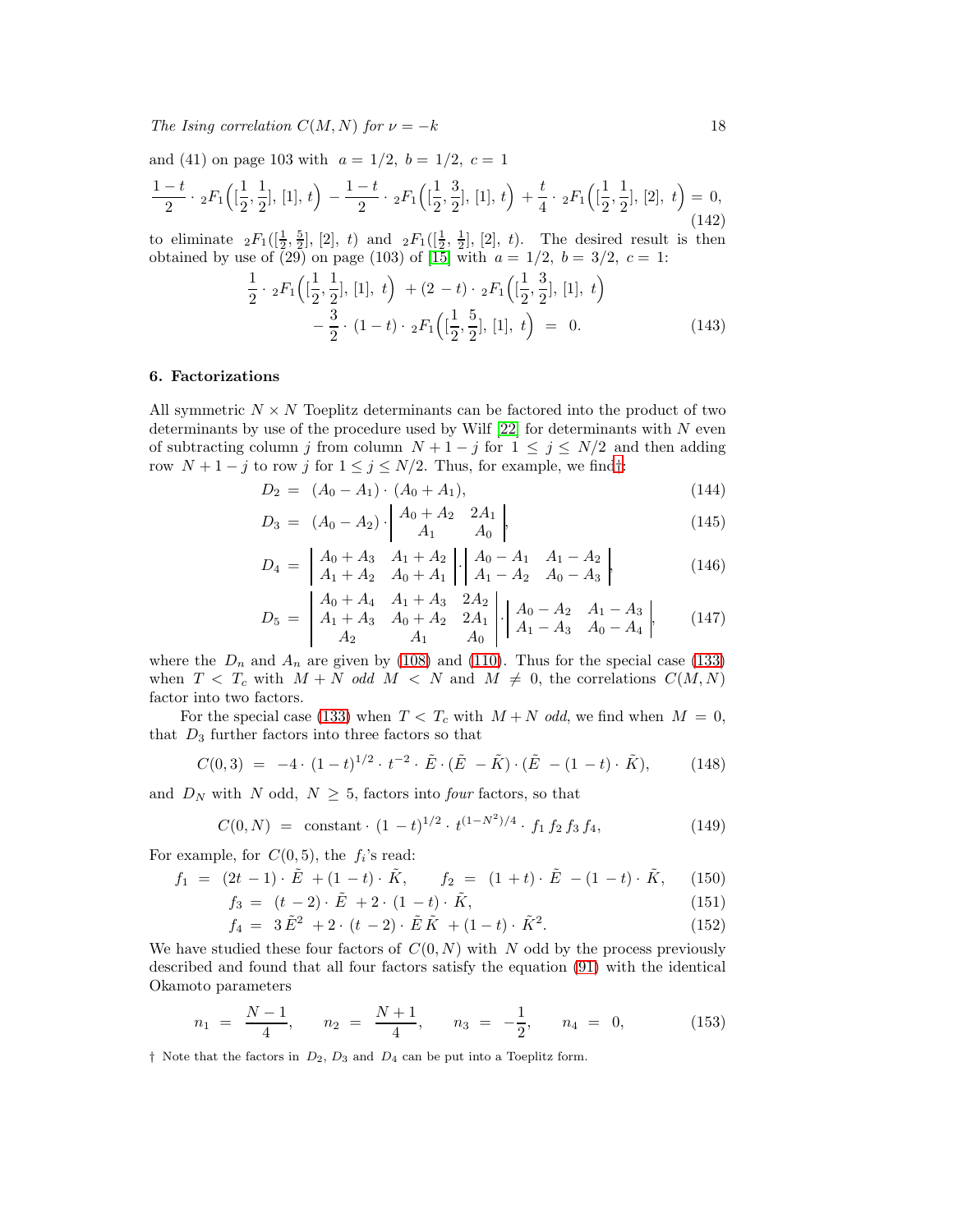where the relation of the factors  $f_j$  to h is given by:

<span id="page-18-1"></span>
$$
h_1 = t \cdot (t - 1) \cdot \frac{d \ln f_1}{dt} - \frac{N^2 + 3}{16} \cdot t + \frac{N^2 + 3}{32}, \tag{154}
$$

$$
h_2 = t \cdot (t - 1) \cdot \frac{d \ln f_2}{dt} - \frac{N^2 - 1}{16} \cdot t + \frac{N^2 + 3}{32}, \tag{155}
$$

$$
h_3 = t \cdot (t - 1) \cdot \frac{d \ln f_3}{dt} - \frac{N^2 - 1}{16} \cdot t + \frac{N^2 - 5}{32}, \tag{156}
$$

$$
h_4 = t \cdot (t - 1) \cdot \frac{d \ln f_4}{dt} - \frac{N^2 - 5}{16} \cdot t + \frac{N^2 - 5}{32}.
$$
 (157)

By comparing  $(154)-(157)$  $(154)-(157)$  for  $C(0,5)$  with the four cases of boundary conditions in [Appendix D,](#page-23-0) we see that the factors  $f_1$  and  $f_2$  are in case 1 with  $c_0^{(1)}$  and  $c_1^{(1)}$  given by [\(D.4\)](#page-23-1) and [\(D.8\)](#page-23-2) and from [\(D.20\)](#page-25-0) the coefficient of  $t^{(N+3)/2}$  is a constant which must be specified separately for  $f_1$  and  $f_2$ . Similarly the factors  $f_3$  and  $f_4$  are in case 4 with  $c_0^{(4)}$  and  $c_1^{(4)}$  given by [\(D.7\)](#page-23-1) and [\(D.11\)](#page-23-2) and from [\(D.23\)](#page-25-0) the coefficient of  $t^{N+1/2}$  is a constant which must be specified separately for  $f_3$  and  $f_4$ .

#### <span id="page-18-0"></span>7. Discussion

In this paper we have discovered for the special case  $\nu = -k$  and for arbitrary positive integers  $M \leq N$ , that the correlation  $C(M, N)$  satisfies an Okamoto sigma form of the Painlevé VI equation [\(91\)](#page-11-3) with parameters [\(100\)](#page-12-0) for  $T < T_c$  and [\(104\)](#page-12-2), and [\(107\)](#page-12-3) for  $T > T_c$ . These non-linear differential equations have been obtained using extensively Pantone's program and checked with a large set of exact expressions of the  $C(M, N)$  in terms of E and K. Moreover the nonlinear differential equation for  $T < T_c$  is the same equation satisfied by a particular case of the  $N \times N$  Toeplitz determinants of Forrester-Witte [\[11\]](#page-29-10) and Gamayun, Igorov and Lisovyy [\[12\]](#page-29-11). This is perhaps surprising because no Toeplitz form for  $C(M, N)$  is in the literature except for  $M = 0$ ,  $M = N$  and the results of Au-Yang and Perk [\[23\]](#page-29-22) for  $C(N-1,N)$ . We have also investigated in [Appendix D](#page-23-0) the boundary conditions which must be applied to the nonlinear differential equations to obtain solutions which are analytic at  $k = 0$ .

In the course of this investigation we have found several open questions:

1) We have seen that all the correlations  $C(M, N)$  considered are members of a one parameter family of Painlevé VI functions but the principle for determining the specific value of the boundary condition is not known.

2) In section [6](#page-17-0) we exhibited, for the row correlation functions, a remarkable phenomenon of a Painlev´e VI sigma function which satisfies an equation with one set of Okamoto parameters and a specific boundary condition constant is equal to a sum of four  $\ddagger$  Painlevé VI sigma functions which all have the same Okamoto parameters (which are different from the previous set) and have four specific boundary condition constants. One would like to find the conditions yielding such a remarkable phenomenon.

3) We also saw in section [6](#page-17-0) for  $T < T_c$ ,  $M + N$  odd and  $M \leq N$ , that  $C(M, N)$  with  $M \neq 0$ , always factors into two terms. It is not known if these terms

<span id="page-18-2"></span> $\ddagger$  A similar phenomenon for Painlevé V with a sigma function being the sum of two (see equation (6.23) in [\[24\]](#page-29-23)) sigma functions was found by Tracy and Widom [\[24\]](#page-29-23).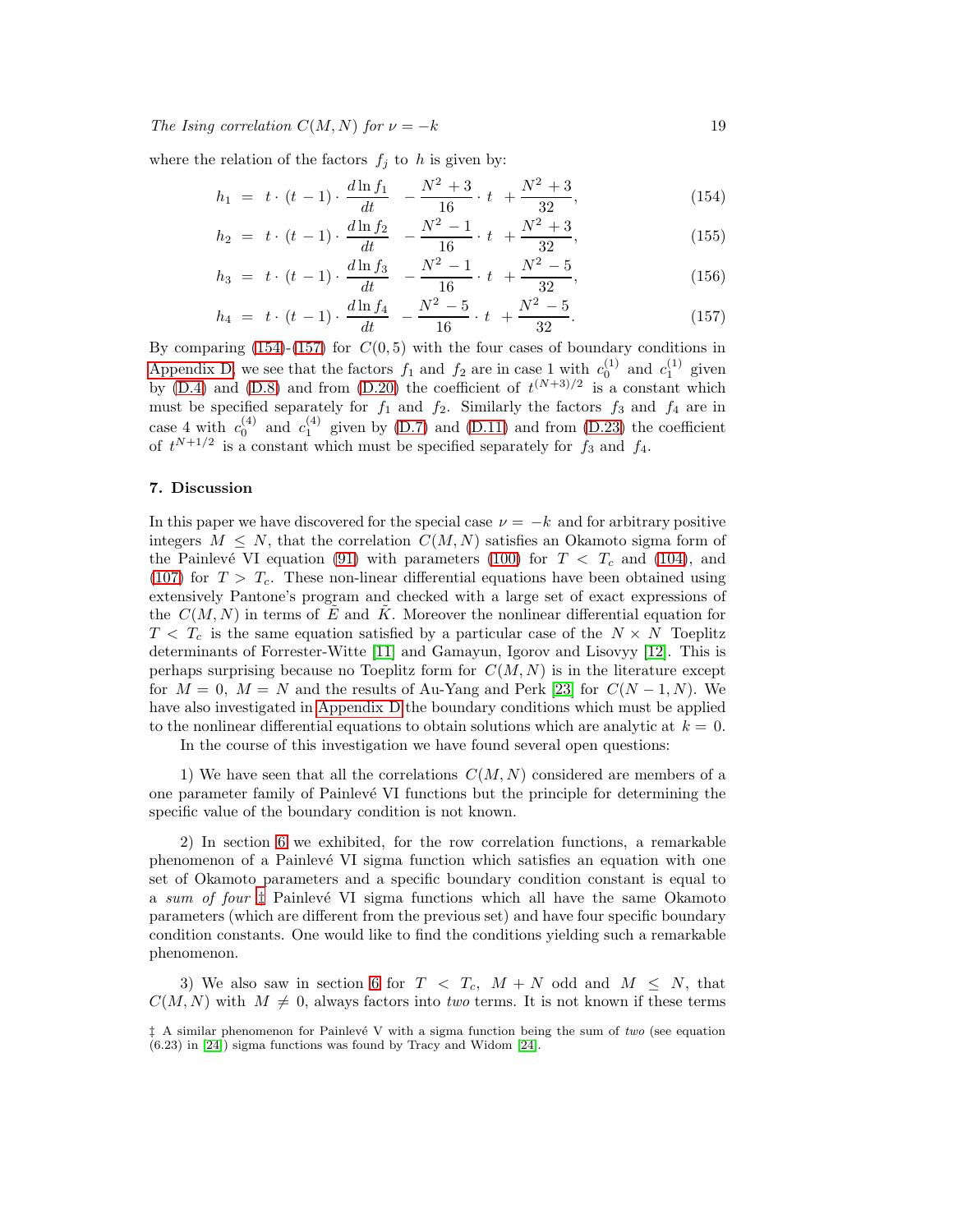have the Painlevé property of having no movable critical points and, if they do have this property, are they expressible as known Painlevé functions ? These factorizable cases need much further study.

4) The case  $M \geq N$  with  $\nu = -k$  remains to be understood. By [\(18\)](#page-2-3) this is equivalent to  $M \leq N$  with  $\nu = -1/k$  and, when this constraint holds, we see from [\(21\)](#page-3-4) that  $\Pi(-\nu k, k)$  becomes singular. This has the effect that some (but not all) correlations for  $M \geq N$  are no longer homogeneous polynomials in  $\tilde{K}$  and  $\tilde{E}$ . For example for  $T < T_c$ 

$$
C(2,0) = 1 - t + (1 - t) \cdot \tilde{K}^2 - 2 \cdot (1 - t) \cdot \tilde{E}\tilde{K} + \tilde{E}^2,
$$
  
\n
$$
C(3,0) = \sqrt{1 - t} \cdot \left[ (1 - t)^2 \right]
$$
\n(158)

+2 
$$
\cdot (t-1)^2 \cdot \tilde{K}^2 + 4 \cdot (t-1) \cdot \tilde{E}\tilde{K} + 2 \cdot (1+t) \cdot \tilde{E}^2
$$
 (159)

Consequently the corresponding non-linear ODEs are much more involved than Okamoto sigma form of Painlevé VI equations. It is not even clear that all these non-linear ODEs can be encapsulated in closed formulae depending on  $M$  and  $N$ , like this was the case with the two-parameters families of equations [\(71\)](#page-8-1), [\(73\)](#page-8-2) and [\(79\)](#page-9-1).

More generally, the discovery of these four two-parameters families of Okamoto sigma form of Painlevé VI equations is a strong incentive to find non-linear ODEs with the Painlevé property, for two-point correlation functions  $C(M, N)$  that are not restricted to selected conditions like  $\nu = -k$  or  $\nu = -1/k$  for the anisotropic model.

Acknowledgments. S. Boukraa would like to thank the LPTMC for hospitality. J-M. Maillard would like to thank the Department of Mathematics and Statistics of The University of Melbourne for hospitality. J-M.M also thanks C. Cosgrove and I. Dornic for many fruitful discussions on Painlevé equations. We thank Prof. P. Forrester for providing the reference of Wilf [\[22\]](#page-29-21) and Prof. M. Jimbo for the reference of Kaneko [\[25\]](#page-29-24).

#### <span id="page-19-0"></span>Appendix A. Calculations of the  $a_n$ 's.

For  $a_{2n+1}$  of [\(51\)](#page-6-3) we first use (36) on page 103 of [\[15\]](#page-29-14) to write

$$
{}_{2}F_{1}\left([n+\frac{1}{2},-\frac{1}{2}],[n+1], \alpha^{4}\right) = \frac{1}{2} \cdot \left[ {}_{2}F_{1}\left([n-\frac{1}{2},-\frac{1}{2}],[n+1], \alpha^{4}\right) + (1-\alpha^{4}) \cdot {}_{2}F_{1}\left([n+\frac{1}{2},\frac{1}{2}],[n+1], \alpha^{4}\right) \right],
$$
\n(A.1)

and then by use of (5) on page 111 of [\[15\]](#page-29-14) and

<span id="page-19-2"></span>
$$
k_{>} = \frac{2\,\alpha}{1 + \alpha^2},\tag{A.2}
$$

we find:

<span id="page-19-1"></span>
$$
{}_{2}F_{1}\left([n+\frac{1}{2},-\frac{1}{2}], [n+1], \alpha^{4}\right) = \frac{1}{2 \cdot (1+\alpha^{2})^{2n-1}} \cdot {}_{2}F_{1}\left([n-\frac{1}{2}, n+\frac{1}{2}], [2n+1], k_{>}^{2}\right) + \frac{1-\alpha^{4}}{2 \cdot (1+\alpha^{2})^{2n+1}} \cdot {}_{2}F_{1}\left([n+\frac{1}{2}, n+\frac{1}{2}], [2n+1], k_{>}^{2}\right).
$$
 (A.3)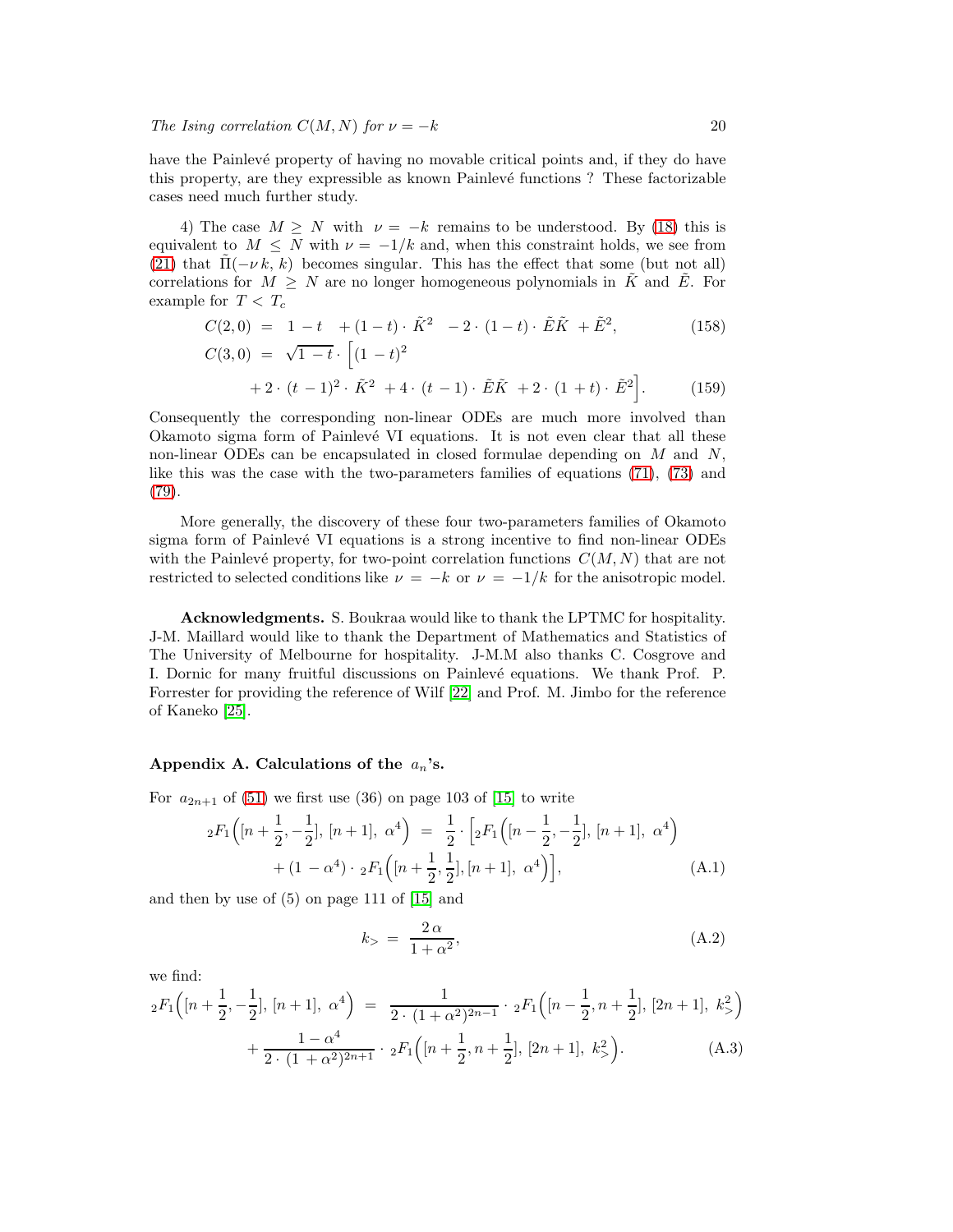Using  $(A.3)$  in  $(51)$  we obtain:

$$
\frac{a_{2n+1}}{\alpha} = \frac{\Gamma(n+\frac{1}{2})}{2\sqrt{\pi n!}} \cdot \left[ \left( \frac{\alpha}{1+\alpha^2} \right)^{2n-1} \cdot {}_2F_1 \left( [n-\frac{1}{2}, n+\frac{1}{2}], [2n+1], k^2 \right) \right] + \left( \frac{\alpha}{1+\alpha^2} \right)^{2n+1} (\alpha^{-2} - \alpha^2) \cdot {}_2F_1 \left( [n+\frac{1}{2}, n+\frac{1}{2}], [2n+1], k^2 \right) \right].
$$
 (A.4)

Thus, by using [\(A.2\)](#page-19-2) and the inverse

<span id="page-20-1"></span><span id="page-20-0"></span>
$$
\alpha^{\pm 2} = \frac{2 - k_{>}^2 \mp 2\sqrt{1 - k_{>}^2}}{k_{>}^2},\tag{A.5}
$$

we obtain the final result:

$$
a_{2n+1} = \frac{\Gamma(n + \frac{1}{2})}{\sqrt{\pi n!}} \cdot \left(\frac{k}{2}\right)^{2(n-1)} \cdot 4 \cdot (1 - \sqrt{1 - k_{>}^2})
$$
\n(A.6)

$$
\times \left[ {}_{2}F_{1}\left( [n-\frac{1}{2}, n+\frac{1}{2}], [2n+1], k_{>}^{2} \right) + \sqrt{1-k_{>}^{2}} \cdot {}_{2}F_{1}\left( [n+\frac{1}{2}, n+\frac{1}{2}], [2n+1], k_{>}^{2} \right) \right].
$$
  
For  $\alpha$   $a_{-(2n+1)}$  (see (52)) we proceed in a similar fashion, and use (33) on page 103

For  $\alpha$   $a_{-(2n+1)}$  (see [\(52\)](#page-6-4)) we proceed in a similar fashion, and use (33) on page 103 of [\[15\]](#page-29-14) to write:

$$
{}_2F_1\left([n+\frac{1}{2},\frac{1}{2}],[n+2],\alpha^4\right) = \left(n+\frac{3}{2}\right)\cdot {}_2F_1\left([n+\frac{1}{2},-\frac{1}{2}],[n+2],\alpha^4\right) - \left(n+\frac{1}{2}\right)\cdot (1-\alpha^4)\cdot {}_2F_1\left([n+\frac{3}{2},\frac{1}{2}],[n+2],\alpha^4\right).
$$
 (A.7)

Then we use (5) on page 111 of [\[15\]](#page-29-14) to obtain

$$
{}_{2}F_{1}\left([n+\frac{1}{2},\frac{1}{2}],[n+2],\alpha^{4}\right)
$$
  
=  $\left(n+\frac{3}{2}\right)\cdot(1+\alpha^{2})^{-2n-1}\cdot {}_{2}F_{1}\left([n+\frac{1}{2},n+\frac{3}{2}],[2n+3],k^{2}\right)$   
-  $\left(n+\frac{1}{2}\right)\cdot\frac{1-\alpha^{4}}{(1+\alpha^{2})^{2n+3}}\cdot {}_{2}F_{1}\left([n+\frac{3}{2},n+\frac{3}{2}],[2n+3],k^{2}\right),$  (A.8)

and thus

$$
\alpha a_{-(2n+1)} = (A.9)
$$
\n
$$
\alpha^{2} \cdot \frac{\Gamma(n+\frac{1}{2})}{2\sqrt{\pi}(n+1)!} \cdot \left[ \left( \frac{\alpha}{1+\alpha^{2}} \right)^{2n+1} \cdot \left( n+\frac{3}{2} \right) \cdot {}_{2}F_{1} \left( [n+\frac{1}{2}, n+\frac{3}{2}], [2n+1], k_{>}^{2} \right) - \left( \frac{\alpha}{1+\alpha^{2}} \right)^{2n+3} \cdot \left( n+\frac{1}{2} \right) \cdot \left( \alpha^{-2} - \alpha^{2} \right) \cdot {}_{2}F_{1} \left( [n+\frac{3}{2}, n+\frac{3}{2}], [2n+3], k_{>}^{2} \right) \right],
$$
\nwhich by use of (A.2) and (A.5) becomes:

which by use of  $(A.2)$  and  $(A.5)$  becomes:

$$
\alpha a_{-(2n+1)} = \frac{\Gamma(n+\frac{1}{2})}{2\sqrt{\pi}} \cdot \left(\frac{k_>}{2}\right)^{2n+1} \cdot \left(\frac{2-k^2-2\sqrt{1-k_>}^2}{k_>}^2\right)
$$
  
 
$$
\times \left[ \left(n+\frac{3}{2}\right) \cdot {}_2F_1\left([n+\frac{1}{2},n+\frac{3}{2}], [2n+3], k_>}^2\right) - \left(n+\frac{1}{2}\right) \cdot \sqrt{1-k^2} \cdot {}_2F_1\left([n+\frac{3}{2},n+\frac{3}{2}], [2n+3], k_>}^2\right) \right].
$$
 (A.10)

To obtain the final desired result we first carry out the multiplication to write

$$
\alpha \cdot a_{-(2n+1)} = \frac{\Gamma(n+\frac{1}{2})}{8\sqrt{\pi}(n+1)!} \cdot \left(\frac{k}{2}\right)^{2n-1} \cdot \left(T_1 - \sqrt{1-k^2} \cdot T_2\right), \tag{A.11}
$$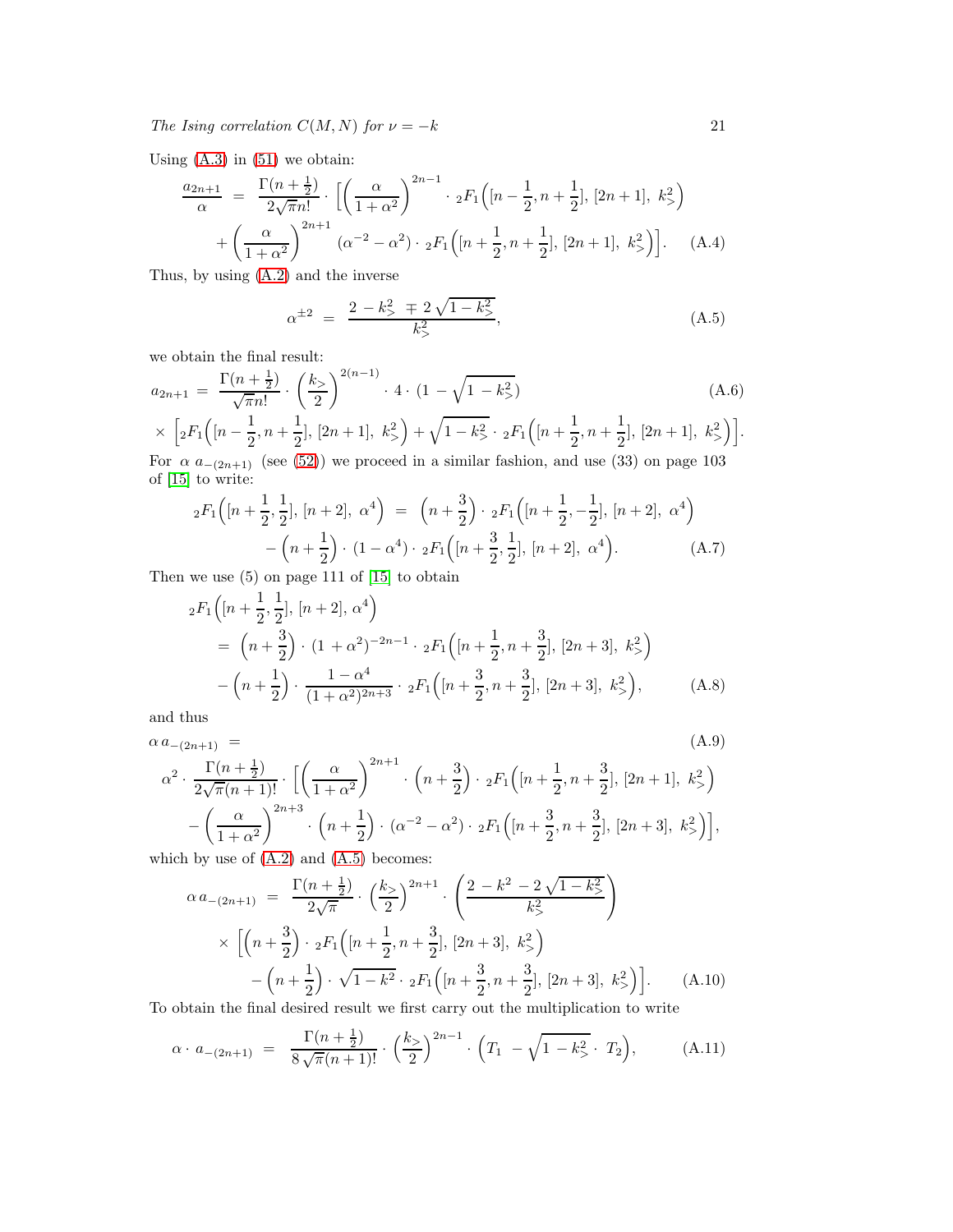with

$$
T_1 = (2 - k_>) \cdot \left(n + \frac{3}{2}\right) \cdot {}_2F_1\left(\left[n + \frac{1}{2}, n + \frac{3}{2}\right], \left[2n + 3\right], k_>}^2\right) + 2 \cdot (1 - k^2) \cdot \left(n + \frac{1}{2}\right) \cdot {}_2F_1\left(\left[n + \frac{3}{2}, n + \frac{3}{2}\right], \left[2n + 3\right], k_>}^2\right), \quad \text{(A.12)}
$$

and

$$
T_2 = 2 \cdot \left(n + \frac{3}{2}\right) \cdot {}_2F_1\left(\left[n + \frac{1}{2}, n + \frac{3}{2}\right], \left[2n + 3\right], k^2 >\right) + \left(2 - k^2 > \cdot \left(n + \frac{1}{2}\right) \cdot {}_2F_1\left(\left[n + \frac{3}{2}, n + \frac{3}{2}\right], \left[2n + 3\right], k^2 >\right), \quad \text{(A.13)}
$$

and then note the identities which may be discovered by use of series expansions on Maple and then proven by the use of contiguous identities

$$
T_1 = 4 \cdot (n+1) \cdot {}_2F_1\left([n-\frac{1}{2}, n+\frac{1}{2}], [2n+1], k^2_{>} \right), \tag{A.14}
$$

$$
T_2 = 4 \cdot (n+1) \cdot {}_2F_1\left([n+\frac{1}{2}, n+\frac{1}{2}], [2n+1], k_>}^2\right), \tag{A.15}
$$

to find the desired result

$$
a_{-(2n+1)} = \frac{\Gamma(n+\frac{1}{2})}{\sqrt{\pi n!}} \cdot \left(\frac{k}{2}\right)^{2(n-1)} \cdot 4 \cdot (1+\sqrt{1-k^2})
$$
\n(A.16)

$$
\times \left[ {}_{2}F_{1}\left( [n-\frac{1}{2}, n+\frac{1}{2}], [2n+1], k_{>}^{2} \right) - \sqrt{1-k_{>}^{2}} \cdot {}_{2}F_{1}\left( [n+\frac{1}{2}, n+\frac{1}{2}], [2n+1], k_{>}^{2} \right) \right],
$$
 which is to be compared with the result for  $a_{2n+1}$  of (A.6).

<span id="page-21-0"></span>Appendix B. Examples of  $C(M, N)$  and  $\tilde{C}(M, N)$  for  $\nu = -k$ 

For  $T < T_c$ 

$$
C(0,2) = \frac{1}{t} \cdot \left[ \tilde{E}^2 - 2 \cdot (1-t) \cdot \tilde{E}\tilde{K} + (1-t) \cdot \tilde{K}^2 \right],
$$
\n(B.1)

$$
C(0,3) = -\frac{4\sqrt{1-t}}{t^2} \cdot \tilde{E} \cdot (\tilde{E} - \tilde{K}) \cdot (\tilde{E} + (t-1) \cdot \tilde{K})
$$
(B.2)

$$
C(1,3) = \frac{4}{3 t^2} \cdot \left[ (2-t) \cdot \tilde{E}^3 - 5 \cdot (1-t) \cdot \tilde{E}^2 \tilde{K} + (1-t) \cdot (2-t) \cdot \tilde{E} \tilde{K}^2 - (1-t)^2 \cdot \tilde{K}^3 \right],
$$
\n(B.3)

$$
C(0,5) = \frac{256\sqrt{1-t}}{81\,t^6} \cdot \left[ (1+t) \cdot \tilde{E} + (t-1) \cdot \tilde{K} \right] \cdot \left[ (t-2) \cdot \tilde{E} + 2(1-t) \cdot \tilde{K} \right] \times \left[ (2t-1) \cdot \tilde{E} + (1-t) \cdot \tilde{K} \right] \cdot \left[ 3\,\tilde{E}^2 + (2t-4) \cdot \tilde{E}\,\tilde{K} + (1-t) \cdot \tilde{K}^2 \right]. \tag{B.4}
$$
  
For  $T > T_c$ 

$$
C(1,3) = -\frac{4}{3 t^{5/2}} \cdot \left[ (1 - 2t) \cdot \tilde{E}^3 - (1 - t) \cdot (3 - t) \cdot \tilde{E}^2 \tilde{K} + (1 - t) \cdot (3 - t) \cdot \tilde{E} \tilde{K}^2 - (1 - t)^2 \cdot \tilde{K}^3 \right],
$$
\n(B.5)

$$
C(0,4) = -\frac{16}{9t^4} \cdot \left[ (5-5t-t^2) \cdot \tilde{E}^4 - 8 \cdot (2-t) \cdot (1-t) \cdot \tilde{E}^3 \tilde{K} + (1-t)^3 \cdot \tilde{K}^4 + 2 \cdot (1-t) \cdot (3-t) \cdot (3-2t) \cdot \tilde{E}^2 \tilde{K}^2 - 4 \cdot (2-t) \cdot (1-t)^2 \cdot \tilde{E} \tilde{K}^3 \right]
$$
  
=  $\frac{16}{9t^4} \cdot C_+ \cdot C_-,$  where: (B.6)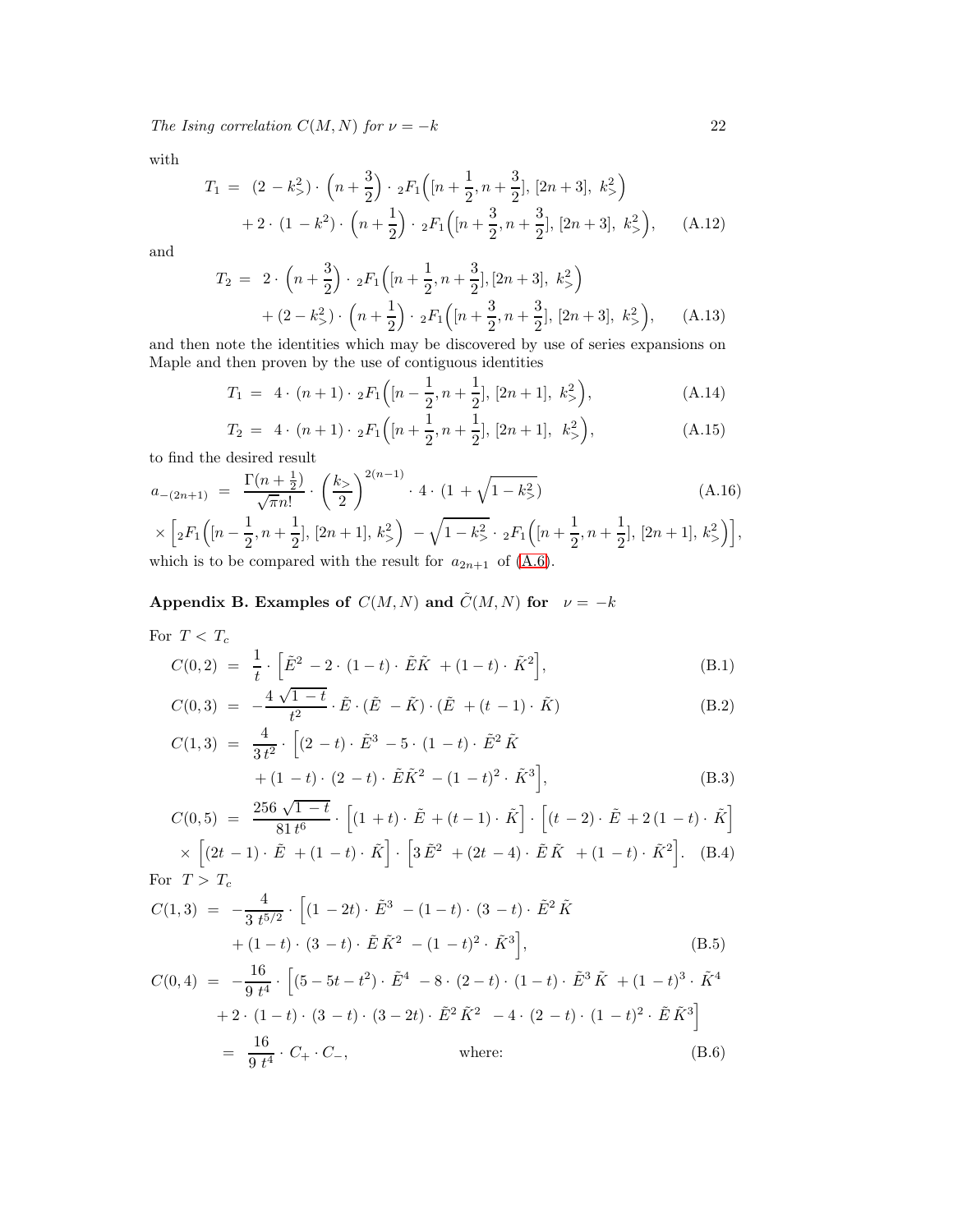$$
C_{\pm} = \left(2 - t \pm 3 \cdot (1 - t)^{1/2}\right) \cdot \tilde{E}^{2} \pm (1 - t)^{3/2} \cdot \tilde{K}^{2}
$$

$$
-\left(2 \cdot (1 - t) \pm 2 \cdot (2 - t) \cdot (1 - t)^{1/2}\right) \cdot \tilde{E} \tilde{K}.
$$
 (B.7)

For  $T > T_c$  with  $M + N$  odd examples of  $\tilde{C}(M, N)$  of [\(76\)](#page-9-4):

$$
\tilde{C}(1,2) = \frac{1}{t} \cdot \left[ (t-1) \cdot \tilde{K}^2 - 2 \cdot (t-2) \cdot \tilde{K} \tilde{E} - 3 \cdot \tilde{E}^2 \right],
$$
\n(B.8)

$$
\tilde{C}(1,4) = \frac{16}{9 t^4} \cdot \left[ 5 \cdot (t-1)^3 \cdot \tilde{K}^4 - 12 \cdot (t-2) \cdot (t-1)^2 \cdot \tilde{E} \tilde{K}^3 - 4 \cdot (t-2)^3 \cdot \tilde{E}^3 \tilde{K} \right] + 6 \cdot (t-1) \cdot (t^2 - 7t + 7) \cdot \tilde{E}^2 \tilde{K}^2 - 9 \cdot (1-t+t^2) \cdot \tilde{E}^4 \right],
$$
\n(B.9)

$$
\tilde{C}(2,3) = \frac{4}{9 t^{5/2}} \cdot \left[ (3t - 1) \cdot (t - 1)^2 \cdot \tilde{K}^3 - (t - 1) \cdot (6t^2 - 17t + 3) \cdot \tilde{E} \tilde{K}^2 - (20t^2 - 31t + 3) \cdot \tilde{E}^2 \tilde{K} + (t^2 - 16t + 1) \cdot \tilde{E}^3 \right].
$$
\n(B.10)

#### <span id="page-22-0"></span>Appendix C. Correlation functions as Toeplitz determinants for  $T > T_c$

We have shown in section [5](#page-13-0) that the correlation functions for  $T < T_c$  and  $\nu = -k$  are given in terms of Toeplitz determinants (see eqs. [\(125\)](#page-14-0), [\(131](#page-15-3)[-133\)](#page-15-5)) using the results of Forrester-Witte [\[11\]](#page-29-10).

Using the same method, one can easily generalise these equations to  $T > T_c$  and  $\nu = -k_{>}$ .

One verifies that

• For  $T > T_c$  and  $M + N$  even

$$
C(M, N) = (-1)^{(N-M)/2} \cdot (1-t)^{(N-M)^2/4} \cdot D_N,
$$
 (C.1)

the Toeplitz matrix elements are given for  $m \geq 1$  by:

$$
A_m = \frac{\Gamma(\frac{N-M-1}{2} + m)}{\Gamma(\frac{N-M+1}{2})(m-1)!} \cdot (-1)^{m-1} \cdot t^{(m-1)/2}
$$
  
 
$$
\times {}_{2}F_{1}\left([\frac{N-M-1}{2}, \frac{N-M-1}{2} + m], [m], t\right)
$$
 (C.2)

and for  $m < 1$  by

$$
A_m = \frac{\Gamma(\frac{N-M+1}{2} - m)}{\Gamma(\frac{N-M-1}{2})(1-m)!} \cdot (-1)^{m-1} \cdot t^{(1-m)/2}
$$
  
 
$$
\times {}_{2}F_{1}\left([\frac{N-M+1}{2}, \frac{N-M+1}{2} - m], [2-m], t\right).
$$
 (C.3)

• For  $T > T_c$  and  $M + N$  odd, we know that  $C(M, N) = 0$ . After removing the vanishing factor  $(1 + \nu/k_>)^{1/2}$ , one obtains:

$$
\tilde{C}(M,N) = (-1)^{(N-M+1)/2} \cdot (M+N) \cdot (1-t)^{((N-M)^2-1)/4} \cdot D_N \qquad (C.4)
$$

The Toeplitz matrix elements for  $m \geq 1$  are

$$
A_m = \frac{\Gamma(\frac{N-M}{2} - 1 + m)}{\Gamma(\frac{N-M}{2})(m-1)!} \cdot (-1)^{m-1} \cdot t^{(m-1)/2}
$$
  
 
$$
\times {}_{2}F_{1}([\frac{N-M}{2}, \frac{N-M}{2} - 1 + m], [m], t), \qquad (C.5)
$$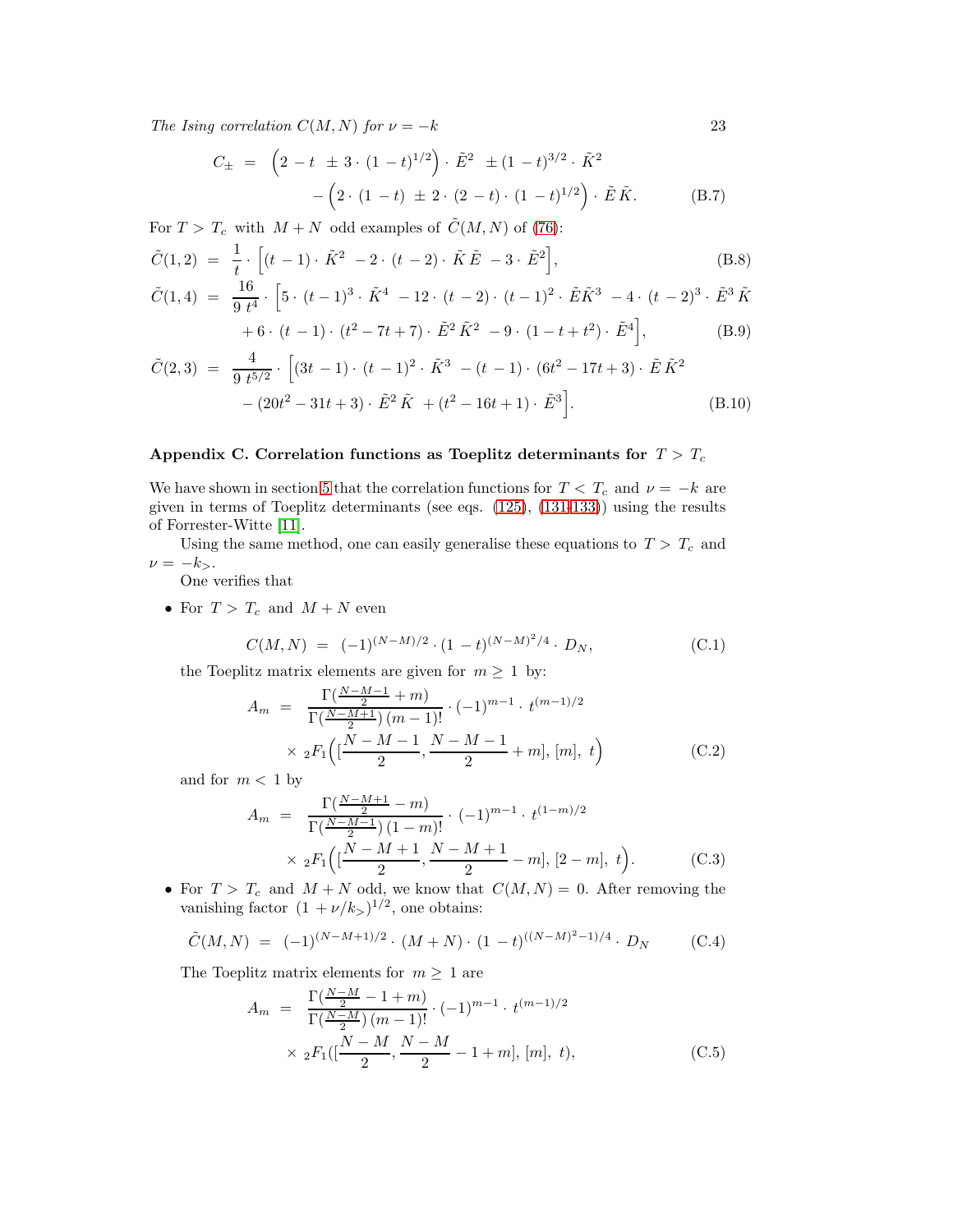and for 
$$
m < 1
$$

$$
A_m = \frac{\Gamma(\frac{N-M}{2} + 1 - m)}{\Gamma(\frac{N-M}{2}) (1 - m)!} \cdot (-1)^{m-1} \cdot t^{(1-m)/2}
$$
  
 
$$
\times {}_{2}F_{1}\left([\frac{N-M}{2}, \frac{N-M}{2} + 1 - m], [2 - m], t\right).
$$
 (C.6)

One verifies that these expressions for the correlation functions are totally compatible with the ones given in [Appendix B](#page-21-0) obtained by the quadratic difference equations (see section [2.4\)](#page-7-1).

## <span id="page-23-0"></span>Appendix D. Boundary conditions

The study of solutions of PVI analytic at  $t = 0$  was first done be Kaneko [\[25\]](#page-29-24) for generic parameters in the Hamiltonian formalism where four solutions were found. Here we concentrate on the non-generic cases which allow one parameter families of solutions. This is most systematically done by determining the allowed boundary conditions on the canonical equation of Okamoto [\(91\)](#page-11-3) which are analytic at  $t = 0$ . Thus we set in [\(91\)](#page-11-3)

$$
h(t) = \sum_{n=0}^{\infty} c_n \cdot t^n.
$$
 (D.1)

From the constant term we find

<span id="page-23-4"></span>
$$
n_1^2 n_2^2 n_3^2 + n_1^2 n_2^2 n_4^2 + n_1^2 n_3^2 n_4^2 + n_2^2 n_3^2 n_4^2 - 4 c_0 \cdot n_1 n_2 n_3 n_4
$$
  
+ c\_1 \cdot (n\_1^2 n\_2^2 + n\_1^2 n\_3^2 + n\_1^2 n\_4^2 + n\_2^2 n\_3^2 + n\_2^2 n\_4^2 + n\_3^2 n\_4^2 - 2 n\_1 n\_2 n\_3 n\_4)  
+ c\_1^2 \cdot (n\_1^2 + n\_2^2 + n\_3^2 + n\_4^2) - 4 \cdot c\_0 c\_1 \cdot (c\_0 + c\_1) = 0, (D.2)

and from the t term:

<span id="page-23-3"></span>
$$
-2 \cdot c_2 \cdot \left[ 4 c_0^2 + 8 c_0 c_1 - 2 c_1 \cdot (n_1^2 + n_2^2 + n_3^2 + n_4^2) - n_1^2 n_2^2 - n_1^2 n_3^2 - n_1^2 n_4^2 - n_2^2 n_3^2 - n_2^2 n_4^2 - n_3^2 n_4^2 + 2 n_1 n_2 n_3 n_4 \right] = 0. \quad (D.3)
$$

We solve  $(D.3)$  for  $c_1$  in terms of  $c_0$  and  $n_k$  by setting the term in brackets to zero and using this in  $(D.2)$  we find that the resulting fourth order equation in  $c_0$ factors into four factors linear in  $c_0$  and thus we have the four solutions for  $c_0$  of

<span id="page-23-1"></span>
$$
c_0^{(1)} = \left(-n_1n_2 - n_3n_4 + (n_1 + n_2)(n_3 + n_4)\right)/2, \tag{D.4}
$$

$$
c_0^{(2)} = \left(n_1 n_2 + n_3 n_4 + (n_1 - n_2) (n_3 - n_4)\right)/2, \tag{D.5}
$$

$$
c_0^{(3)} = \left(n_1 n_2 + n_3 n_4 - (n_1 - n_2) (n_3 - n_4)\right)/2, \tag{D.6}
$$

$$
c_0^{(4)} = \left(-n_1n_2 - n_3n_4 - (n_1 + n_2)(n_3 + n_4)\right)/2, \tag{D.7}
$$

and thus for  $c_1$  the companion values are:

<span id="page-23-2"></span>
$$
c_1^{(1)} = \frac{(n_1 + n_2) \cdot n_3 n_4 - n_1 n_2 \cdot (n_3 + n_4)}{n_1 + n_2 - n_3 - n_4}, \tag{D.8}
$$

$$
c_1^{(2)} = \frac{(n_1 - n_2) \cdot n_3 n_4 - n_1 n_2 \cdot (n_3 - n_4)}{-n_1 + n_2 + n_3 - n_4}, \tag{D.9}
$$

$$
c_1^{(3)} = \frac{(n_1 - n_2) \cdot n_3 n_4 + n_1 n_2 \cdot (n_3 - n_4)}{-n_1 + n_2 - n_3 + n_4}, \tag{D.10}
$$

$$
c_1^{(4)} = \frac{(n_1 + n_2) \cdot n_3 n_4 + n_1 n_2 \cdot (n_3 + n_4)}{n_1 + n_2 + n_3 + n_4}.
$$
 (D.11)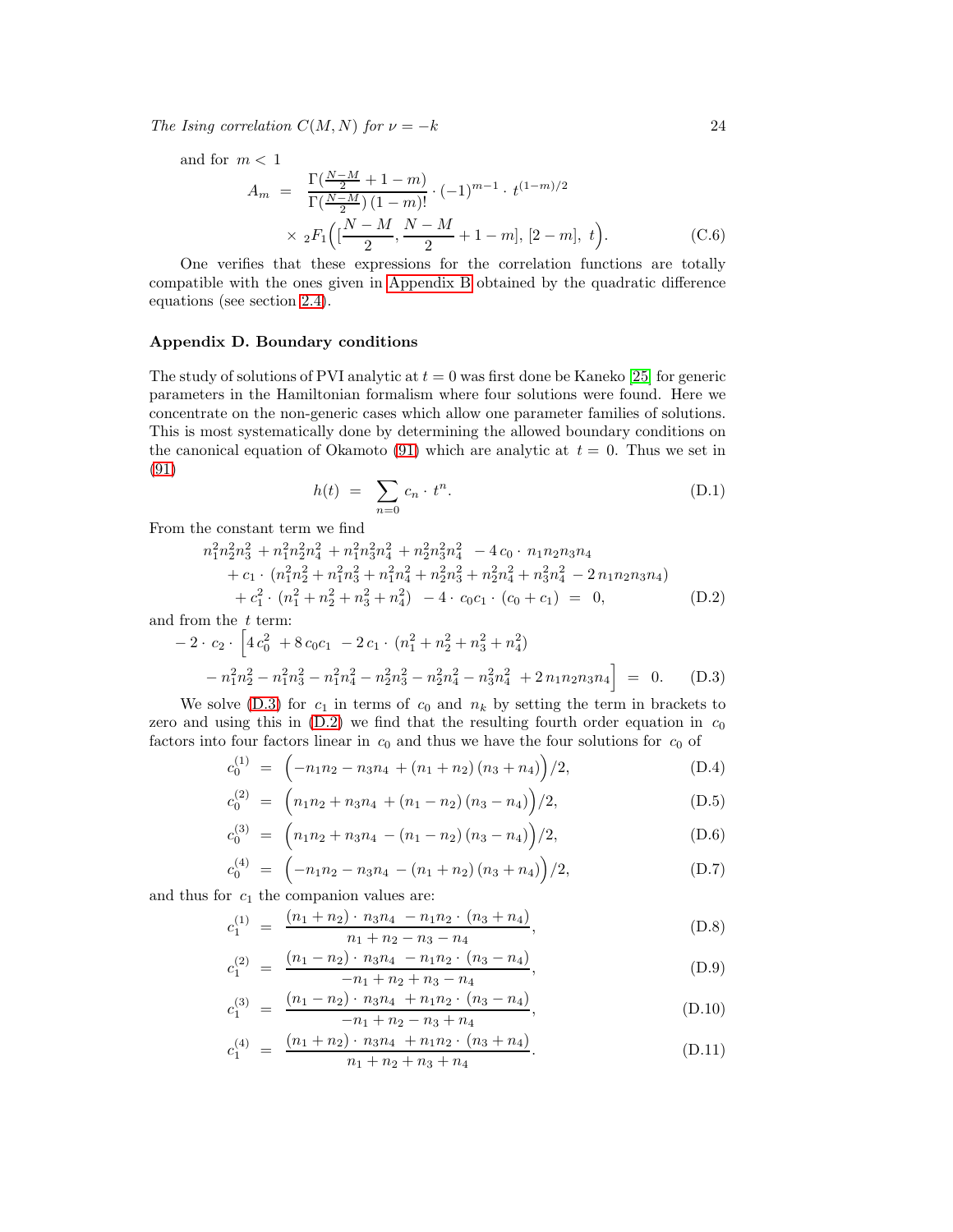Case 4 is invariant under all permutations of the  $n_k$ . Case 1 is obtained from case 4 by changing the signs of  $n_3$  and  $n_4$ . Case 2 is obtained from case 4 by changing the signs of  $n_1$  and  $n_4$ . Case 3 is obtained from case 4 by changing the signs of  $n_2$  and  $n_4$ . These sign changes are symmetries of the equation but not of the solutions.

The values of  $c_0$  and  $c_1$  for each of the four solutions may now be used to compute the term of order  $t^2$  in the series expansion of [\(91\)](#page-11-3) and we find that (91) holds if  $c_2$ satisfies a linear equation. Thus we obtain:

<span id="page-24-0"></span>
$$
c_2^{(1)} = -\frac{(n_1 + n_2)(n_1 - n_3)(n_1 - n_4)(n_2 - n_3)(n_2 - n_4)(n_3 + n_4)}{(n_1 + n_2 - n_3 - n_4)^2 (n_1 + n_2 - n_3 - n_4 + 1)(n_1 + n_2 - n_3 - n_4 - 1)},
$$
(D.12)

$$
c_2^{(2)} = -\frac{(n_1 - n_2)(n_1 - n_3)(n_1 + n_4)(n_2 + n_3)(n_2 - n_4)(n_3 - n_4)}{(n_1 - n_2 - n_3 + n_4)^2 (n_1 - n_2 - n_3 + n_4 + 1)(n_1 - n_2 - n_3 + n_4 - 1)},
$$
(D.13)

$$
c_2^{(3)} = \frac{(n_1 - n_2)(n_1 + n_3)(n_1 - n_4)(n_2 - n_3)(n_2 + n_4)(n_3 - n_4)}{(n_1 - n_2 + n_3 - n_4)^2 (n_1 - n_2 + n_3 - n_4 + 1)(n_1 - n_2 + n_3 - n_4 - 1)},
$$
(D.14)

$$
c_2^{(4)} = \frac{(n_1 + n_2)(n_1 + n_3)(n_1 + n_4)(n_2 + n_3)(n_2 + n_4)(n_3 + n_4)}{(n_1 + n_2 + n_3 + n_4)^2(n_1 + n_2 + n_3 + n_4 + 1)(n_1 + n_2 + n_3 + n_4 - 1)}.
$$
 (D.15)

Continuing the recursive procedure we find from the  $t^3$  term in [\(91\)](#page-11-3)

$$
c_3^{(1)} = 2 \cdot \frac{N_3^{(1)} \cdot c_2^{(1)}}{(n_1 + n_2 - n_3 - n_4)(n_1 + n_2 - n_3 - n_4 + 2)(n_1 + n_2 - n_3 - n_4 - 2)},
$$
  

$$
N_3^{(1)} = n_1^2 n_2 - n_1^2 n_3 - n_2^2 n_4 - n_3^2 n_3 - n_2^2 n_4 - n_3^2 n_4
$$

<span id="page-24-1"></span>
$$
N_3^{(1)} = n_1^2 n_2 - n_1^2 n_3 - n_1^2 n_4 - n_2^2 n_3 - n_2^2 n_4 - n_3^2 n_4
$$
  
+  $n_1 n_2^2 + n_1 n_3^2 + n_1 n_4^2 + n_2 n_3^2 + n_2 n_4^2 - n_3 n_4^2$   
-  $n_1 n_2 n_3 - n_1 n_2 n_4 + n_1 n_3 n_4 + n_2 n_3 n_4 - n_1 - n_2 + n_3 + n_4,$  (D.16)

$$
c_3^{(2)} = -2 \cdot \frac{N_3^{(2)} \cdot c_2^{(2)}}{(n_1 - n_2 - n_3 + n_4)(n_1 - n_2 - n_3 + n_4 + 2)(n_1 - n_2 - n_3 + n_4 - 2)},
$$
  
\n
$$
N_3^{(2)} = n_1^2 n_2 + n_1^2 n_3 - n_1^2 n_4 + n_2^2 n_3 - n_2^2 n_4 - n_3^2 n_4
$$
  
\n
$$
- n_1 n_2^2 - n_1 n_3^2 - n_1 n_4^2 + n_2 n_3^2 + n_2 n_4^2 + n_3 n_4^2
$$
  
\n
$$
- n_1 n_2 n_3 + n_1 n_2 n_4 + n_1 n_3 n_4 - n_2 n_3 n_4 + n_1 - n_2 - n_3 + n_4,
$$
 (D.17)

$$
c_3^{(3)} = -2 \cdot \frac{N_3^{(3)} \cdot c_2^{(3)}}{(n_1 - n_2 + n_3 - n_4)(n_1 - n_2 + n_3 - n_4 + 2)(n_1 - n_2 + n_3 - n_4 - 2)},
$$
  
\n
$$
N_3^{(3)} = n_1^2 n_2 - n_1^2 n_3 + n_1^2 n_4 - n_2^2 n_3 + n_2^2 n_4 + n_3^2 n_4
$$
  
\n
$$
- n_1 n_2^2 - n_1 n_3^2 - n_1 n_4^2 + n_2 n_3^2 + n_2 n_4^2 - n_3 n_4^2
$$

<span id="page-24-2"></span>
$$
+ n_1 n_2 n_3 - n_1 n_2 n_4 + n_1 n_3 n_4 - n_2 n_3 n_4 + n_1 - n_2 + n_3 - n_4,
$$
 (D.18)

$$
c_3^{(4)} = 2 \cdot \frac{N_3^{(4)} \cdot c_2^{(4)}}{(n_1 + n_2 + n_3 + n_4)(n_1 + n_2 + n_3 + n_4 + 2)(n_1 + n_2 + n_3 + n_4 - 2)},
$$
  
\n
$$
N_3^{(4)} = n_1^2 n_2 + n_1^2 n_3 + n_1^2 n_4 + n_2^2 n_3 + n_2^2 n_4 + n_3^2 n_4 + n_1 n_2^2 + n_1 n_3^2 + n_1 n_4^2 + n_2 n_3^2 + n_2 n_4^2 + n_3 n_4^2 + n_1 n_2 n_3 + n_1 n_2 n_4 + n_1 n_3 n_4 + n_2 n_3 n_4 - n_1 - n_2 - n_3 - n_4.
$$
 (D.19)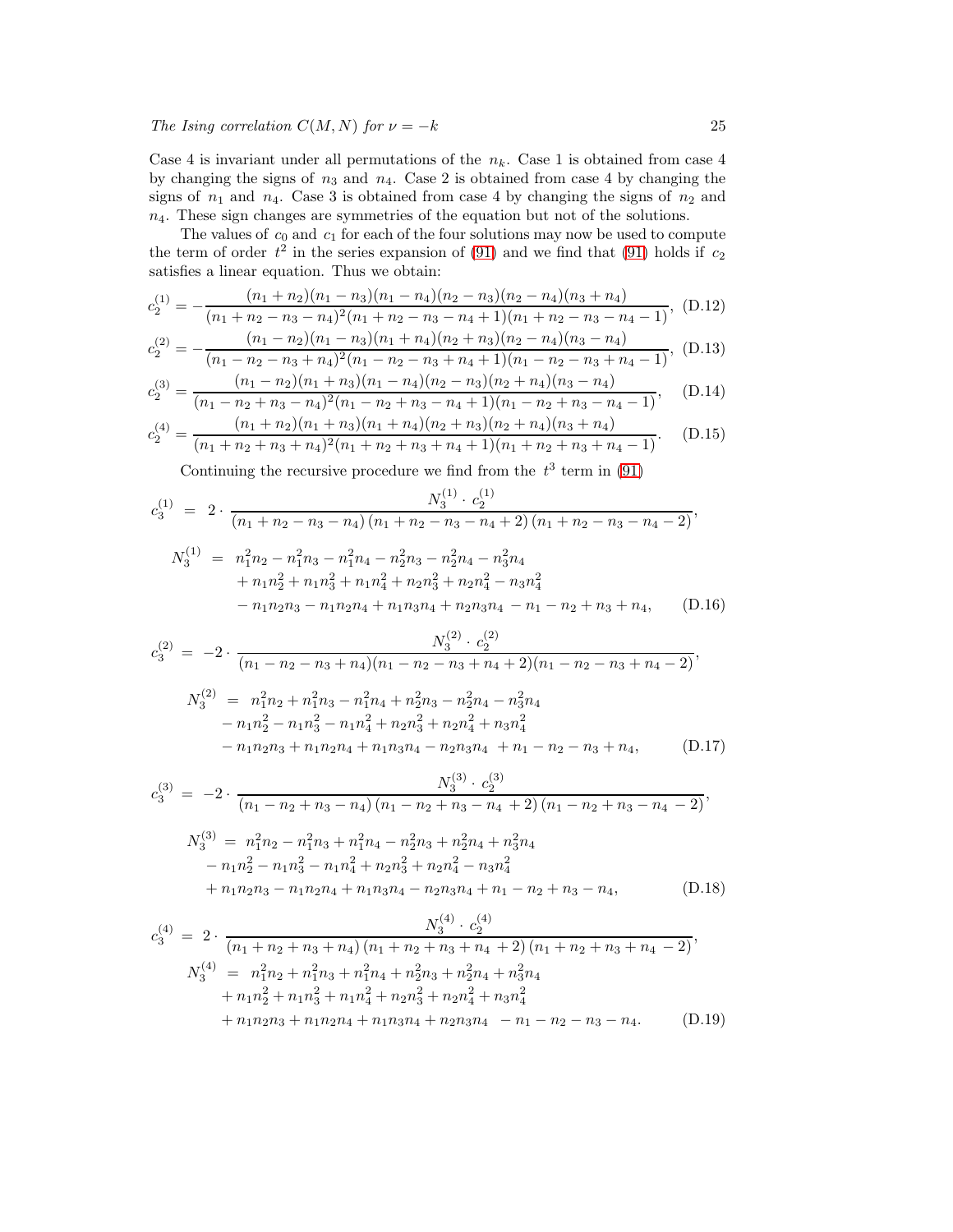This recursive solution may be extended to arbitrary order and for the general case  $c_{n+1}^{(i)}$  will have factors in the denominator of

<span id="page-25-0"></span>
$$
c_{n+1}^{(1)}: \t n_1 + n_2 - n_3 - n_4 \pm n,
$$
\t(D.20)

$$
c_{n+1}^{(2)}: \t n_1 - n_2 - n_3 - n_4 \pm n,
$$
\t(D.21)

$$
c_{n+1}^{(3)}: \t n_1 - n_2 + n_3 - n_4 \pm n,
$$
\t(D.22)

$$
n_{n+1}^{(4)}: \t n_1 + n_2 + n_3 + n_4 \pm n. \t (D.23)
$$

We thus conclude that as long as there are no vanishing factors in the denominator there are four distinct solutions of the equation [\(91\)](#page-11-3) which are analytic at  $t = 0$ and have no arbitrary constants. These form a four dimensional representation of the symmetry group of the equation. The statement that the solution is analytic at  $t = 0$ is the boundary condition. This corresponds to the case  $(18)$  on page 7 of  $[26]$  where the subgroup of the monodromy group generated by  $M_0M_t$  and  $M_1$  is reducible.

#### Appendix D.1. Arbitrary constants

c

This recursive solution will break down at an order n where  $c_n^{(i)}$  has a zero in the denominator. This will give a solution only if there is a corresponding zero in the numerator which indicates that the corresponding recursive equation is automatically satisfied independently of the value of  $c_n^{(i)}$  which now becomes an arbitrary parameter that must be specified as an additional boundary condition.

There are two ways in which these vanishing factors in the numerator can happen. Either  $c_2^{(i)} = 0$  or  $N_n^{(i)} = 0$ . In this paper we will apply this analysis to the correlations  $C(M, N)$  with  $\nu = -k$ . The behaviors of solutions of cases 1 and 4 are quite different from cases 2 and 3 and we treat them separately.

Appendix D.1.1. Cases 1 and 4 for  $T < T_c$ .

For  $T < T_c$  the Okamoto parameters for  $C(M, N)$  are given by [\(100\)](#page-12-0) so that

$$
n_1 + n_2 = N, \qquad \text{and} \qquad n_3 + n_4 = 0, \tag{D.24}
$$

and thus from [\(D.4\)](#page-23-1) and [\(D.7\)](#page-23-1)

$$
c_0^{(1)} = c_0^{(4)} = -\frac{1}{8} \cdot \left( N^2 - M^2 - \frac{1 + (-1)^{M+N}}{2} \right), \tag{D.25}
$$

and from  $(D.8)$  and  $(D.11)$ :

$$
c_1^{(1)} = c_1^{(4)} = -\frac{M^2}{4}.
$$
 (D.26)

Furthermore we see, from [\(D.12\)](#page-24-0), [\(D.15\)](#page-24-0), [\(D.16\)](#page-24-1) and [\(D.19\)](#page-24-2), that, because of the factor of  $n_3 + n_4$ , the recursive solutions for cases 1 and 4,  $c_k^{(1)}$  $\binom{1}{k}$  and  $c_k^{(4)}$  $k^{(4)}$ , will always vanish unless there is also a vanishing factor in the denominator. When for some  $k$ the denominator in  $c_k^{(1,4)}$  $k^{(1,4)}$  does vanish then  $c_k^{(1,4)}$  $\binom{[1,4]}{k}$  for that k is not determined from the recursive procedure and is an arbitrary constant. For  $k = 2$  and  $T < T_c$  we explicitly see from  $(D.12)$  and  $(D.15)$ , and for  $k = 3$  from  $(D.16)$  and  $(D.19)$ , that the factor in the denominator

$$
n_1 + n_2 \pm (n_3 + n_4) - k + 1 = N + 1 - k, \tag{D.27}
$$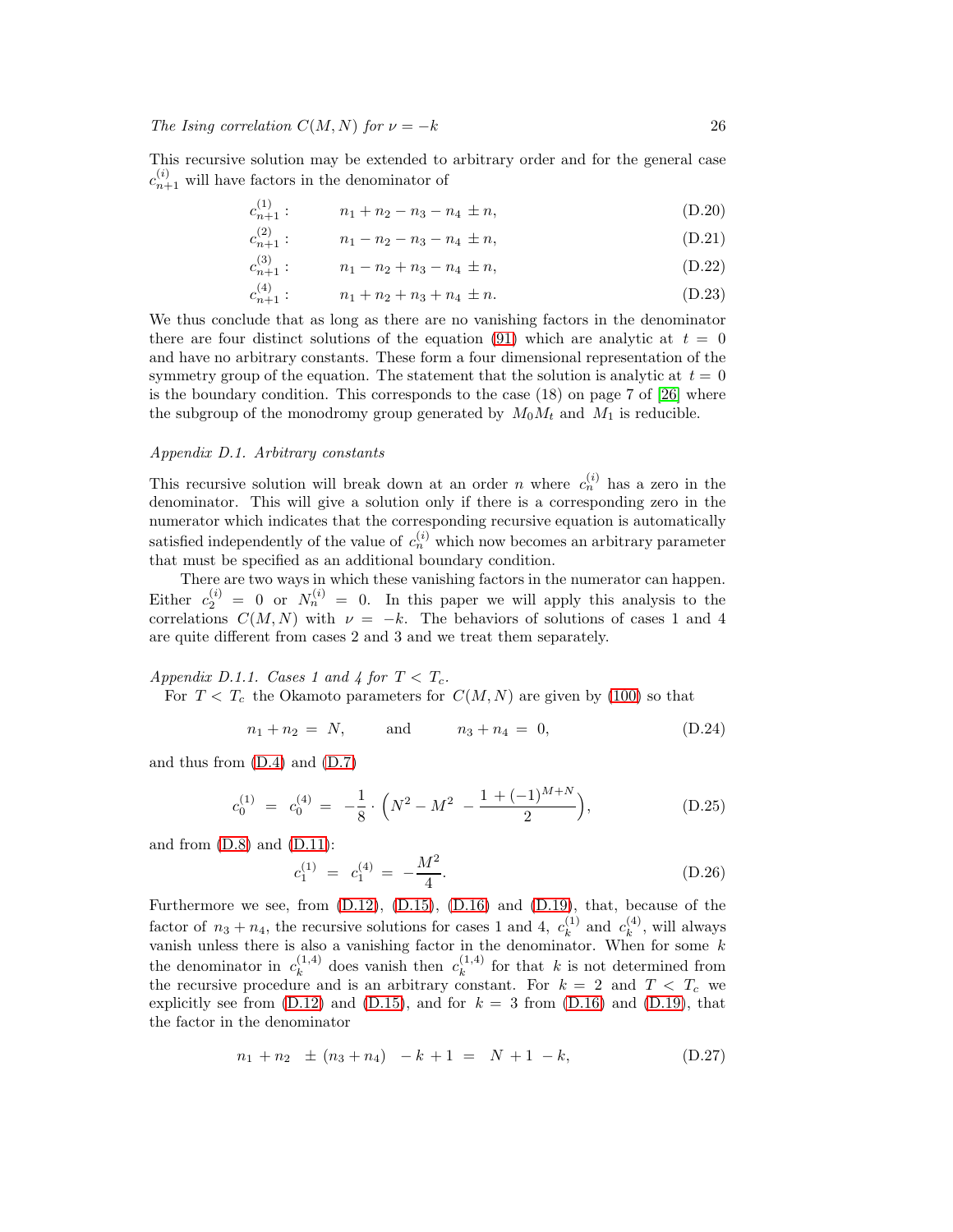vanishes for  $k = N + 1$ . This pattern continues for all k and thus

$$
c_k^{(1)} = c_k^{(4)} = 0 \qquad \text{for} \qquad 2 \le k \le N, \tag{D.28}
$$

and the coefficients  $c_{N+1}^{(1)}$  and  $c_{N+1}^{(4)}$  are arbitrary.

To compute the coefficients  $c_k^{(1,4)}$  $\int_{k}^{(1,4)}$  for  $k > N+1$  a new recursive solution must be computed which uses the term  $c_{N+1} \cdot t^{N+1}$  as input.

Thus for  $t \to 0$ 

$$
h = -\frac{1}{8} \cdot \left( N^2 - M^2 - \frac{1 + (-1)^{M+N}}{2} \right)
$$

$$
- \frac{M^2}{4} \cdot t + c_{N+1} \cdot t^{N+1} + O(t^{N+2})
$$
(D.29)

Thus from [\(101\)](#page-12-1) we find for  $t \to 0$ 

$$
C(M, N) = (1 - t)^{1/4} + K(M, N) \cdot t^{N+1} + O(t^{N+2}), \tag{D.30}
$$

which agrees with the series expansions of  $C(M, N)$  for  $T < T_c$ .

Appendix D.1.2. Cases 2 and 3 for  $T > T_c$  with  $M + N$  even.

For  $T > T_c$  with  $M + N$  even we see with the Okamoto parameters for  $C(M, N)$ of  $(104)$  that for cases 2 and 3 we have from  $(D.5)$  and  $(D.6)$ 

$$
c_0^{(2)} = \frac{1}{8} \cdot (M^2 - N^2 - 1) - \frac{N}{2}, \qquad c_0^{(3)} = \frac{1}{8} \cdot (M^2 - N^2 - 1) + \frac{N}{2}, \quad (D.31)
$$

and from  $(D.9)$  and  $(D.10)$ 

$$
c_1^{(2)} = \frac{N}{4} \cdot \frac{N+1-M^2}{1+N}, \qquad c_1^{(3)} = \frac{N}{4} \cdot \frac{N-1+M^2}{1-N}.
$$
 (D.32)

Furthermore the denominator in  $c_n^{(2)}$  vanishes when  $n = N + 2$  and the denominator of  $c_n^{(3)}$  vanishes when  $n = N$  and thus  $c_{N+2}^{(2)}$  and  $c_N^{(3)}$  are arbitrary. By using the definition of h in [\(103\)](#page-12-4) and comparing with the series expansions of  $C(M, N)$  we see for  $T > T_c$  and  $M + N$  even that  $C(M, N)$  is in case 2.

Appendix D.1.3. Cases 2 and 3 for  $\tilde{C}(M, N)$  for  $T > T_c$  with  $M + N$  odd

For  $T > T_c$  and  $M + N$  odd we see with the Okamoto parameters of [\(107\)](#page-12-3) that for cases 2 and 3 we have from  $(D.5)$  and  $(D.6)$ 

$$
c_0^{(2)} = \frac{1}{8} \cdot (M^2 - N^2) - \frac{N}{2}, \qquad c_0^{(3)} = \frac{1}{8} \cdot (M^2 - N^2) + \frac{N}{2}, \tag{D.33}
$$

and from  $(D.9)$  and  $(D.10)$ 

$$
c_1^{(2)} = \frac{N^2 - 1 - (M^2 - 1)N}{4 \cdot (1 + N)}, \qquad c_1^{(3)} = \frac{N^2 - 1 + (M^2 - 1)N}{4 \cdot (1 - N)}.
$$
 (D.34)

Furthermore the denominator in  $c_n^{(2)}$  also vanishes when  $n = N + 2$  and the denominator of  $c_n^{(3)}$  vanishes when  $n = N$  and thus  $c_{N+2}^{(2)}$  and  $c_N^{(3)}$  are arbitrary. By using the definition of h in [\(106\)](#page-12-5) and comparing with the series expansions of  $\tilde{C}(M, N)$ we see for  $T > T_c$  and  $M + N$  odd that  $\tilde{C}(M, N)$  is in case 2.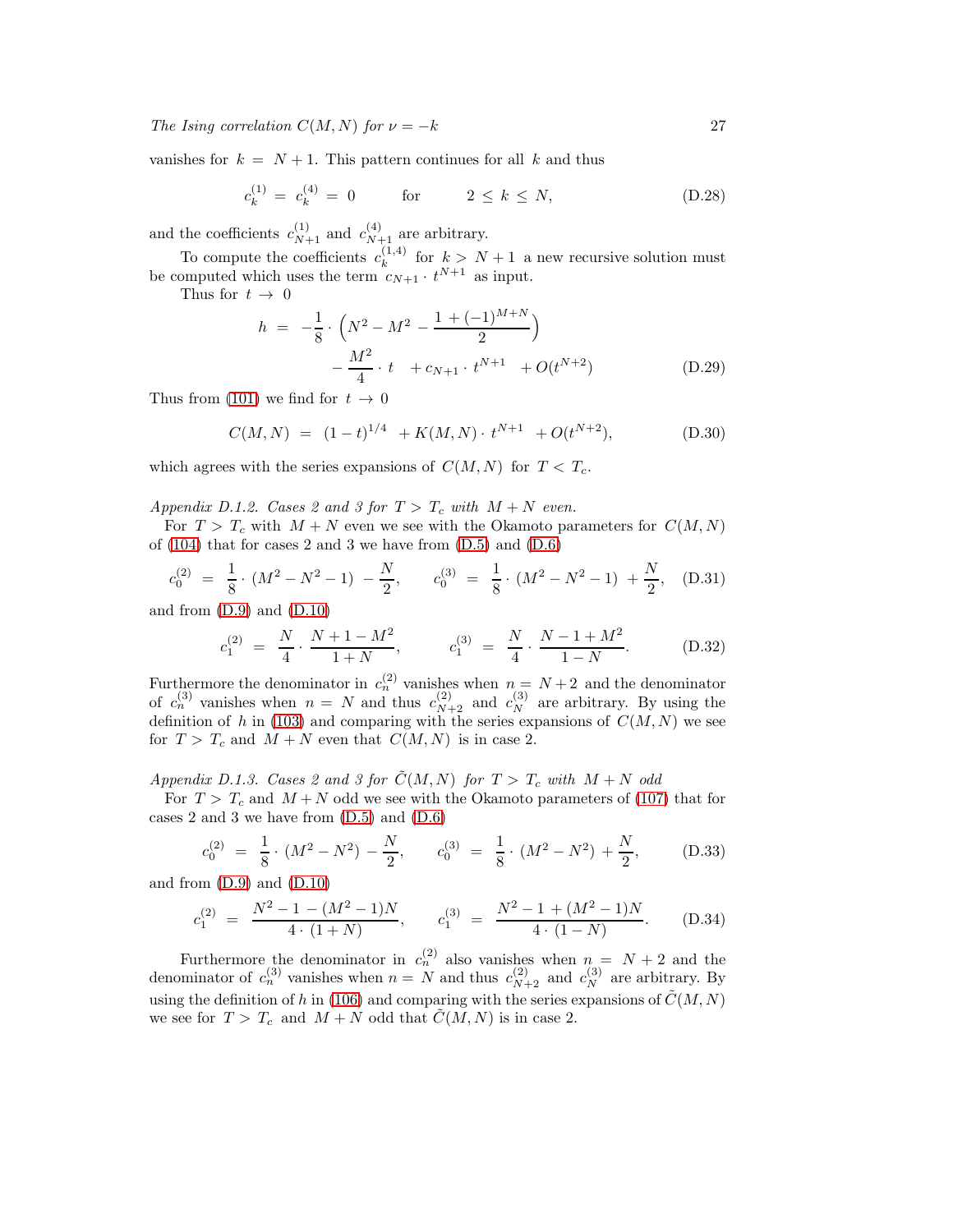Appendix D.2. Determination of  $\lambda$  when  $\nu = -k$ .

It remains to determine the values of the arbitrary parameter which are appropriate for  $C(M, N)$  when  $\nu = -k$ . To do this we first examine the behavior  $C(M, N)$  at  $t \to 0$  for several values of M and N. We consider  $T < T_c$  and  $T > T_c$  separately.

Appendix D.2.1.  $T < T_c$ .

For  $T < T_c$  the correlations are in case 1=4 where the arbitrary constant is at order  $t^{N+1}$ . Several examples are

<span id="page-27-1"></span>
$$
C(0,1;\lambda) = (1-t)^{1/4} \cdot \left[1 - \lambda^2 \cdot \left(\frac{1}{2^6}t^2 + O(t^3)\right)\right],
$$
 (D.35)

$$
C(0,2;\lambda) = (1-t)^{1/4} \cdot \left[1 + \lambda^2 \cdot \left(\frac{1}{2^8}t^3 + O(t^4)\right)\right],
$$
 (D.36)

<span id="page-27-2"></span>
$$
C(1,2;\lambda) = (1-t)^{1/4} \cdot \left[1 - \lambda^2 \cdot \left(\frac{1}{2^8}t^3 + O(t^4)\right)\right],
$$
 (D.37)

$$
C(0,3;\lambda) = (1-t)^{1/4} \cdot \left[1 - \lambda^2 \cdot \left(\frac{9}{2^{14}}t^4 + O(t^5)\right)\right],
$$
 (D.38)

$$
C(1,3;\lambda) = (1-t)^{1/4} \cdot \left[1 + \lambda^2 \left(\frac{3 \cdot 5}{2^{14}} t^4 + O(t^5)\right)\right], \tag{D.39}
$$

where  $\lambda$  is chosen so that  $\lambda = 1$  agrees with  $C(M, N)$ .

In general one has:

<span id="page-27-0"></span>
$$
C(M, N; \lambda)
$$
  
=  $(1-t)^{1/4} \cdot [1 + (-1)^{M+N} \cdot \lambda^2 \cdot (K_{M,N} t^{N+1} + O(t^{N+2}))].$  (D.40)

We note for  $\lambda = 0$  that

$$
C(M, N; 0) = (1 - t)^{1/4}, \tag{D.41}
$$

is an exact solution to the non-linear differential equation.

Appendix D.2.2.  $T > T_c$  for  $M + N$  even.

These correlations are in the class 2 where the arbitrary constant is at order  $t^{3N/2+2}$ . Several examples are

<span id="page-27-3"></span>
$$
C(0,2; \lambda) = (1-t)^{1/4} \cdot \frac{t}{8} \cdot \left[ 1 + \frac{3}{4}t + \frac{3 \cdot 5^2}{2^7}t^2 + \frac{5 \cdot 7^2}{2^9}t^3 + \tilde{\lambda}^2 \frac{3309}{2^{13}}t^4 + O(t^5) \right]
$$
  
=  $(1-t)^{1/4} \cdot \frac{t}{8} \cdot \left[ {}_2F_1\left([\frac{3}{2}, \frac{3}{2}], [3], t\right) + \lambda^2 \cdot \left(\frac{3}{2^{14}}t^4 + O(t^5)\right) \right],$  (D.42)

$$
C(1,3; \lambda) = (1-t)^{1/4} \cdot t^{3/2} \cdot \frac{1}{16} \cdot \left[ 1 + \frac{3 \cdot 5}{2^4} t + \frac{3 \cdot 5 \cdot 7}{2^7} t^2 + \frac{3 \cdot 5 \cdot 7^2}{2^{10}} t^3 + \frac{3^3 \cdot 5 \cdot 7 \cdot 11}{2^{14}} t^4 + \lambda^2 \frac{297315}{2^{19}} t^5 + O(t^6) \right]
$$
(D.43)  
=  $(1-t)^{1/4} \cdot t^{3/2} \cdot \frac{1}{2^4} \cdot \left[ {}_2F_1 \left( \left[ \frac{3}{2}, \frac{5}{2} \right], [4], t \right) + \lambda^2 \left( \frac{3}{2^{18}} t^5 + O(t^6) \right) \right]$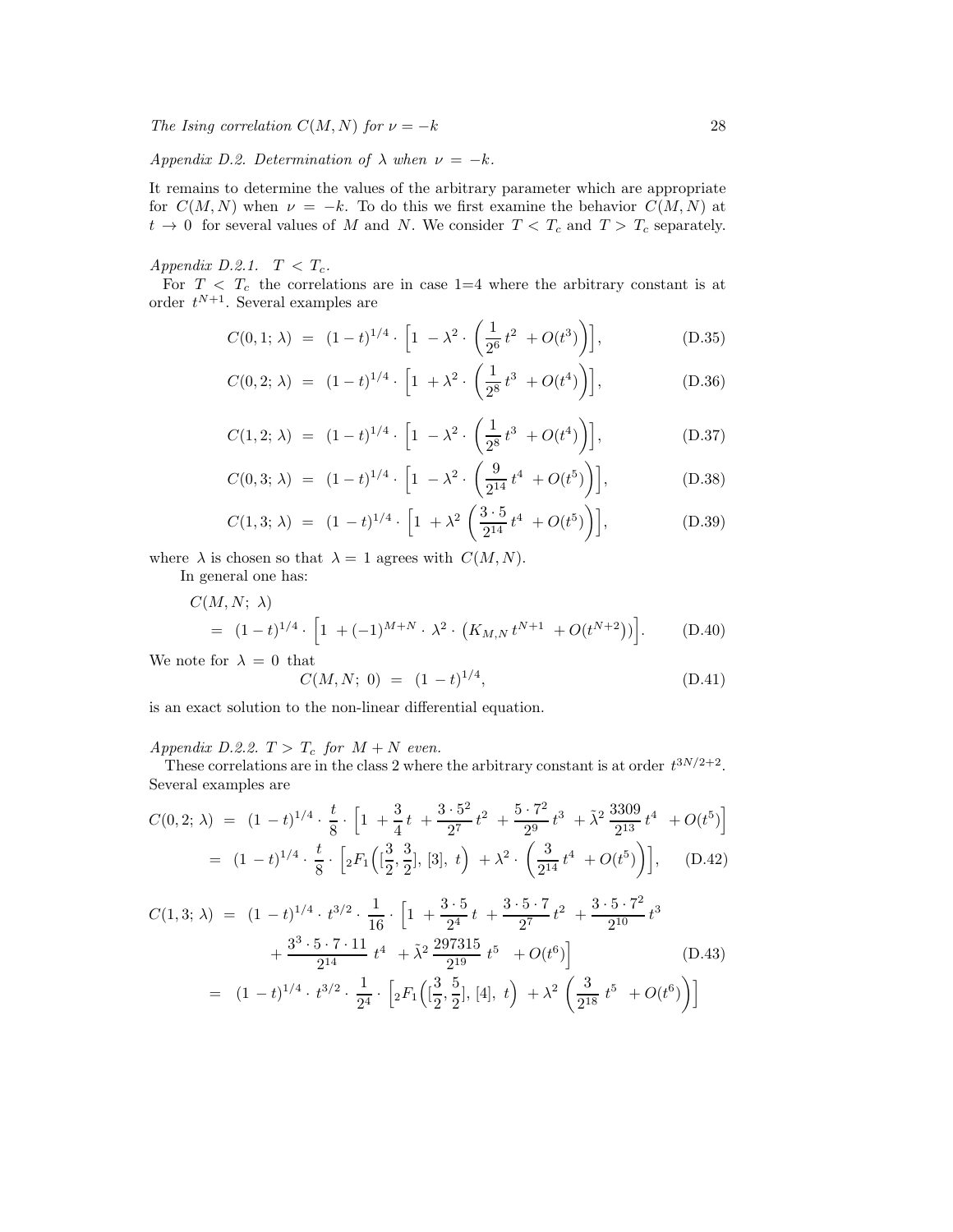<span id="page-28-0"></span>
$$
C(0,4; \lambda) = (1-t)^{1/4} \cdot t^2 \cdot \frac{3}{2^7} \cdot \left[ 1 + \frac{5}{2^2} t + \frac{5 \cdot 7^2}{3 \cdot 2^6} t^2 + \frac{3^2 \cdot 5 \cdot 7}{2^8} t^3 + \frac{3^2 \cdot 5 \cdot 7 \cdot 11^2}{2^{15}} t^4 + \frac{7 \cdot 11^2 \cdot 13^2}{2^{17}} t^5 + \tilde{\lambda}^2 \cdot \frac{5 \cdot 429431}{2^{21}} t^6 \right] \quad (D.44)
$$
  
=  $(1-t)^{1/4} \cdot t^2 \cdot \frac{3}{2^7} \cdot \left[ {}_2F_1 \left( \left[ \frac{5}{2}, \frac{5}{2} \right], [5], t \right) + \lambda^2 \cdot \left( \frac{5}{2^{20}} t^6 + O(t^7) \right) \right],$ 

where both  $\lambda$  and  $\tilde{\lambda}$  are chosen such that, when  $\lambda = 1$  and  $\tilde{\lambda} = 1$ , there is agreement with  $C(M, N)$ . In general:

$$
C(M, N; \lambda) =
$$
  
\n
$$
(1-t)^{1/4} \cdot t^{N/2} \cdot K_{M, N}^{(1)} \cdot \left[ {}_{2}F_{1}\left( \left[ \frac{N-M+1}{2}, \frac{N+M+1}{2} \right], [N+1], t \right) + \lambda^{2} \cdot \left( K_{M, N}^{(2)} \cdot t^{N+2} + O(t^{N+3}) \right) \right].
$$
  
\n(D.45)

We note that  $\tilde{\lambda}$  and  $\lambda$  are not the same. When  $\tilde{\lambda} = 0$  the term  $O(t^{N+3})$ does not in general vanish. This is in contrast with the case  $\lambda = 0$  where, for some constant  $\rho$ 

$$
C(M, N; 0) =
$$
  
\n
$$
\rho \cdot (1 - t)^{1/4} \cdot t^{N/2} \cdot {}_{2}F_{1}\Big(\left[\frac{N - M + 1}{2}, \frac{N + M + 1}{2}\right], [N + 1], t\Big), \quad (D.46)
$$

is an exact solution to the nonlinear differential equation. The constant  $K_{M,N}^{(1)}$  is a normalization constant which cannot be determined from the non linear equation.

In the specific examples  $(D.35)-(D.39)$  $(D.35)-(D.39)$ ,  $(D.42)-(D.45)$  $(D.42)-(D.45)$  the numerical coefficient of  $\lambda^2$  has been chosen so that  $\lambda = 1$  is the desired correlation where  $C(M, N)$  is given as a finite homogenerous polynomial in  $\tilde{K}$  and  $\tilde{E}$ , and in the case of  $C(0, N)$  as an  $N \times N$  Toeplitz determinant. However, in general no explicit formula for  $K_{M,N}$  or  $K_{M,N}^{(2)}$  is known which allows  $\lambda = 1$  to reduce to the desired result  $C(M, N)$ .

Appendix D.2.3.  $T > T_c$  for  $M + N$  odd.

Similarly, one can see that  
\n
$$
\tilde{C}(M, N; \lambda) = (1 - t)^{-1/4} \cdot t^{N/2} \cdot K_{M, N}^{(1)} \cdot \left[ {}_{2}F_{1}\left( \left[ \frac{N - M}{2}, \frac{N + M}{2} \right], [N + 1], t \right) + \lambda^{2} \cdot \left( K_{M, N}^{(2)} \cdot t^{N + 2} + O(t^{N + 3}) \right) \right],
$$
\n(D.47)

and, for some constant  $\rho$ , that

$$
\tilde{C}(M, N; 0) = \rho \cdot (1 - t)^{-1/4} \cdot t^{N/2} \cdot {}_{2}F_{1}\Big([\frac{N - M}{2}, \frac{N + M}{2}], [N + 1], t\Big), \text{ (D.48)}
$$

is an exact solution to the nonlinear differential equation [\(79\)](#page-9-1).